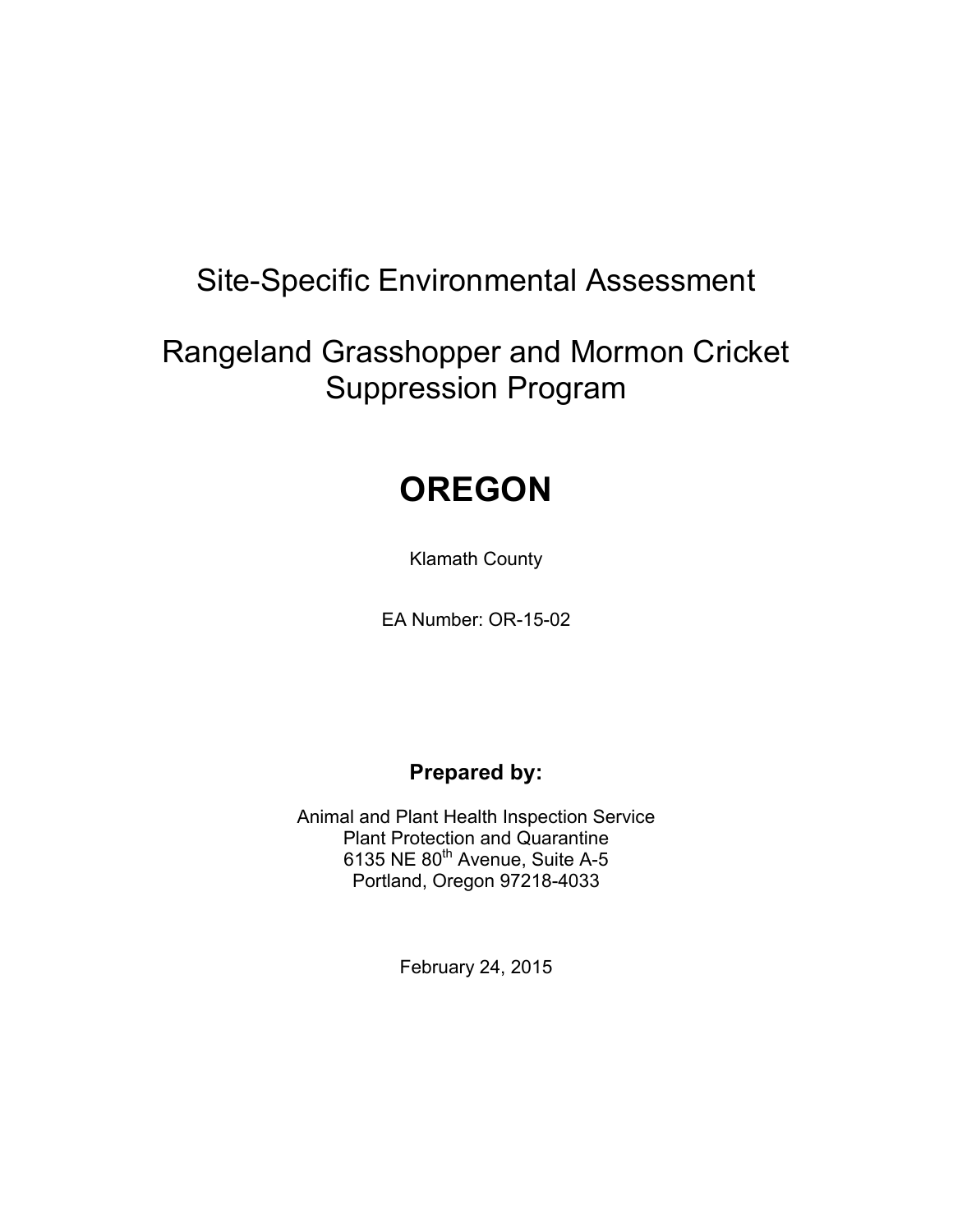# **Table of Contents**

| I.                                                                |  |
|-------------------------------------------------------------------|--|
|                                                                   |  |
|                                                                   |  |
|                                                                   |  |
|                                                                   |  |
| II.                                                               |  |
| A                                                                 |  |
| Insecticide Applications at Conventional Rates and Complete<br>В. |  |
|                                                                   |  |
| C. Reduced Agent Area Treatments (RAATs) Alternative9             |  |
|                                                                   |  |
|                                                                   |  |
|                                                                   |  |
| В.                                                                |  |
|                                                                   |  |
|                                                                   |  |
|                                                                   |  |
|                                                                   |  |
|                                                                   |  |
|                                                                   |  |
|                                                                   |  |
| 2. Insecticide Applications at Conventional Rates and Complete    |  |
|                                                                   |  |
| 3. Reduced Agent Area Treatments (RAATs) Alternative30            |  |
|                                                                   |  |
| $1_{\cdot}$                                                       |  |
| 2.                                                                |  |
|                                                                   |  |
| 4. Executive Order No. 12898, Federal Actions to Address          |  |
| Environmental Justice in Minority Populations and Low-Income      |  |
|                                                                   |  |
| 5. Executive Order No. 13045, Protection of Children from         |  |
| Environmental Health Risks and Safety Risks 38                    |  |
| 6. Executive Order 13186, Responsibilities of Federal Agencies to |  |
| $7_{\scriptscriptstyle{\ddots}}$                                  |  |
| 8.                                                                |  |
| 9. Additional Protective Measures Which Are Not Included in the   |  |
|                                                                   |  |
|                                                                   |  |
|                                                                   |  |
|                                                                   |  |
|                                                                   |  |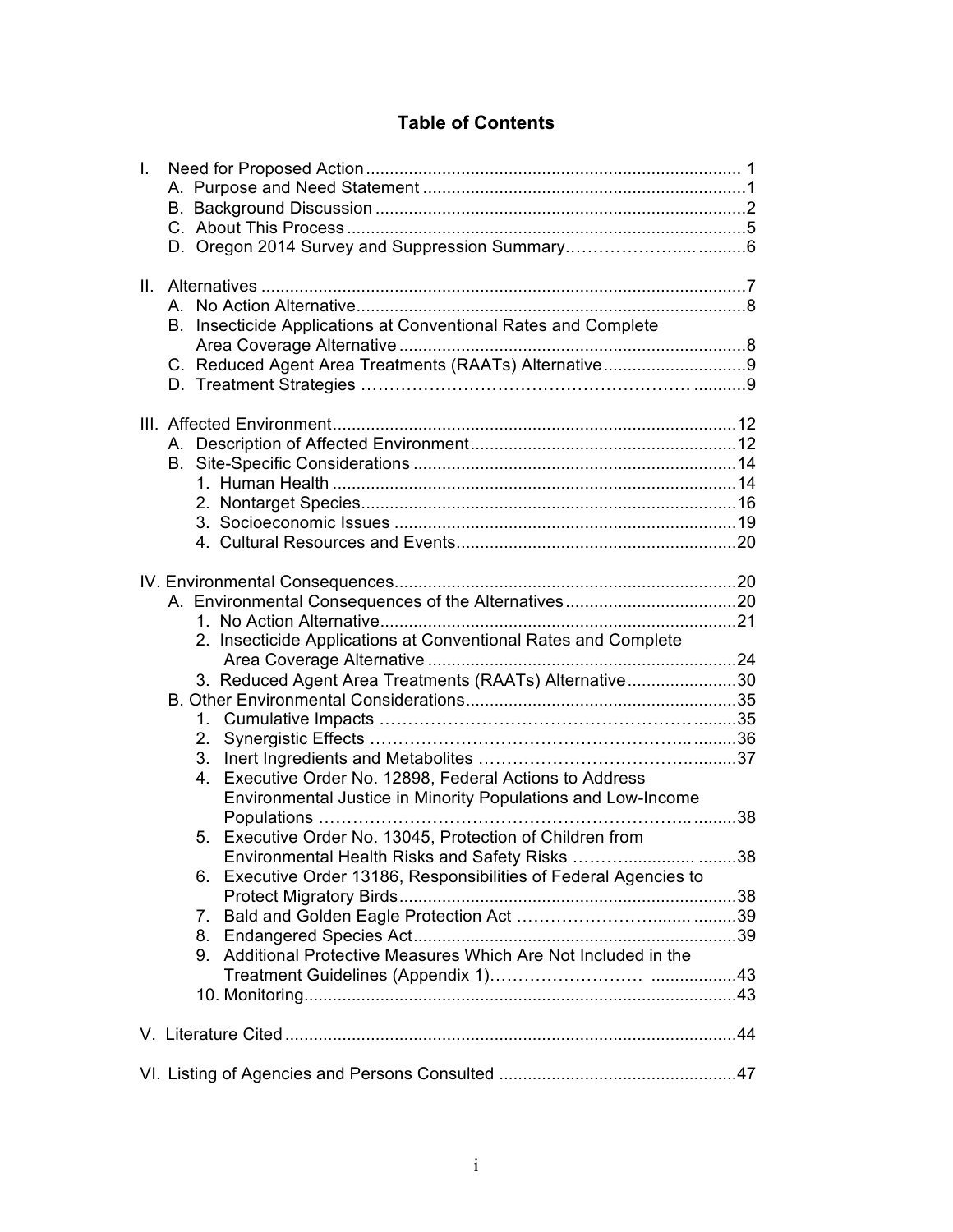# **Appendices**

**Appendix 1:** APHIS Rangeland Grasshopper and Mormon Cricket Suppression Program FY 2015 Treatment Guidelines, USDA APHIS PPQ Western Region

**Appendix 2:** Maps of Affected Environment

**Appendix 3:** FWS/NOAA Fisheries Correspondence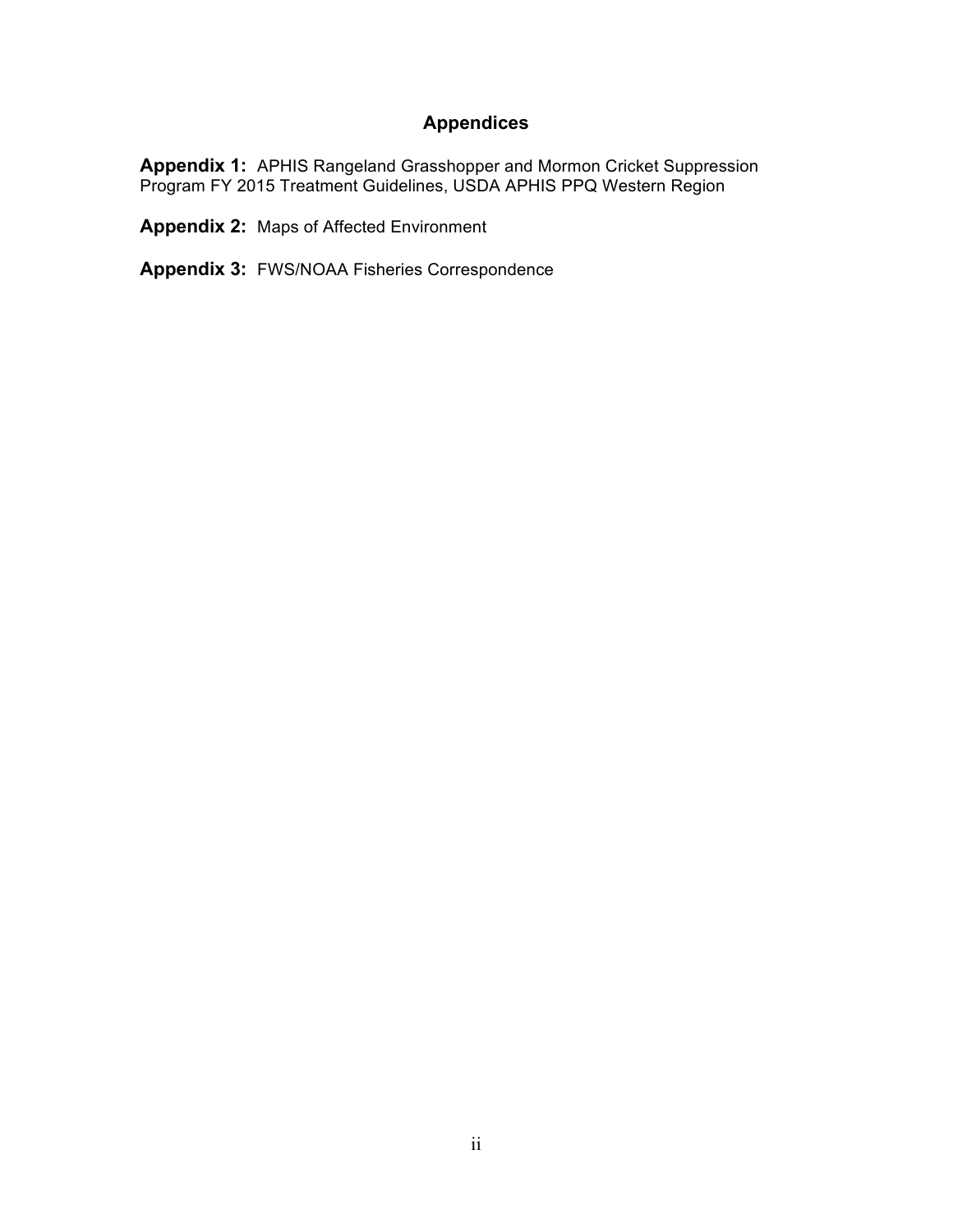# **Site-Specific Environmental Assessment Rangeland Grasshopper and Mormon Cricket Suppression Program**

# **OREGON (OR-15-02)**

# **I. Need for Proposed Action**

# **A. Purpose and Need Statement**

Grasshoppers and/or Mormon crickets (hereafter referred to collectively as grasshoppers) have the potential for sudden and explosive population increases. Outbreaks are usually preceded by several years of gradual increases in grasshopper numbers, followed by a year in which conditions favor grasshopper development. Outbreaks are difficult to predict because they depend greatly on climatic variables that cannot be predicted. The intensity of grasshopper outbreaks depends largely on the rate of population increase the previous year and temperature and moisture conditions at the time of hatching and early nymphal development.

To assist in predicting where potential grasshopper outbreaks may occur, the Animal and Plant Health Inspection Service (APHIS) and Oregon Department of Agriculture (ODA) conduct annual surveys of grasshopper populations in Oregon. Adult grasshopper surveys conducted by the APHIS and ODA during the summer of 2014 reveal areas where numbers of grasshoppers may be at economically damaging levels in 2015. The 2014 Oregon Grasshopper Survey Summary included as Section I. D, and the Summary Map can be found in Appendix 2, Map 2.

If outbreaks develop, contacts and coordination will be made with involved landowners, land managers, and federal, state, and local government officials**.** A request for APHIS assistance is voluntary. In response to requests from land owners/managers, APHIS would determine if an outbreak has reached an economically or environmentally critical level. If so, an appropriate treatment strategy would be developed, taking into account additional site specific information.

Populations of grasshoppers that trigger the need for a suppression program are considered on a case-by-case basis. There is no specific infestation level that triggers APHIS' participation. Participation here is based on the potential damage grasshoppers cause, and the benefits of treatments. When grasshopper numbers become extreme, their feeding on available vegetation can lead to denuded areas, thus eliminating seed production and increasing soil erosion. Forage and habitat for some wildlife species and livestock will also be reduced. Rare plants may be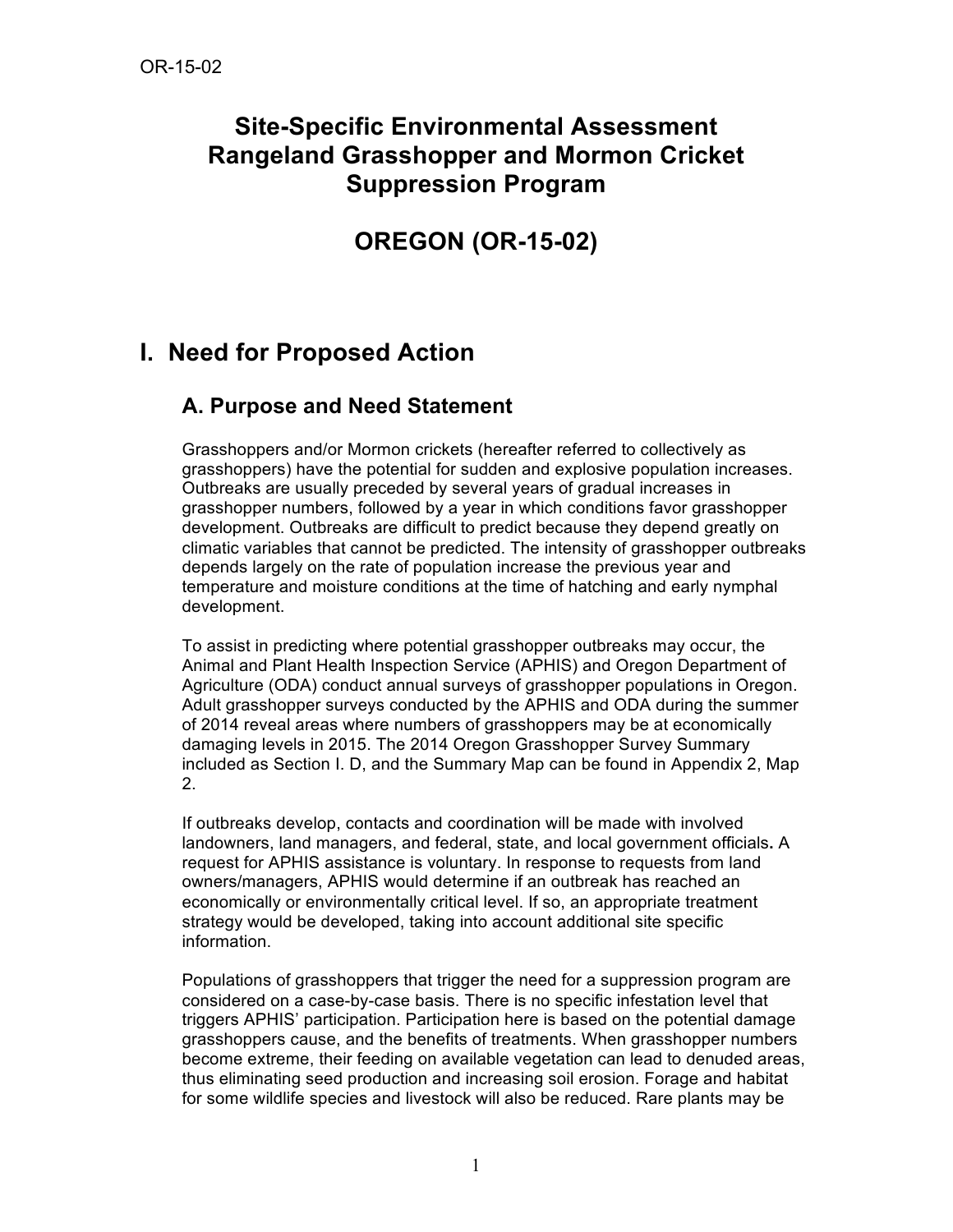adversely impacted by severe grasshopper feeding. Benefits of controlling grasshopper outbreaks include increasing the forage available for wildlife and livestock, reduced soil erosion, protecting wildlife habitat, and preventing grasshoppers from becoming migratory and causing further damage to adjacent crops or rangeland. Some populations that may not cause substantial damage to native rangeland may require treatment due to the secondary suppression benefits resulting from the high value of adjacent crops, and the protection of rangeland revegetation programs.

The goal of the proposed suppression program analyzed in this EA is to reduce grasshopper populations to an acceptable level in order to protect rangeland ecosystems and/or cropland adjacent to rangeland.

This environmental assessment (EA) analyzes potential environmental consequences of the proposed action and its alternatives. This EA applies to proposed suppression programs that could take place from May 1 to July 31 in Klamath County Oregon (see Appendix 2, map 1). A decision on which treatment strategy to use, if any, will be made by APHIS based on the analysis presented in this EA, the results of public involvement, and consultation with other state and federal agencies. Three alternates are analyzed here, no action, and two chemical control alternatives. A selection of one of the three alternatives will be made by APHIS for suppression programs in Eastern Oregon.

This EA is prepared in accordance with the requirements under the National Environmental Policy Act of 1969 (NEPA) (42 United States Code (U.S.C.) § 4321 *et. seq.*) and the NEPA procedural requirements promulgated by the Council on Environmental Quality, United States Department of Agriculture (USDA), and APHIS.

# **B. Background Discussion**

In rangeland ecosystems in the Western United States, grasshoppers are a natural component of the biota. Different species of grasshoppers forage on different preferred grasses, forbs and shrubs. They perform beneficial functions by recycling nutrients and serving as food for other animal species. They are native to Western rangelands and they have evolved to occupy various niches in the ecosystem. Even though these ecosystems have been impacted by various forms of human activity and invasion by foreign plant and animal species, grasshoppers are usually beneficial with respect to human values.

Additionally, integrated pest management (IPM) systems can help hold grasshopper populations below economically damaging levels. Management tools such as mechanical control, biological control, cultural control, and/or selective use of chemicals can be implemented by farmers, ranchers and land managers to delay or avert economic grasshopper outbreaks.

However, grasshopper populations can build up to levels of economic infestation despite even the best land management and other efforts to prevent outbreaks. At such a time, a rapid and effective response may be requested and needed to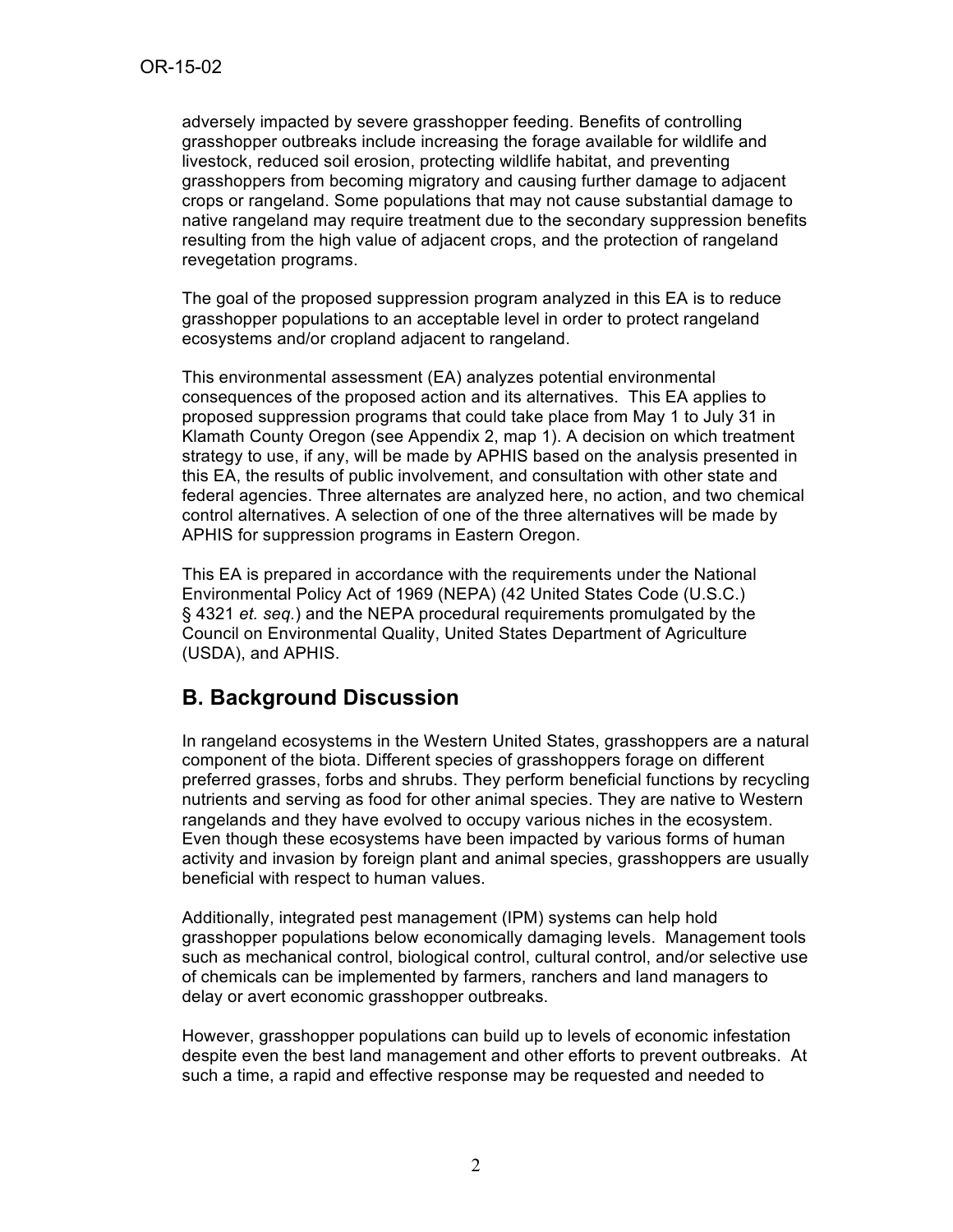reduce the destruction of rangeland vegetation. In some cases, a response is also needed to prevent grasshopper migration to cropland adjacent to rangeland.

APHIS conducts surveys for grasshopper populations on rangeland in the Western United States, provides technical assistance on grasshopper management to land owners/managers, and cooperatively suppresses grasshoppers when direct intervention is requested by a Federal land management agency or a State agriculture department (on behalf of a State agency, a local government, or a private group or individual) and deemed necessary. The need for rapid and effective suppression of grasshoppers when an outbreak occurs limits the options available to APHIS. The application of an insecticide within all or part of the outbreak area is the response available to APHIS to rapidly suppress or reduce (but not eradicate) grasshopper populations and effectively protect rangeland.

In June 2002, APHIS completed an Environmental Impact Statement document "Rangeland Grasshopper and Mormon Cricket Suppression Program, Final Environmental Impact Statement, June 21, 2002" (2002 FEIS) concerning suppression of grasshopper populations in 17 Western States. The 2002 FEIS describes the actions available to APHIS to reduce the destruction caused by grasshopper populations in the states of Arizona, California, Colorado, Idaho, Kansas, Montana, Nebraska, Nevada, New Mexico, North Dakota, Oklahoma, Oregon, South Dakota, Texas, Utah, Washington and Wyoming.

APHIS' authority for cooperation in this suppression program is based on Section 417 of the Plant Protection Act of 2000 (7 U.S.C. § 7717). In general this statute directs APHIS to control actual or potential economic grasshopper and Mormon cricket outbreaks on Federal, State, or private lands. **APHIS' participation is subject to available funds, and at the request of a State or Federal land manager.** For the discussions in this EA, it is understood that no suppression programs will be undertaken by APHIS without both of these conditions being met.

The state of Oregon has the following laws that are relevant to grasshopper control:

- ! *ORS 570.305.* This statute gives broad enabling authority to eradicate dangerous insect pests and plant diseases. It states that "the director [State Department of Agriculture], and the chief of the division of plant industry, are authorized and directed to use such methods as may be necessary to prevent the introduction into the state of dangerous insect pests and plant diseases, and to apply methods necessary to prevent the spread, and to establish control and accomplish the eradication of such pests and diseases, which may seriously endanger agricultural and horticultural interests of the state, which may be established or may be introduced, whenever in their opinion such control or eradication is possible and practicable."
- ! *ORS 634.655.* This law requires that state agencies with pest control responsibilities follow the principles of integrated pest management (IPM). IPM is defined as "a coordinated decision-making and action process that uses the most appropriate pest control methods and strategy in an environmentally and economically sound manner to meet agency pest management objectives."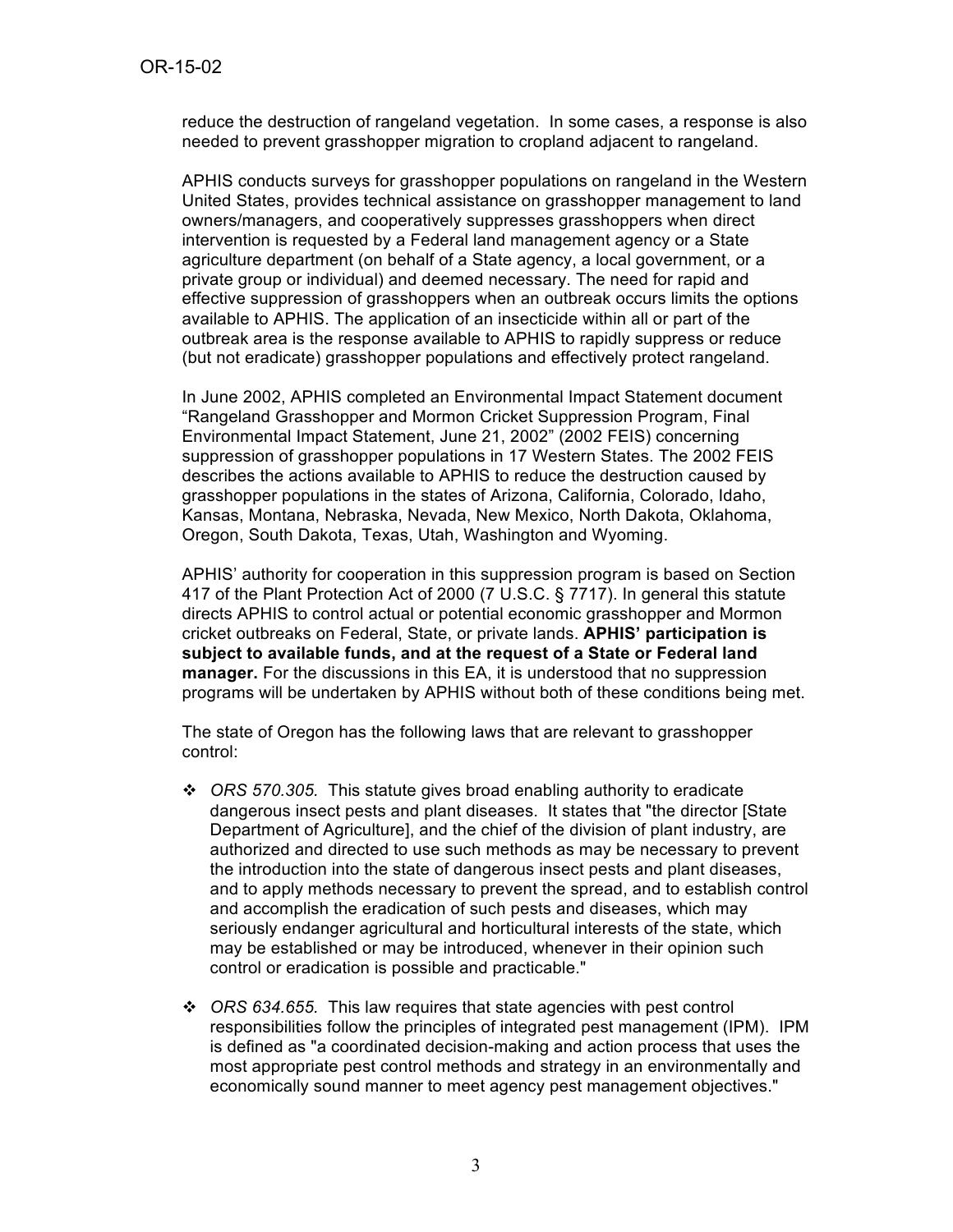! *ORS 634*, *State Pesticide Control Act.* This law regulates the formulation, distribution, storage, transportation, application and use of pesticides in Oregon.

In September 2008, APHIS and the Forest Service (FS) signed a Memorandum of Understanding (MOU) detailing cooperative efforts between the two agencies on suppression of grasshoppers and Mormon crickets on national forest system lands (Document #08-8100-0573-MU, August 12, 2008). This MOU clarifies that APHIS will prepare, and issue to the public, site-specific environmental documents that evaluate potential impacts associated with proposed measures to suppress damaging grasshopper populations. The MOU also states that these documents will be prepared under the APHIS NEPA implementing procedures with cooperation and input from the FS.

The MOU further states that the responsible FS official will request in writing the inclusion of appropriate lands in the APHIS suppression project when treatment on national forest land is necessary. FS will provide information on location of T&E species, sensitive sites, and other resource issues. The FS must also approve a Pesticide Use Proposal (Form FS-2100-2) for APHIS to treat outbreaks. According to the provisions of the MOU, APHIS can begin treatments after APHIS issues an appropriate decision document and FS approves the Pesticide Use Proposal.

In February, 2009, APHIS and Bureau of Land Management (BLM) signed a MOU detailing cooperative efforts between the two agencies on suppression of grasshoppers and Mormon crickets on BLM managed lands, APHIS PPQ (Document #03-8100-0870-MU). This MOU clarifies that APHIS will prepare, and issue to the public, site-specific environmental documents that evaluate potential impacts associated with proposed measures to suppress damaging grasshopper and Mormon cricket populations. The MOU also states that these documents will be prepared under the APHIS NEPA implementing procedures with cooperation and input from the BLM.

The MOU further states that the responsible BLM official will request, in writing, the inclusion of appropriate lands in the APHIS suppression project when treatment on BLM managed land is necessary. BLM will provide information on location of T&E species, sensitive sites, and other resource issues. The BLM must also prepare a Pesticide Use Proposal for APHIS to treat infestations. According to the provisions of the MOU, APHIS can begin treatments after APHIS issues an appropriate decision document and BLM approves the Pesticide Use Proposal.

In June, 2010, APHIS and Bureau of Indian Affairs (BIA) signed a MOU detailing cooperative efforts between the two agencies on suppression of grasshoppers and Mormon crickets on BIA managed lands, APHIS PPQ MOU # 10-8100-0941-MU. This MOU clarifies that APHIS will prepare and issue to the public site-specific environmental documents that evaluate potential impacts associated with proposed measures to suppress damaging grasshopper and Mormon cricket populations. The MOU also states that these documents will be prepared under the APHIS NEPA implementing procedures with cooperation and input from the BIA.

The MOU further states that the responsible BIA and tribal officials will request, in writing, the inclusion of appropriate lands in the APHIS suppression project when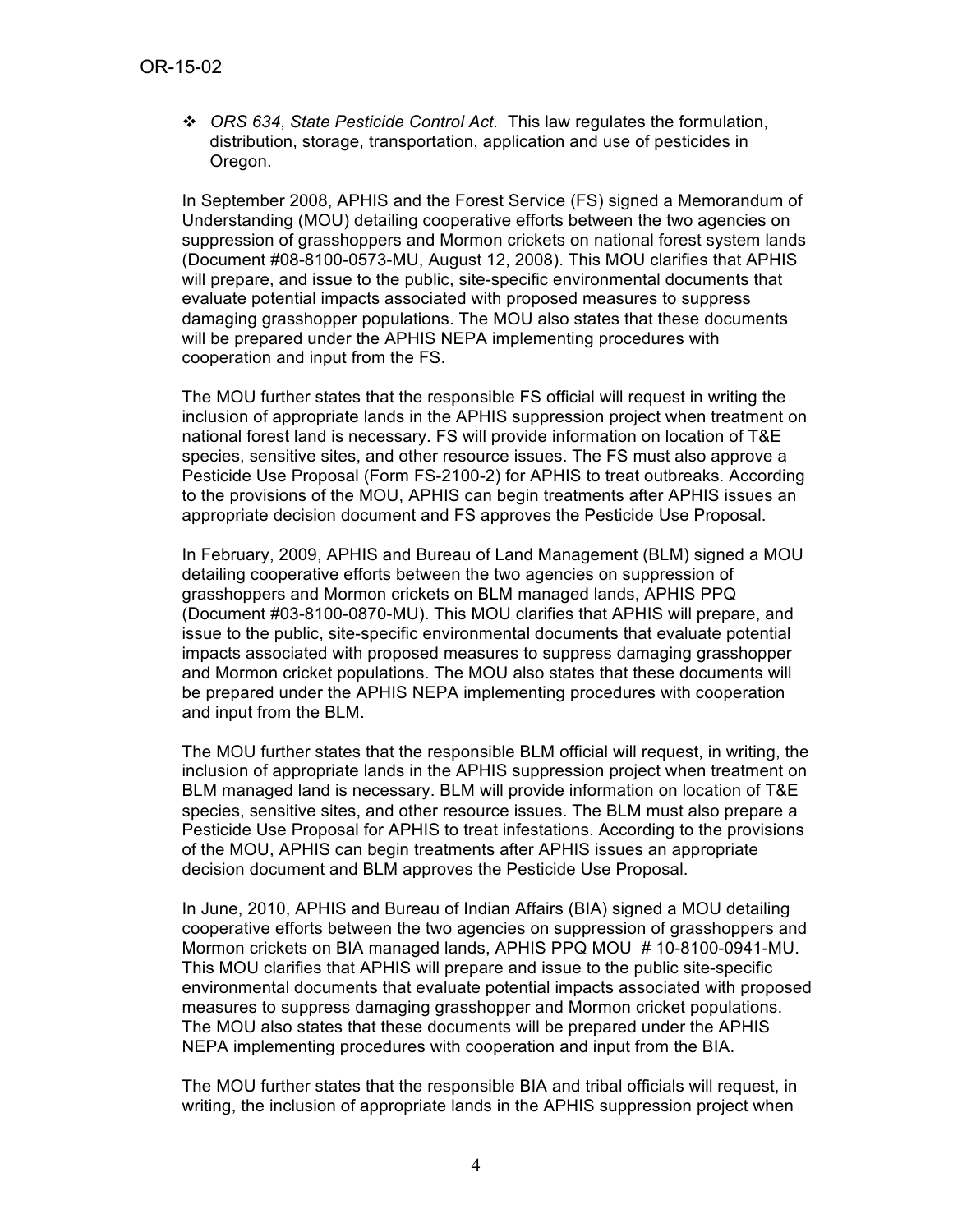treatment on BIA managed land is necessary. BIA will consult with affected tribes to include in any requests information on the location and dates of all tribal ceremonies and/or cultural events that will be in or near the proposed treatment area(s). In addition, requests should include information on the location of any T&E species, the location and nature of any sensitive or "not to be treated" sites, and legal boundary information. The BIA will provide written concurrence with APHIS' suppression plan and identified mitigation measures. According to the provisions of the MOU, APHIS can begin treatments after APHIS issues an appropriate decision document and BIA concurs.

A Pesticide Use Proposal is the tracking mechanism by which pesticide use on federally managed land is reported to the Environmental Protection Agency (EPA). EPA's role is to track use under the Federal Insecticide Fungicide and Rodenticide Act as amended (Public Law (P.L.) 92-516). Responsibility for administering the act is vested in the EPA.

These MOUs are generally valid for five years. In the final year APHIS will begin negotiation with the respective land managing agency to review or revise these MOUs. Until a new MOU is signed program activities will be guided by the previous MOU.

# **C. About This Process**

The EA process for grasshopper management is complicated by the fact that there is very little time between requests for treatment and the need for APHIS to take action with respect to those requests. Late summer and fall surveys help to determine general areas, among the millions of acres that potentially could be affected, where grasshopper infestations may occur in the spring. There is considerable uncertainty, however, in the forecasts, so that framing specific proposals for analysis under NEPA would waste limited resources. At the same time, the program strives to alert the public in a timely manner to its more concrete treatment plans and avoid or minimize harm to the environment in implementing those plans. Requests for assistance can come at any time. However, treatments will occur when grasshoppers can be effectively controlled, from shortly after they hatch until the majority has become adults. The exact timing of these events varies based on climate and elevation. In Oregon treatments may occur from mid-May through July.

Public input is an important part of our decision making process. On December 10, 2003 APHIS mailed a scoping document to individuals and organizations that either indicated an interest in grasshopper programs in the past, or APHIS felt may provide useful input in the preparation of this EA. This scoping letter is also available on the ODA website,

http://www.oregon.gov/ODA/PLANT/Pages/reports.aspx. Comments are still being accepted and can be submitted at any time. Comments received will assist APHIS in preparation of this and future EA's.

The 2002 FEIS provides a solid analytical and regulatory foundation; however, it may not be enough to satisfy NEPA completely for actual treatment proposals, and the "conventional" EA process will seldom, if ever, meet the program's timeframe of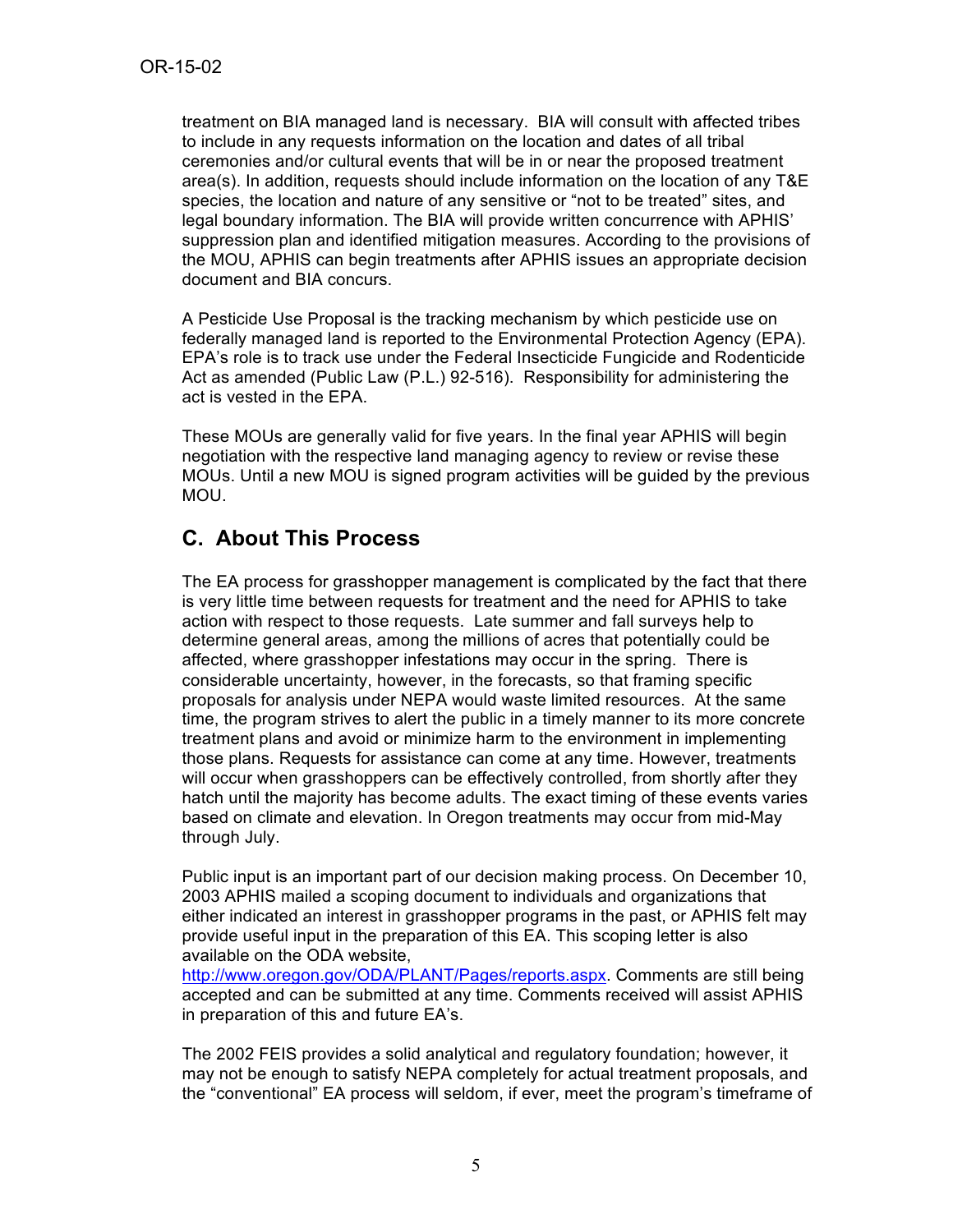need. Thus, APHIS PPQ has initiated a two-stage NEPA process designed to accommodate program needs and meet environmental safeguarding requirements.

The first stage involves issuing an initial finding of no significant impact (FONSI) based on the findings of an EA. The EA will be made available to the public with a 30 day comment period followed by signing a FONSI. The second stage occurs when an actual treatment program is requested by a land owner/manager, and involves preparing a supplement to the EA.

For the first stage, this EA will analyze aspects of environmental quality that could be affected by grasshopper treatment in Klamath County, Oregon. This EA will be made available to the public for a 30-day comment period. After all comments have been addressed, APHIS will issue a FONSI. APHIS' response to comments received during the comment period will be included in stage 2 of the process.

Stage 2 will only be initiated when the program receives a treatment request from a landowner/manager, and it is determined that treatment is necessary and possible. The proposed treatment site, within the area covered under this EA, will be examined to determine if environmental issues exist that were not covered in this EA. This stage is intended mainly to insure that significant impacts in the specific treatment area will not occur. APHIS will examine all site-specific characteristics and determine a preferred alternative which meets program needs (see Section II. D, Treatment Strategies). Many factors are considered including type and density of vegetation, grasshopper species involved, terrain, life stage of the grasshoppers, protective measures for sensitive sites/species, costs, and logistics. A supplemental determination will be prepared to document this finding and would also address any comments received on this EA during the comment period. Supplemental determinations prepared for specific treatment sites will be provided to all parties who commented on the EA and FONSI. There will not be a waiting period after the supplement is issued. If a suppression program is selected, it will be carried out within a short period of time, although comments may still be submitted.

EA's will be updated as needed. Generally for years when funding is available for suppression programs, they will be updated annually to reflect current survey information, maps, and listed species changes. These documents and other grasshopper program related information can be found at the ODA, Plant Division website; http://www.oregon.gov/ODA/PLANT/Pages/reports.aspx.

# **D. Oregon 2014 Survey and Suppression Summary**

The 2014 Oregon grasshopper survey season, conducted by the Oregon Department of Agriculture (ODA) in cooperation with the Oregon United States Department of Agriculture (USDA) Animal and Plant Health Inspection Service (APHIS) Plant Protection and Quarantine (PPQ) office, showed that the grasshopper population rebounded slightly from its pattern of decline since 2011. Surveying began on 13 May and ended on 22 August. Nymphal survey takes place early in the season and is used to locate potential outbreak areas for the current year. Adult survey (this year 7 July - 22 August) is used by ODA and APHIS to make predictions for the following season, estimating economic levels as 8 or more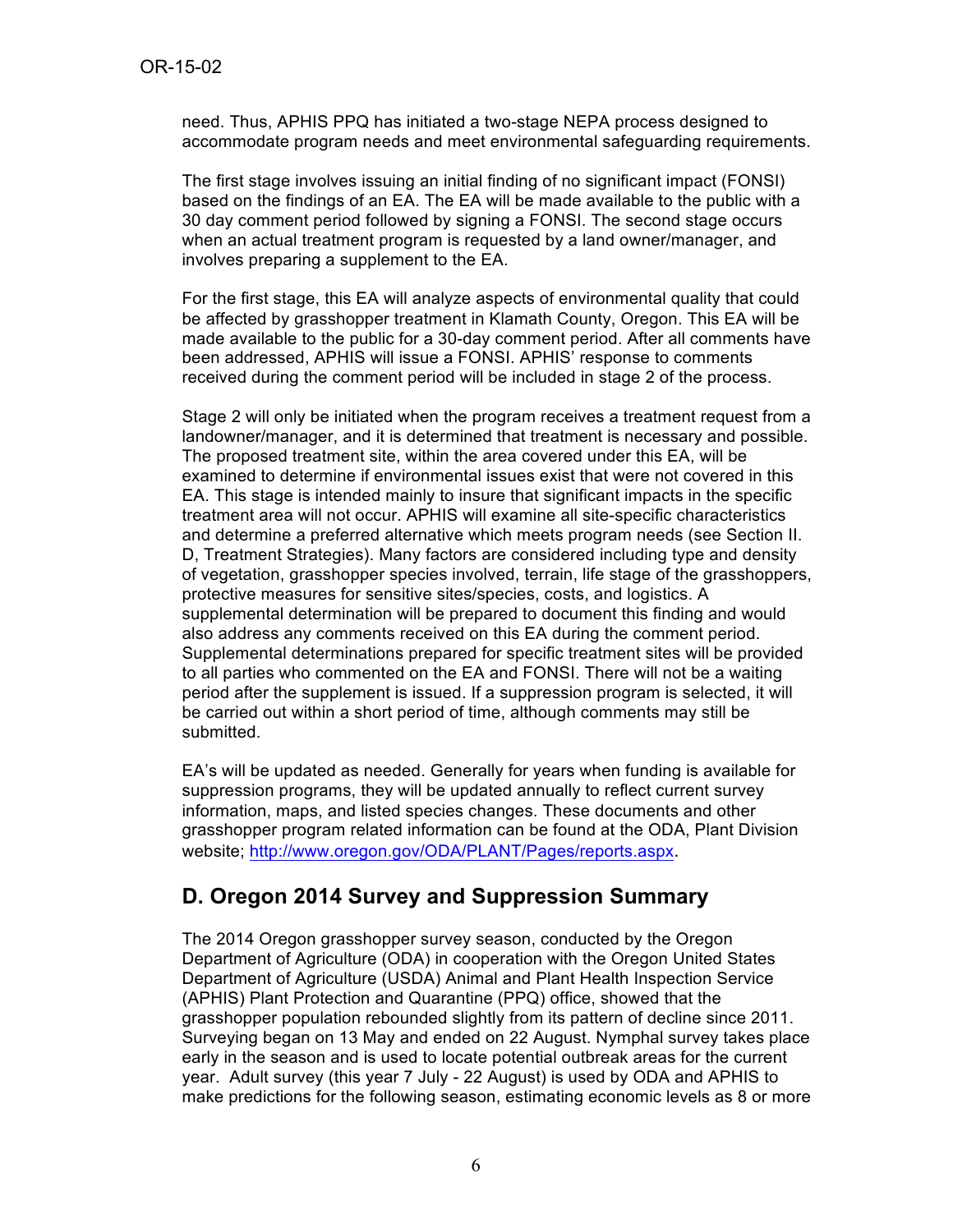grasshoppers per square yard. In 2014, a total of **1,767** sites were visited. Of the total stops **914** were during the period for nymphal grasshopper survey and **853** during the adult period. Approximately 1.03 million acres across 19 counties in eastern Oregon were estimated to be economically infested. Fifteen of these counties had greater than 10,000 economically infested acres (see map in Appendix 2).

This does not mean the resurgence is evident across all regions. Lake and Harney Counties had areas with the highest densities and collectively showed the largest increase in economically infested acreage estimates. Other areas like Klamath Marsh continued the pattern of population decline.

Though we found a slight increase in the economically infested acreage during 2014 it remains well below grasshopper densities found at the peak in 2011 when a region-wide outbreak occurred. Currently, localized pockets of high density were found scattered across eastern Oregon counties. The much larger areas of economic density found in Harney and Lake Counties drove the overall acreage increase. Based on the observed trend, we consider it likely, in spite of the slight increase in grasshopper acreage this year, that overall the pattern of density will remain low into 2015. However, we encourage land managers, especially those in areas where high or building populations persist, particularly in Harney and Lake Counties, to be proactive in early 2015 if they are concerned about grasshopper impacts to crops and rangeland.

Concerned parties are encouraged to read the more detailed report with maps of local areas at the ODA website,

http://www.oregon.gov/ODA/PLANT/IPPM/pages/gh\_mc.aspx.

# **II. Alternatives**

The alternatives presented in the 2002 FEIS and considered for the proposed action in this EA are: (A) no action; (B) insecticide applications at conventional rates and complete area coverage, and (C) reduced agent area treatments (RAATS). Each of these alternatives, their control methods, and their potential impacts were described and analyzed in detail in the 2002 FEIS. Copies of the complete 2002 FEIS document are available for review at Animal and Plant Health Inspection Service, Plant Protection and Quarantine, 6135 NE 80<sup>th</sup> Avenue, Suite A-5, Portland, Oregon 97218-4033, (503) 326-2814. It is also available at the APHIS web site,

http://www.aphis.usda.gov/plant\_health/plant\_pest\_info/grasshopper/index.shtml.

The 2002 FEIS is intended to explore and explain potential environmental effects associated with grasshopper suppression programs that could occur in 17 Western States (Arizona, California, Colorado, Idaho, Kansas, Montana, Nebraska, Nevada, New Mexico, North Dakota, Oklahoma, Oregon, South Dakota, Texas, Utah, Washington, and Wyoming). The 2002 FEIS outlines the importance of grasshoppers as a natural part of the rangeland ecosystem. However, grasshopper outbreaks can compete with livestock for rangeland forage and cause devastating damage to crops and rangeland ecosystems. Rather than opting for a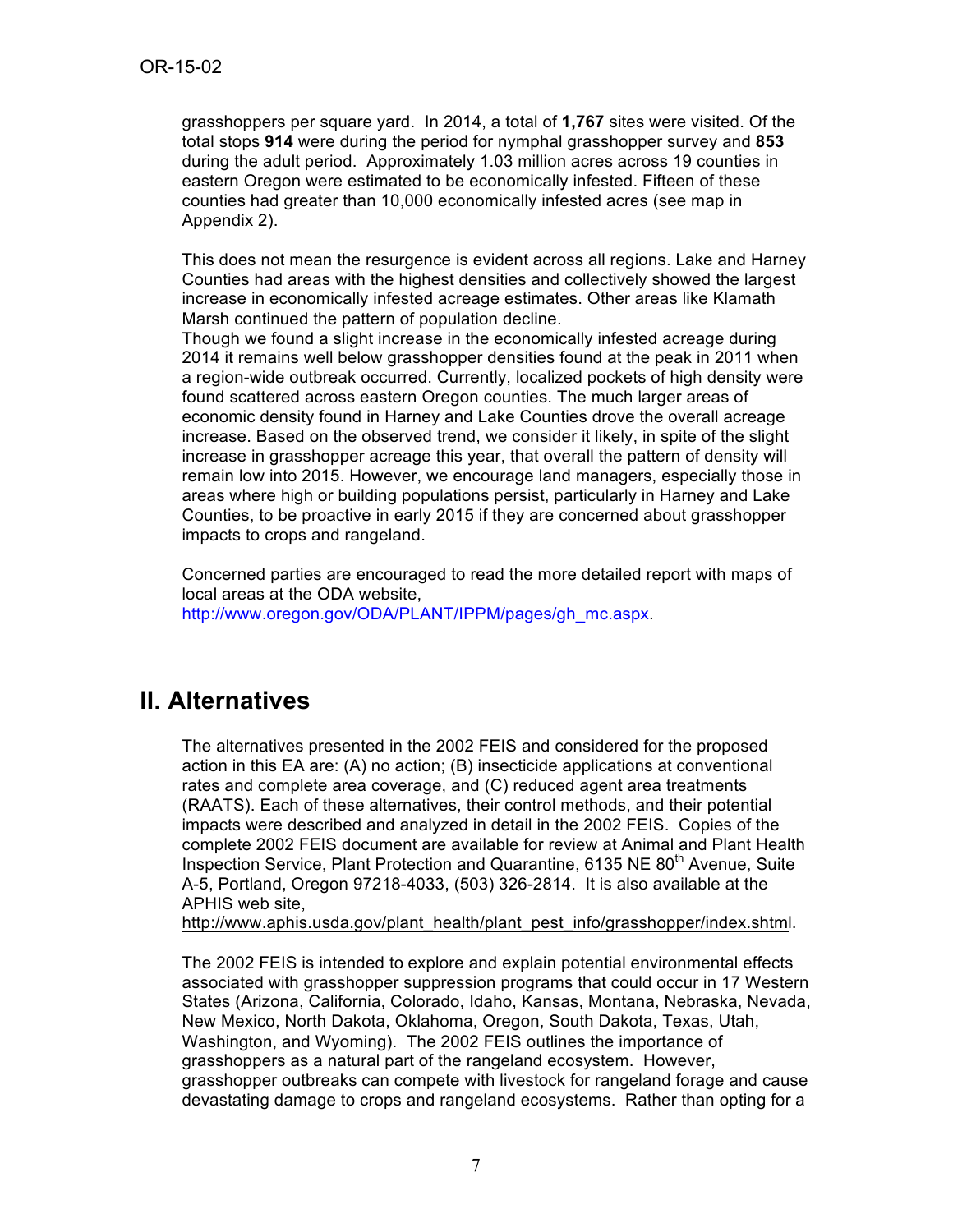specific proposed action from the alternatives presented, the 2002 FEIS analyzes in detail the environmental impacts associated with each programmatic action alternative related to grasshopper suppression based on new information and technologies.

All insecticides used by APHIS for grasshopper suppression are used in accordance with all applicable product label instructions and restrictions. Representative product specimen labels can be accessed at the Crop Data Management Systems, Inc. web site at www.cdms.net/manuf/manuf.asp. Labels for actual products used in suppression programs will vary, depending on supply issues.

All insecticide treatments conducted by APHIS would be implemented in accordance with the "APHIS Rangeland Grasshopper and Mormon Cricket Suppression Program FY-2015 Treatment Guidelines" (Treatment Guidelines), included as Appendix 1 to this EA. These Treatment Guidelines were developed by APHIS to provide established safety guidelines which will be employed in the 17 Western states where grasshopper suppression programs may occur.

# **A. No Action Alternative**

Under Alternative A, the no action alternative, APHIS would not fund or participate in any program to suppress grasshopper infestations. Under this alternative, APHIS may opt to provide limited technical assistance, but any suppression program would be implemented by a Federal land management agency, a State agriculture department, a local government, or a private group or individual.

# **B. Insecticide Applications at Conventional Rates and Complete Area Coverage Alternative**

Alternative B, insecticide applications at conventional rates and complete area coverage, is generally the approach that APHIS has used for many years. Under this alternative, carbaryl, diflubenzuron (Dimilin®), or malathion will be employed. Carbaryl and malathion are insecticides that have traditionally been used by APHIS. The insect growth regulator, diflubenzuron, is also included in this alternative. Applications would cover all treatable sites within the infested area (total or blanket coverage) per label directions. The application rates under this alternative are as follows:

- 16.0 fluid ounces (0.50 pound active ingredient (lb a.i.)) of carbaryl spray per acre,
- 10.0 pounds (0.50 lb a.i.) of 5% carbaryl bait per acre,
- 1.0 fluid ounce (0.016 lb a.i.) of diflubenzuron per acre, or
- 8.0 fluid ounces (0.62 lb a.i.) of malathion per acre.

In accordance with EPA regulations, these insecticides may be applied at lower rates than those listed above. Additionally, coverage may be reduced to less than the full area coverage, resulting in lesser effects to nontarget organisms.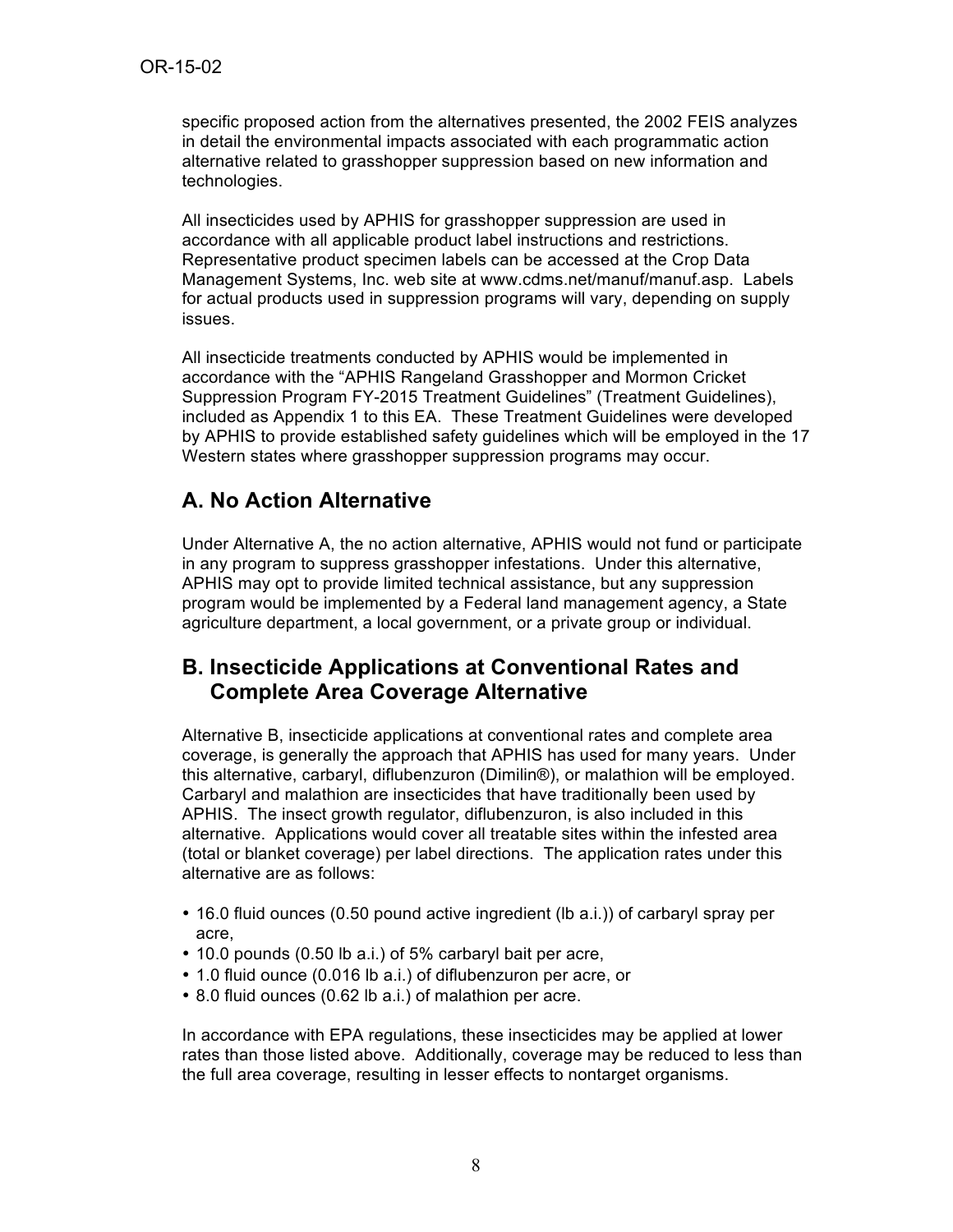The potential generalized environmental effects of the application of carbaryl, diflubenzuron, and malathion, under this alternative are discussed in detail in the 2002 FEIS (Environmental Consequences of Alternative 2: Insecticide Applications at Conventional Rates and Complete Area Coverage, pp. 38-48). A description of anticipated site-specific impacts from this alternative may be found in Part IV of this document.

# **C. Reduced Agent Area Treatments (RAATs) Alternative**

RAATs, is a recently developed grasshopper suppression method in which the rate of insecticide is reduced from conventional levels, and treated swaths are alternated with swaths that are not treated. The RAATs strategy relies on the effects of an insecticide to suppress grasshoppers within treated swaths while conserving grasshopper predators and parasites in swaths not treated. Carbaryl, diflubenzuron, or malathion would be considered under this alternative at the following application rates:

- 8.0 fluid ounces (0.25 lb a.i.) of carbaryl spray per acre,
- 10.0 pounds (0.20 lb a.i.) of 2%carbaryl bait per acre,
- 0.75 fluid ounce (0.012 lb a.i.) of diflubenzuron per acre, or
- 4.0 fluid ounces (0.31 lb a.i.) of malathion per acre.

The amount of area not treated (the untreated swath) under the RAATs approach is not standardized. In the past, the area infested with grasshoppers that remains untreated has ranged from 20 to 67 percent. The 2002 FEIS analyzed the reduced pesticide application rates associated with the RAATs approach but assumed pesticide coverage on 100 percent of the area as a worst-case assumption. This assumption was made because there is no way to predict how much area would actually be left untreated as a result of the specific action requiring this EA. Rather than suppress grasshopper populations to the greatest extent possible, the goal of this alternative is to suppress grasshopper populations to a desired level.

The amount of area not receiving pesticide may vary based on factors such as choice of chemical, site characteristics, grasshopper life stage, grasshopper density, and value of the resource being protected.

The potential environmental effects of the application of carbaryl, diflubenzuron, and malathion under this alternative are discussed in detail in the 2002 FEIS (Environmental Consequences of Alternative 3: Reduced Agent Area Treatments (RAATs), pp. 49–57). A description of anticipated site-specific impacts from this proposed treatment may be found in Part IV of this document.

# **D. Treatment Strategies**

The insecticides available to APHIS are diflubenzuron, carbaryl (spray and bait), and malathion. The decision on which insecticide to use, if any, depends on a variety of factors specific to a given site and situation. Each of these insecticides has characteristics that dictate its desirability for a treatment.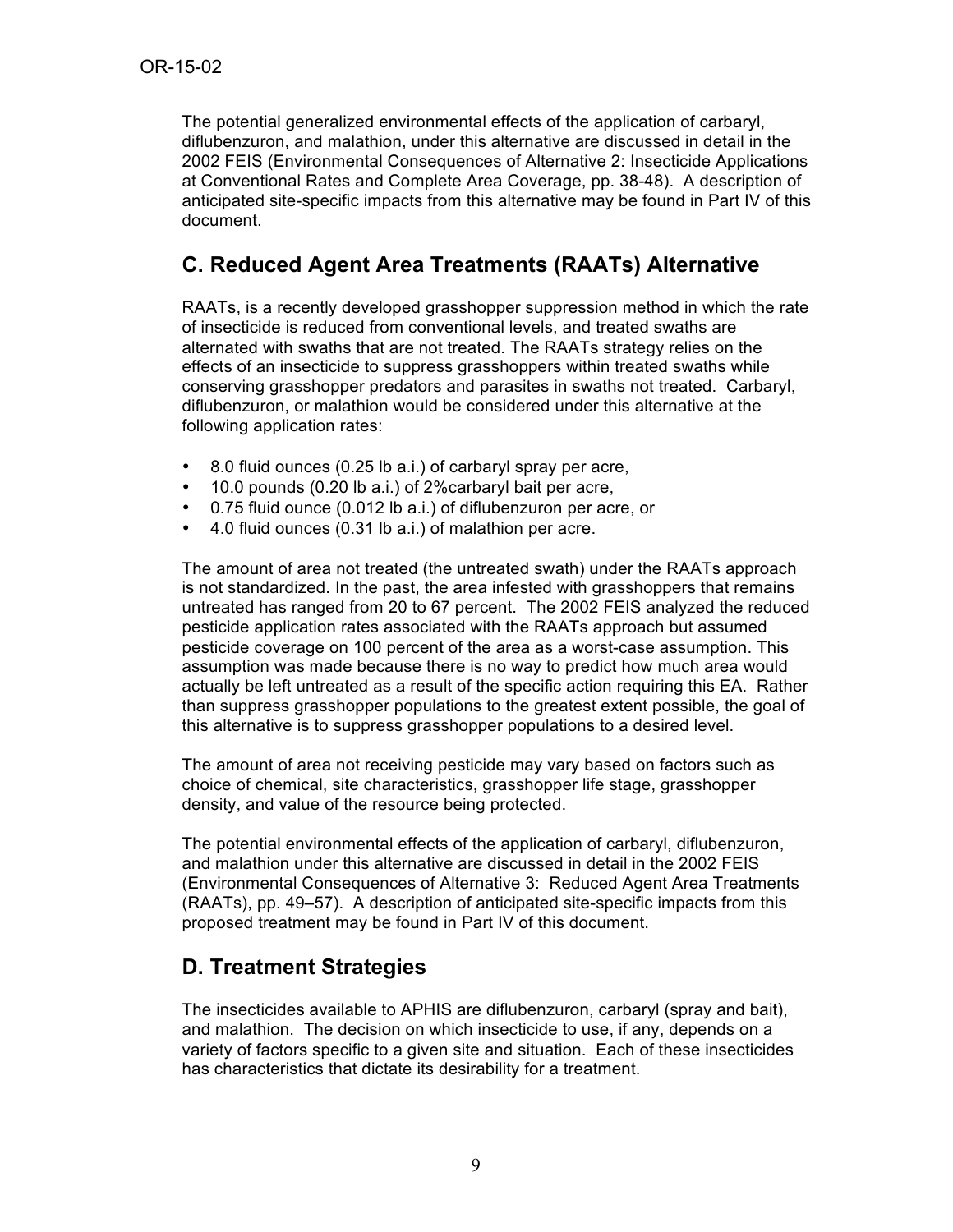Diflubenzuron is a chitin inhibitor, and only kills grasshoppers or other insects when they are in their immature stages. It will not kill adult grasshoppers. It cannot be used late in the season because the grasshoppers are no longer molting, and thus not susceptible. In Oregon, the efficacy of diflubenzuron is notably decreased by the first week of July because of grasshopper maturity**.** This material would not normally be used after the third week of June, for most species of grasshoppers in Oregon. Insects usually die seven to ten days after treatment. Diflubenzuron is reported to have a residual activity against grasshoppers lasting up to 28 days. Diflubenzuron is less harmful to other insects, including pollinators, than the other insecticides and is essentially harmless to vertebrates. Diflubenzuron must be applied as a spray mixed with water and crop or vegetable oil. It is normally applied by air for grasshoppers on rangeland, but can also be applied by ground. It is the least costly option per acre treated. The formulation of diflubenzuron approved for use by APHIS is Dimilin 2L ®.

Carbaryl bait acts faster than diflubenzuron. It kills adult and immature grasshoppers and other insects that feed on the bait. It has a broader spectrum of insecticidal activity than diflubenzuron, but the bait must be ingested to be lethal. Therefore it is preferred over carbaryl or malathion sprays, in areas where foraging bees are a concern. It is the most costly option. It can be used effectively any time during the grasshopper season. It can be applied by air or ground. Carbaryl bait is applied in greater mass than any of the other treatments (up to 10 lbs. dry material per acre) and creates a greater logistical problem because of the amount of material which must be stored, transported and applied. Carbaryl bait can be applied by air in some situations when and where liquid insecticides cannot. Although no aerial applications of any insecticide can be conducted when wind speeds exceed 10 mph, carbaryl bait can be applied when air temperatures are too high to permit effective applications of sprays. Additionally, when terrain is too rough to maintain flying at the low altitude consistent with effective spray application, bait can be applied by flying at a safe altitude over the ground. Thus, the window of opportunity to apply bait is greater than for sprays. The carbaryl bait formulations approved for use by APHIS include products which impregnate carbaryl into wheat bran, rolled whole wheat, and pellets manufactured from grape and apple pumice.

Carbaryl spray is a broad spectrum contact insecticide that is more effective in cool weather than hot weather. It kills adult and immature grasshoppers and other insects. It has a knock-down effect intermediate between diflubenzuron and malathion sprays, and it has a residual activity of up to 14 days. It is normally applied by air for grasshoppers on rangeland, but can also be applied by ground. It is intermediate in cost. It carries higher risk for nontarget species than diflubenzuron or carbaryl bait. Because of the residual toxicity to bees, it is not likely to be a treatment of choice in areas where foraging bees are a concern. The carbaryl formulation approved for use by APHIS is Sevin XLR Plus which uses water as the carrier.

Malathion spray is a broad spectrum contact insecticide that is more effective in hot weather than cool weather. It kills adult and immature grasshoppers and other insects. It has an immediate knock-down effect and has essentially no residual activity. It is normally applied by air for grasshoppers on rangeland, but can also be applied by ground. It is intermediate in cost. It carries higher risk for nontarget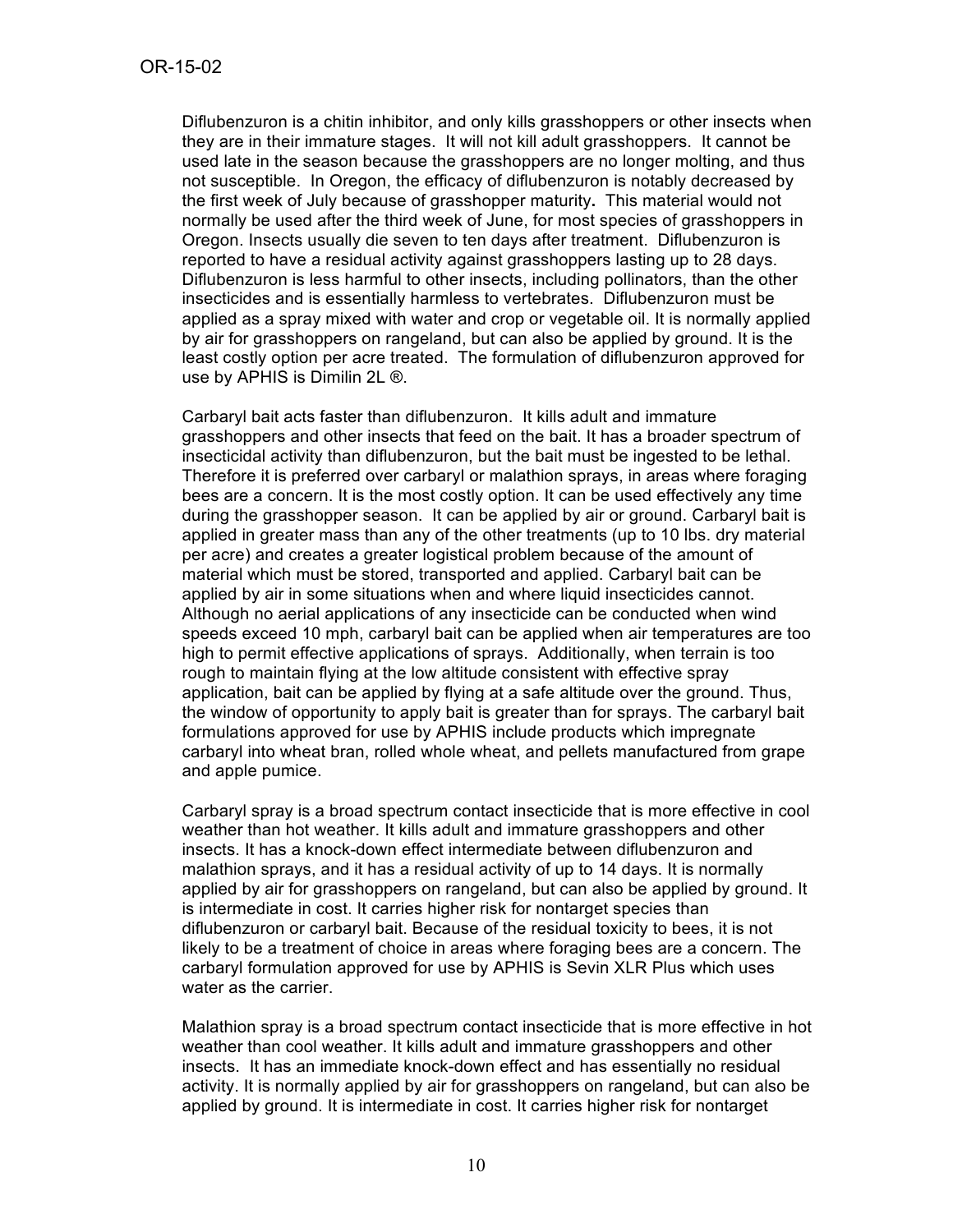species than diflubenzuron or carbaryl bait. The formulations of malathion approved for use by APHIS are Ultra Low Volume (ULV) Concentrates. They are applied without an additional carrier.

Detailed information on the insecticides used by APHIS for grasshopper control is found in the 2002 FEIS pp 30-36. Information on surfactants or additives to sprays is found in the 2002 FEIS pp 36-37.

Requests for grasshopper suppression programs may come from Federal land managers or Oregon Department of Agriculture, at any time. Complaints from public land managers, private landowners and other persons who are threatened by grasshopper outbreaks normally come when the outbreak is in progress. When a complaint is received, APHIS and ODA then determine the need for suppression measures based on several factors.

The first level of assessment is the overall grasshopper population density. This is determined through field survey and is expressed in grasshoppers per square yard. In addition to the density of grasshoppers, an assessment of the species composition and life stage will be made. Species without strong migratory habits are less of a concern to nearby croplands than those with strong migratory characteristics. Examples of grasshoppers with strong migratory habits include Mormon crickets (*Anabrus spp.*), *Melanoplus sanguinipes,* and *Camnula pellucida.* Examples of grasshoppers which are not highly migratory include the short-winged form of *Oedaleonotus enigma*, and *Hesperotettix viridis.*

Grasshopper populations which are not likely to threaten crops or cause significant damage to rangeland would not be treated.

Next, APHIS will determine, through consultation with FWS and land managers what protective measures, if any, will be necessary to protect sensitive species and/or sites. These could include T&E, candidate, and species of concern, critical habitats, organic crops, special sites, or other areas needing protection from program chemicals. The implementation of buffers may have an adverse impact on the efficacy of a potential program. APHIS may decide to not undertake a program if it is determined that protective measures will prevent effectively reducing grasshopper numbers to a desired level.

Following a decision to conduct a treatment, the pesticide would be chosen according to site specific conditions. This involves many factors including type and density of vegetation, acceptance of bait by the grasshopper species involved, terrain, climatic conditions, proximity to pollinators, life stage of the grasshopper, importance of rapid reduction of grasshopper density, need for residual control, costs, and logistics.

Because of their different modes of action, and suitability under different climatic conditions, the three pesticides can be sorted as follows:

| Grasshopper<br>life stage | <b>Weather conditions</b> | <b>Pesticide</b>           |
|---------------------------|---------------------------|----------------------------|
| <b>Nymphs</b>             | Cool and wet              | Diflubenzuron,<br>Carbaryl |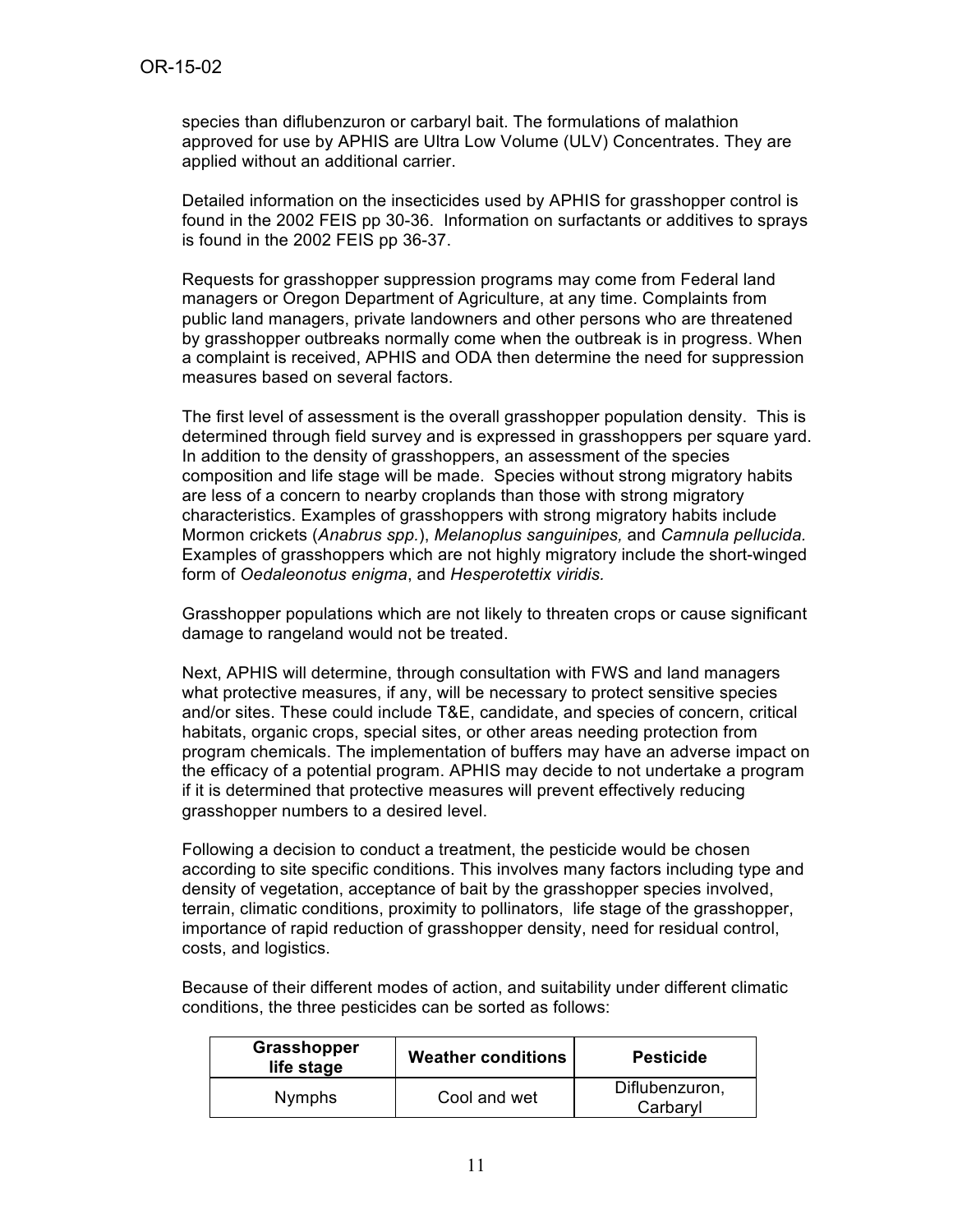| <b>Nymphs</b> | Hot and dry  | Diflubenzuron,<br>Malathion |
|---------------|--------------|-----------------------------|
| <b>Adults</b> | Cool and wet | Carbaryl                    |
| <b>Adults</b> | Hot and dry  | Carbaryl,<br>Malathion      |

The insecticides would be applied in swaths which have a width determined for each treatment device (aircraft, truck-mounted spreader, or ATV-mounted spreader) and insecticide. For instance, an Ayres Turbine Thrush aircraft can deliver a 100 foot swath with spray, and an ATV-mounted bait spreader can deliver a 15 foot swath with bait.

Insecticide Applications at Conventional Rates and Complete Area Coverage Alternative utilizes the approach of spacing the centerline of adjacent swaths one swath-width apart. RAATS utilizes variable spacing of the swaths. The distance between treated swaths may vary based on factors such as vegetation density, grasshopper population pressure and value of the resource being protected. Due to the short residual action of malathion, the untreated area will be minimal, and the untreated swath will not exceed 20 feet. For carbaryl and diflubenzuron, which have longer residual activity, the percent of the area left untreated can be greater. Untreated swaths can be up to 100 feet. In some situations, such as when grasshopper densities are extreme, late instars are present, or vegetation is dense it may be determined to reduce the size of the untreated swaths to increase effectiveness.

# **III. Affected Environment**

# **A. Description of Affected Environment**

The proposed suppression program area included in this EA encompasses rangeland in Klamath County Oregon (see Appendix 2, map 1). This county is situated in the southwest corner of Oregon east of the Cascade Range. The total area is 6135 square miles (3,926,400 acres) (Bradbury 2001).

Generally, it is not possible to predict the precise locations where grasshopper outbreaks will occur in any given year. However, ODA has compiled historical annual survey data from 1953-2014. The result is a map showing areas where grasshoppers have historically been an economic problem in Oregon (see Appendix 2, Map 3). The areas of economic outbreaks are very consistent. This extensive historical data, allows us to make the assumption that it is unlikely that economic outbreaks will occur in areas other than those with historical infestations, as indicated in Map 3 (Appendix 2). Although this assessment covers all the rangeland in Klamath County, our attention to the affected environment will concentrate on the areas of historical grasshopper outbreaks indicated in Map 3.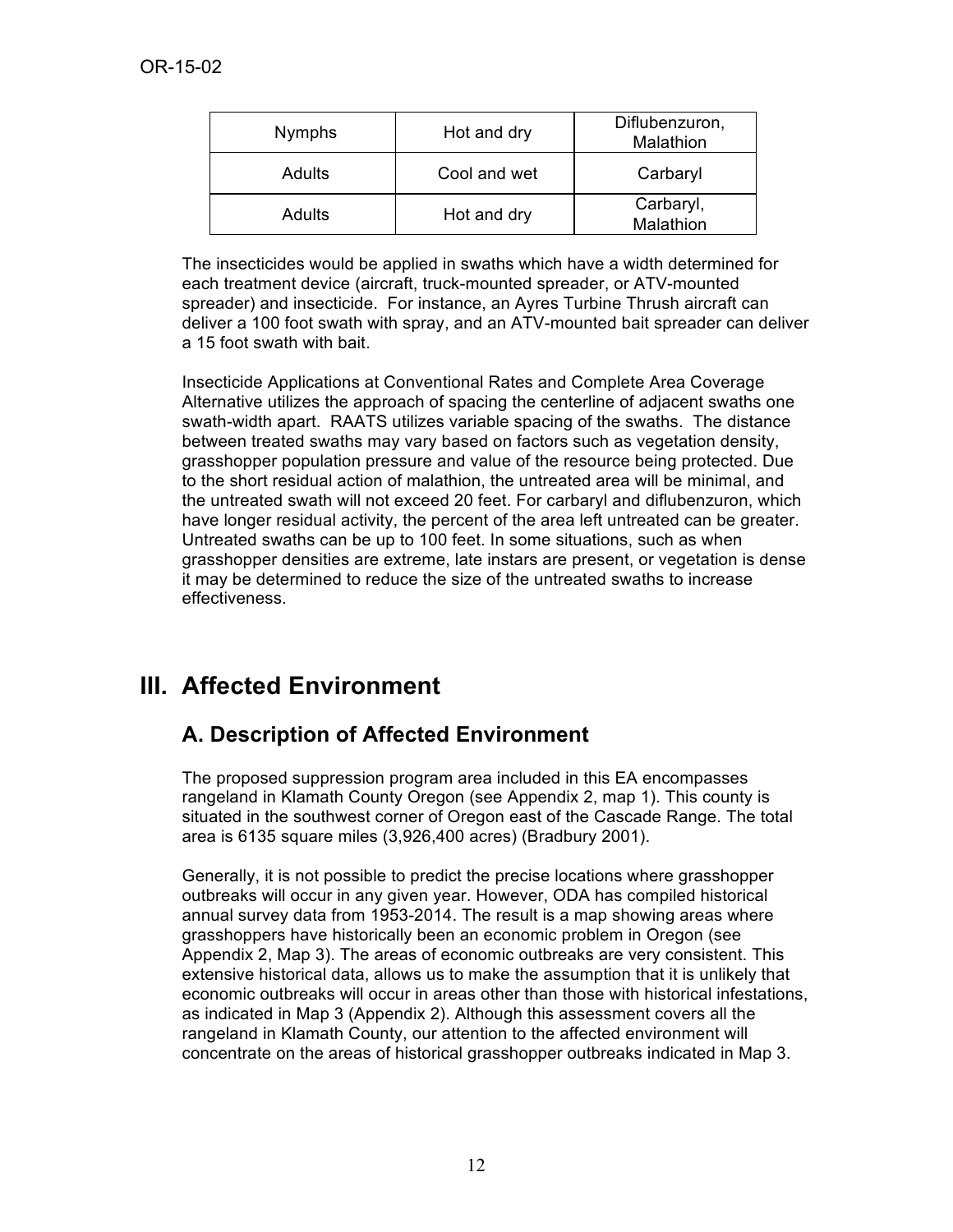Eastern Oregon can be divided into six "level three" ecoregions based on similarities in geography, climate, and plant and animal communities (see Appendix 2, map 4) (Meacham *et. al.* 2001). The main feature that these ecoregions share is the dry climate created by rain shadow effect of the Cascade Range.

The rangeland areas of Klamath County lie entirely within the Eastern Cascades Slopes and Foothills ecoregion. This zone is characterized by vegetation that creates a transition from the higher elevation, moister forests of the Cascades on the West to the lower elevation, drier areas dominated by shrubs and grassland on the east. Open forests of ponderosa and lodgepole pine predominate in this ecoregion. The vegetation is drought adapted and susceptible to wildfire. Volcanic cones and buttes are common in much of the region.

The average January temperature in Klamath County is 29.8° F, and the average July temperature is 68.0° F. Annual precipitation is 14.31″ (Bradbury 2001).

The Klamath River Basin watershed or drainage covers most of Klamath County. It drains directly into the Pacific Ocean. Major sub-drainages in this system are the Lost River, Williamson River, Sprague River, Upper Klamath Lake, and Upper Klamath River. Many manmade reservoirs have been constructed for irrigation, flood control, and power generation. Gerber is a large reservoir in Klamath County. Smaller reservoirs include J.C. Boyle, Willow Valley, and Whiteline. Crater Lake occupies the caldera of Mount Mazama and is the deepest Lake in North America. It contains the largest volume of water of any lake in Oregon. Several other high mountain lakes occur in Klamath County such as Odell, Crescent, Davis, and Lake of the Woods. Klamath Lake has the largest surface area of any lake in Oregon. Other lower elevation bodies of water in the county include Agency Lake, Swan Lake, Aspen Lake, and the Klamath Marsh. (Meacham *et. al.* 2001)*.*

The area contains many smaller bodies of water, including springs. Springs are often unconnected to stream systems or other water bodies. Due to lack of connectivity, biota found at spring can be endemic.

Grassland, shrubland, and woodlands are present across the general area. Grasshopper treatments would occur only in grass and shrublands, not in forests.

The rangelands are utilized for cattle and sheep grazing. They provide habitat for native and introduced game and non-game animal species. They are in an accelerated state of ecological change due to invasion by exotic plant species, changes in fire patterns, and intervention by humans.

Elevation and topography within the overall area vary considerably. Elevation is generally high from 8926 foot Mt. Scott to 4105 feet at Klamath Falls. Treatments would occur primarily on flatlands, foothills, and areas adjacent to cropland. Some treatments may occur on areas of rangeland where critical forage or revegetation projects are threatened. Most suppression treatments would occur at elevations below 6000 feet.

Up to 100 species of grasshoppers may occur within the proposed suppression area. Of these, no more than ten species have been known to reach outbreak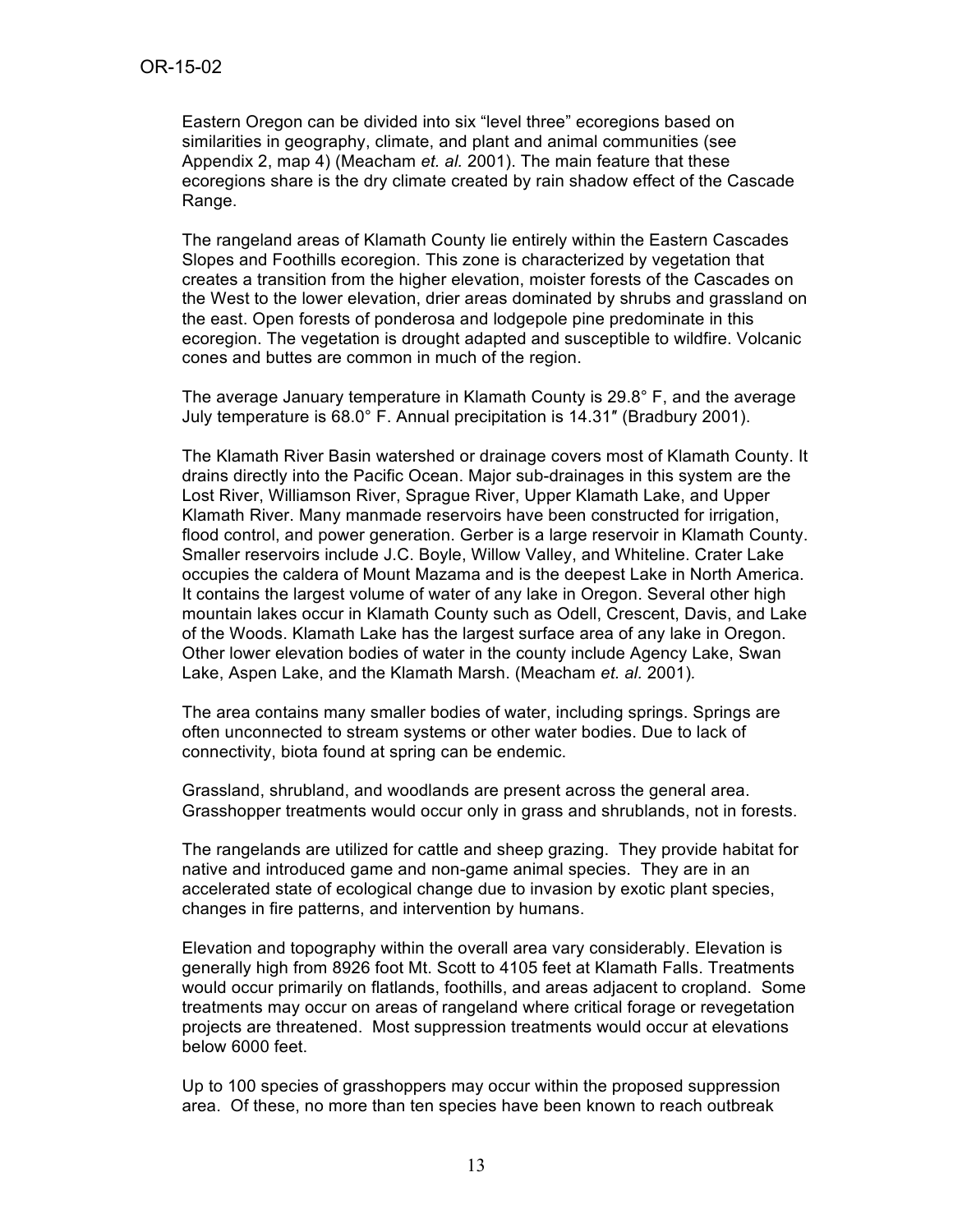status and threaten crops and/or valuable range resources in Oregon during the past five decades. The widespread grasshopper outbreaks of the mid-1980s were comprised primarily of the *Melanopli* group. Localized outbreaks in the 1990s and early 2000s have included mainly *Camnula pellucida.*

It is anticipated that potential treatments requests in 2015 for Klamath County would be most likely for the cleared-winged grasshopper, *Camnula pellucida.* Oregon's list of the ten most economic grasshopper species also includes *Ageneotettix deorum, Aulocara elliotti, Hesperotettix viridis, Melanopus bivittatus, M. foedus, M. sanguinipes, M. femurrubrum, M. packardi, Oedaleonotus enigma*, as well as *Anabrus spp*.

# **B. Site-Specific Considerations**

## **1. Human Health**

The population of Klamath County in 2000 was 63,775 (Meacham *et. al.* 2001). Major cities include Klamath Falls (19,060), Merrill (850), Chiloquin (795), Malin (760), Bonanza (380) (Bradbury 2001).

The suppression program would be conducted on rangelands that are not normally inhabited by humans. Agriculture is a primary economic factor for the area and human habitation is widely scattered throughout the region, mainly on the edges of the rangeland. Most habitation is comprised of single-family farm or ranch houses, but some rangeland areas may have suburban developments or "ranchettes" nearby. Average population density in rural areas of eastern Oregon is 3.6 persons per square mile.

Schools are located in most of the cities and towns. Since treatments are conducted in rural rangeland, no impact to these facilities is expected. Recreationists may use the rangelands for hiking, camping, bird watching, hunting, falconry or other uses. In the event a rural school house, inhabited dwelling, or recreational facility is encountered, mitigation measures in the Treatment Guidelines (Appendix 1) will be implemented, and no adverse impacts are expected.

Human health may be affected by the proposed actions. However, potential exposures to the general public from traditional application rates are infrequent and of low magnitude. These low exposures to the public pose no risk of direct toxicity, carcinogenicity, neurotoxicity, genotoxicity, reproductive toxicity, or developmental toxicity. Program use of carbaryl, malathion, and diflubenzuron has occurred in many past programs, and no adverse health effects have been reported.

Children and persons with sensitivity to chemicals are those most likely to experience any negative effects. These individuals will be advised to avoid treatment areas at the time of application until the insecticide has time to dry on the treated vegetation.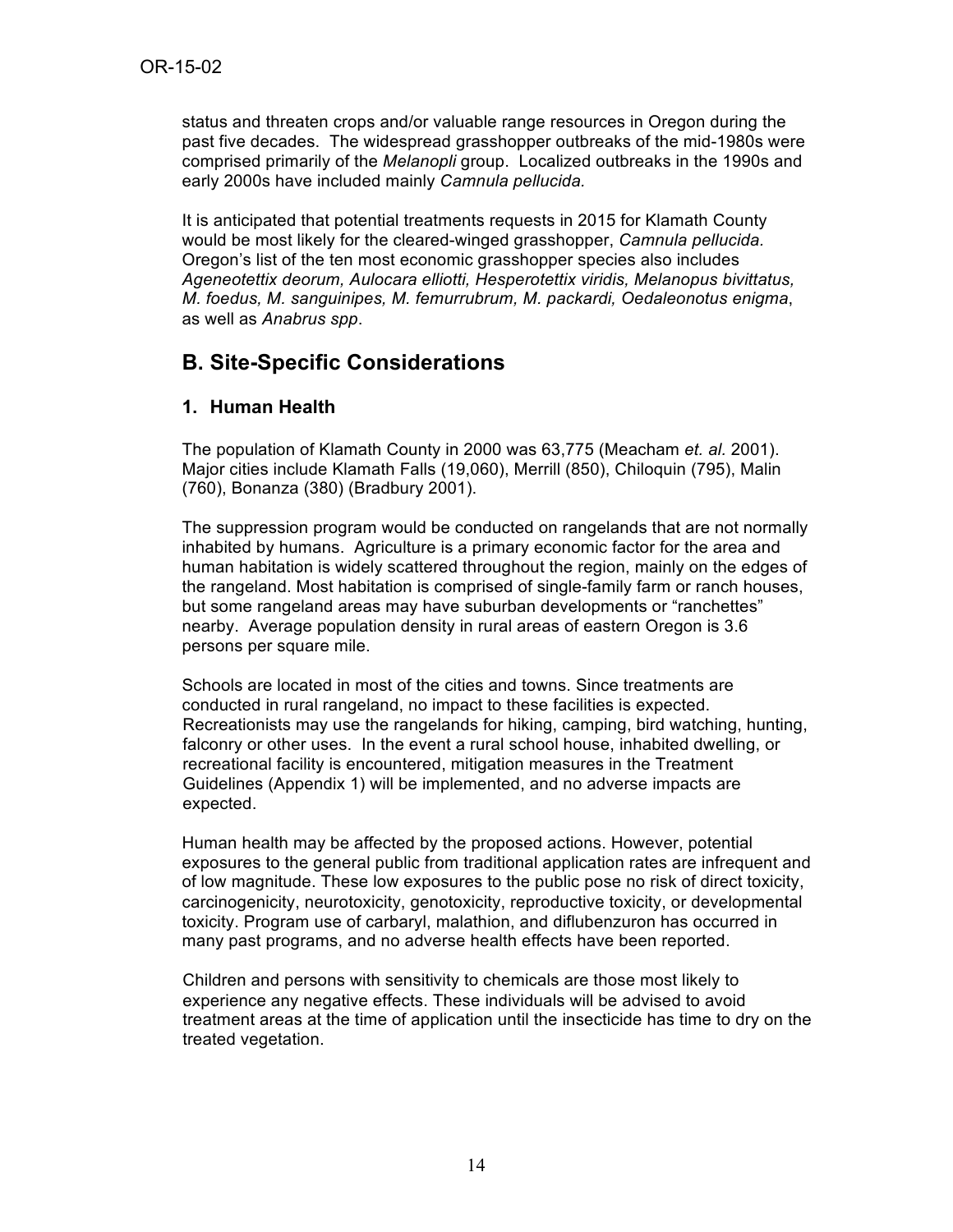Those most at risk during operations would be persons actually mixing or applying chemicals. These individuals will be advised to avoid treatment areas at the time of application until the insecticide has time to dry on the treated vegetation.

### **a. Executive Order No. 12898, Federal Actions to Address Environmental Justice in Minority Populations and Low-Income Populations**

Executive Order (E.O.) 12898, Federal Actions To Address Environmental Justice in Minority Populations and Low-Income Populations, was signed by President Clinton on February 11, 1994 (59 *Federal Register* (FR) 7269). This E.O. requires each Federal agency to make achieving environmental justice part of its mission by identifying and addressing, as appropriate, disproportionately high and adverse human health or environmental effects of its programs, policies, and activities on minority populations and low-income populations. Consistent with this E.O., APHIS will consider the potential for disproportionately high and adverse human health or environmental effects on minority populations and low-income populations for any of its actions related to grasshopper suppression programs.

Population makeup in Klamath County (U.S. Census Bureau 2000) is 87.3% White. Hispanic or Latino of any race is the next most numerous group comprising 7.8%. Other identifiable groups include Black or African American 0.6%, American Indian and Alaska Native 4.1 %, Asian 0.8%, and Native Hawaiian and Other Pacific Islander 0.1%. Hispanic workers are often engaged in the production and processing of crops.

American Indians of the Klamath Tribes, made up of the Klamath, Modoc and the Yahooskin band of Paiute Indians, reside in Klamath County. Although they do not currently have a reservation, they retain traditional water, hunting, and fishing rights to former reservations lands, approximately 1.8 million acres in the northern half of the county.

The number of persons in Klamath County below the poverty level in 1999 was 16.8% (U.S. Census Bureau 2000). Median household was \$31,537 in 1999. Oregon and US figures for persons below poverty are 11.6%, 12.4%; the median household incomes are \$40,916, \$41,994; and the per capita incomes are \$20,940, \$21,587.

#### **b. Executive Order No. 13045, Protection of Children from Environmental Health Risks and Safety Risks**

Recognition of the increased scientific knowledge about the environmental health risks and safety risks associated with hazardous substance exposures to children brought about legislation and other requirements to protect the health and safety of children. On April 21, 1997, President Clinton signed E.O. 13045, Protection of Children from Environmental Health Risks and Safety Risks (62 FR 19885). This E.O. requires each Federal agency, consistent with its mission, to identify and assess environmental health risks and safety risks that may disproportionately affect children and to ensure that its policies, programs, activities, and standards address disproportionate risks to children that result from environmental health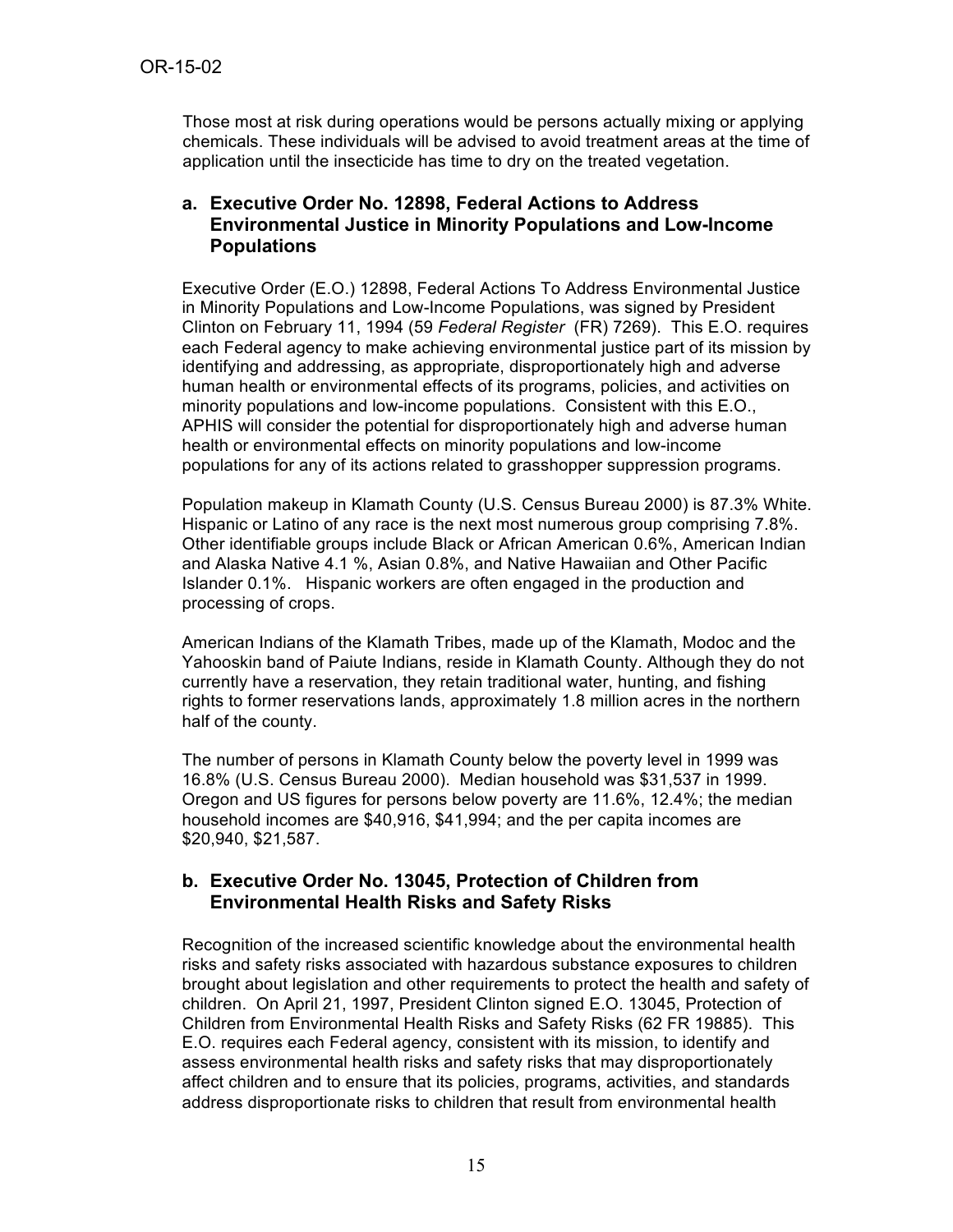risks or safety risks. APHIS has developed agency guidance for its programs to follow to ensure the protection of children (USDA, APHIS, 1999).

In 2000 the population under 18 years of age in Klamath County was 25.8%. This compares with 24.7 % for the entire state of Oregon and 25.7% for the US (U.S. Census Bureau 2000).

### **2. Nontarget Species**

Grasslands, open forest, shrub/brush lands, and their associated wetlands are the most likely to be involved in a grasshopper control program. These lands host a variety of wildlife species including terrestrial vertebrate and invertebrate animals (including grasshopper species which are not threatening valuable resources), aquatic organisms, and terrestrial plants (both native and introduced). The proposed actions could take place in areas that contain suitable habitat (see Appendix 2, Map 3).

Invertebrate organisms of special interest include biocontrol insects and pollinators. Land managers and others have released and managed biocontrol agents including insects and pathogens on many species of invasive plants within and near the suppression program area. These biocontrol agents are important in decreasing the overall population or the rate of reproduction of some species of undesirable rangeland plants, especially exotic invasive weeds.

Pollinators occur within and near the suppression program area. Pollinators include managed exotic and native insect species such as honey bees, leafcutter bees, and alkali bees which are commercially valuable for agriculture. Other species of insects and animals pollinate native and exotic plants and are necessary for the survival of some species.

Vertebrates occurring in the area include highly visible introduced and native mammalian species such as cattle, sheep, horses, mule deer, elk, pronghorn, and coyotes as well as smaller animals like rabbits, mice, gophers and bats. Birds comprise a large portion of the vertebrate species complex, and they also include exotic and native species. Some exotic game birds, like pheasant and partridge, have been deliberately introduced into the area, and other species such as starlings and pigeons have spread from other loci of introduction. Sage-obligate bird species, typified by sage grouse, are present in this area. Various reptiles and amphibians are also present. Many of the herbivorous vertebrate species compete with some species of grasshoppers for forage, while other species utilize grasshoppers and other insects as a food source. There is special concern about the role of grasshoppers as a food source for sage grouse, sharp-tail grouse, and other bird species.

The proposed suppression area contains a vast variety of terrestrial invertebrates, primarily insects and other arthropods. They include species which compete with grasshoppers and some which prey on grasshoppers. In turn, some species of grasshoppers may prey opportunistically on other invertebrates.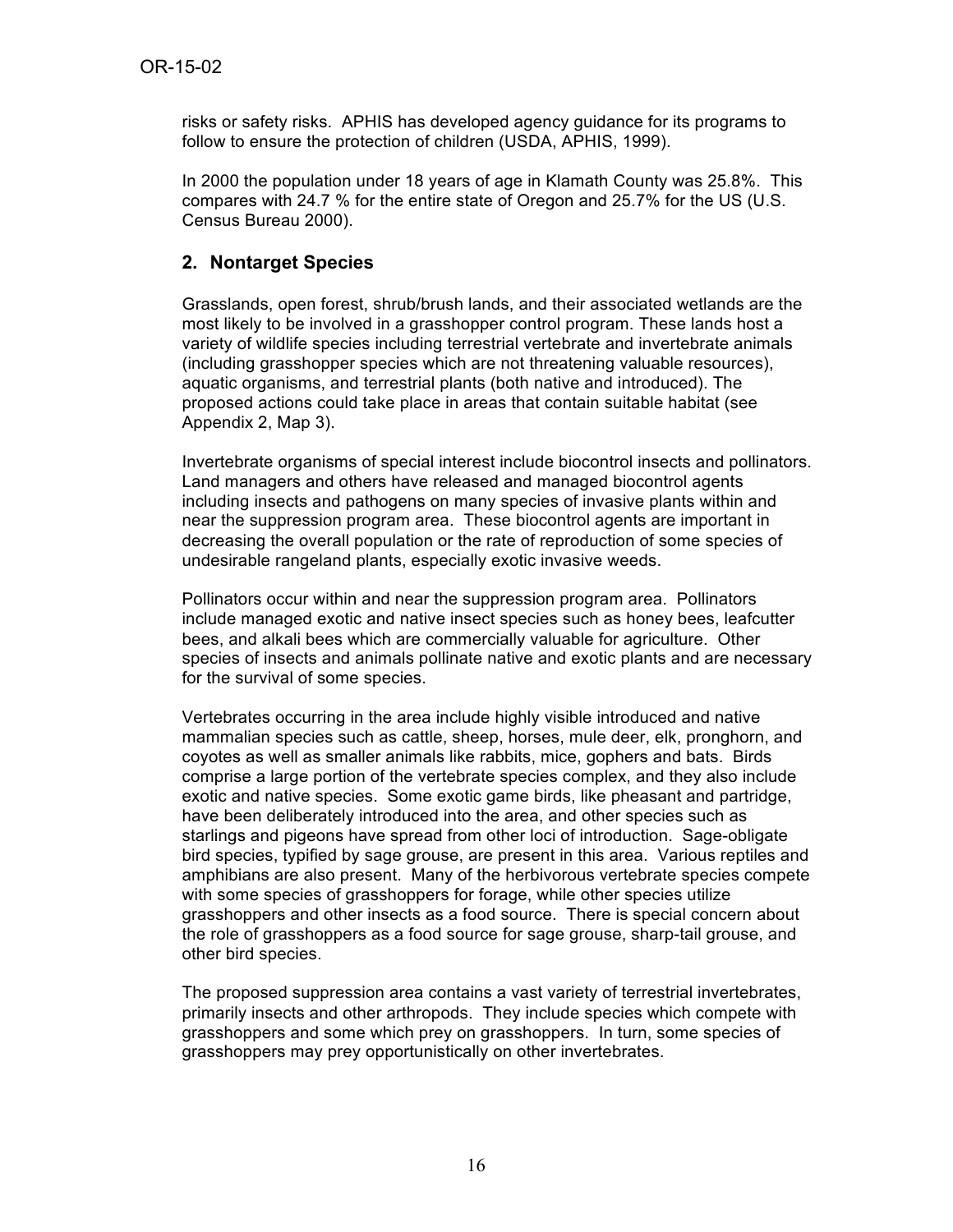Aquatic organisms within the suppression area include plants and vertebrate and invertebrate animals. Some species of fish utilize grasshoppers as a significant food source during some parts of the year.

Springs are of special concern since they are often unconnected to stream systems or other water bodies. Due to lack of connectivity, biota found at springs can be endemic, and therefore particularly sensitive. Even if species at a particular spring are found elsewhere, the lack of connectivity to other populations would slow or prevent recolonization, especially for aquatic invertebrates that do not have a winged adult life stage.

A diverse complement of terrestrial plants occurs within the proposed suppression area. Many such as Canada thistle, Mediterranean sage, spotted and diffuse knapweed, and yellow starthistle, are considered as invasive weeds. Native plants such as sagebrushes, bitterbrush, and various grasses provide forage and shelter for animal species and help stabilize the soil against erosion.

Biological soil crusts, also known as cryptogamic, microbiotic, cryptobiotic, and microphytic crusts, occur within the proposed suppression area. Biological soil crusts are formed by living organisms and their by-products, creating a crust of soil particles bound together by organic materials. Crusts are predominantly composed of cyanobacteria (formerly blue-green algae), green and brown algae, mosses, and lichens. Liverworts, fungi, and bacteria can also be important components. Crusts contribute to a number of functions in the environment. Because they are concentrated in the top 1 to 4 mm of soil, they primarily affect processes that occur at the land surface or soil-air interface. These include soil stability and erosion, atmospheric N-fixation, nutrient contributions to plants, soilplant-water relations, infiltration, seedling germination, and plant growth.

The proposed action could cause changes that may affect the behavior or physiological processes of some federally listed Threatened, Endangered, Proposed, or Candidate species. Candidate species have no protection under the ESA, but their conservation status is of special concern to FWS and they are candidates for listing as threatened or endangered. Candidate species that occur in Klamath County include Pacific fisher, *Martes pennanti*, greater sage grouse, *Centrocercus urophasianus;* , and whitebark pine *Pinus albicaulis.*

Many other species are accorded special status by federal land managers or by the State of Oregon. Data about these species are available from the respective land managers or at Oregon Department of Fish & Wildlife website, http://www.dfw.state.or.us/wildlife/diversity/. One species that the Grasshopper Suppression Program has received comments on in the past is the Leona's little blue butterfly (*Philotiella leona*), only found in Klamath County near the Klamath Marsh.

The following table shows the federally listed species found in the Klamath County, and if any critical habitat (CH) is assigned or proposed (PCH). Critical habitat is a specific geographic area essential to the conservation of a T&E species which may require special protection. Although APHIS is not required to consult with F&WS on candidate species under ESA, F&WS has requested that APHIS consider impacts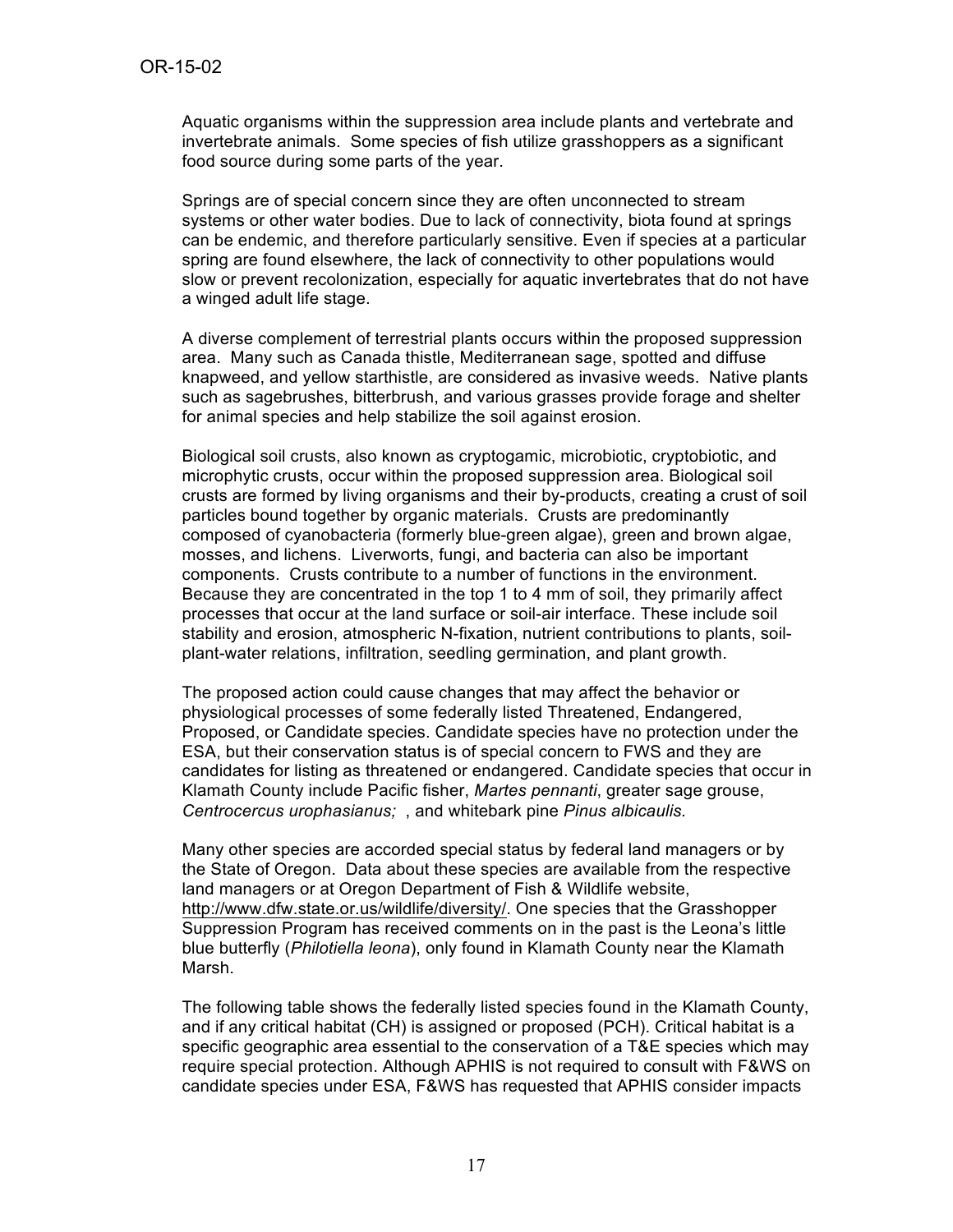to one candidate species that could occur in rangeland habitat and thus be affected by a grasshopper suppression program.

### **Table 1. Federally listed Threatened (T), Endangered (E), and Candidate (C) species**

| <b>Common Name</b>                              | <b>Scientific Name</b>         | <b>Status</b> |
|-------------------------------------------------|--------------------------------|---------------|
| <b>Mammals</b>                                  |                                |               |
| Canada Lynx                                     | Lynx Canadensis                | $T$ (CH)      |
| <b>Gray Wolf</b>                                | Canis lupus                    | Е             |
| Fish                                            |                                |               |
| <b>Bull Trout (Klamath Basin</b><br>population) | Salvelinus confluentus         | $T$ (CH)      |
| <b>Lost River Sucker</b>                        | <b>Deltistes luxatus</b>       | $E$ (CH)      |
| <b>Shortnose Sucker</b>                         | <b>Chasmistes brevirostris</b> | $E$ (CH)      |
| <b>Birds</b>                                    |                                |               |
| Northern Spotted Owl                            | Strix occidentalis caurina     | $T$ (CH)      |
| <b>Greater Sage Grouse</b>                      | Centrocercus<br>urophasianus   | C             |
| <b>Yellow-billed Cuckoo</b>                     | Coccyzus americanus            | Τ             |
| <b>Plants</b>                                   |                                |               |
| Applegate's Milk-vetch                          | Salvelinus confluentus         | E             |
| Green's Tuctoria                                | Tuctoria greenei               | $E$ (CH)      |
| <b>Slender Orcutt Grass</b>                     | Orcuttia tenuis                | $T$ (CH)      |
| <b>Amphibians</b>                               |                                |               |
| <b>Oregon Spotted Frog</b>                      | Rana pretiosa                  | Т             |

## **a. Bald and Golden Eagle Protection Act**

The Eagle Act (16 U.S.C. 668-668c), enacted in 1940, and amended several times since then, prohibits anyone, without a permit issued by the Secretary of the Interior, from "taking" bald eagles, including their parts, nests, or eggs. The Act provides criminal and civil penalties for persons who "take, possess, sell, purchase, barter, offer to sell, purchase or barter, transport, export or import, at any time or any manner, any bald eagle ... [or any golden eagle], alive or dead, or any part, nest, or egg thereof." The Act defines "take" as "pursue, shoot, shoot at, poison, wound, kill, capture, trap, collect, molest or disturb." "Disturb'' means: "to agitate or bother a bald or golden eagle to a degree that causes, or is likely to cause, based on the best scientific information available, 1) injury to an eagle, 2) a decrease in its productivity, by substantially interfering with normal breeding, feeding, or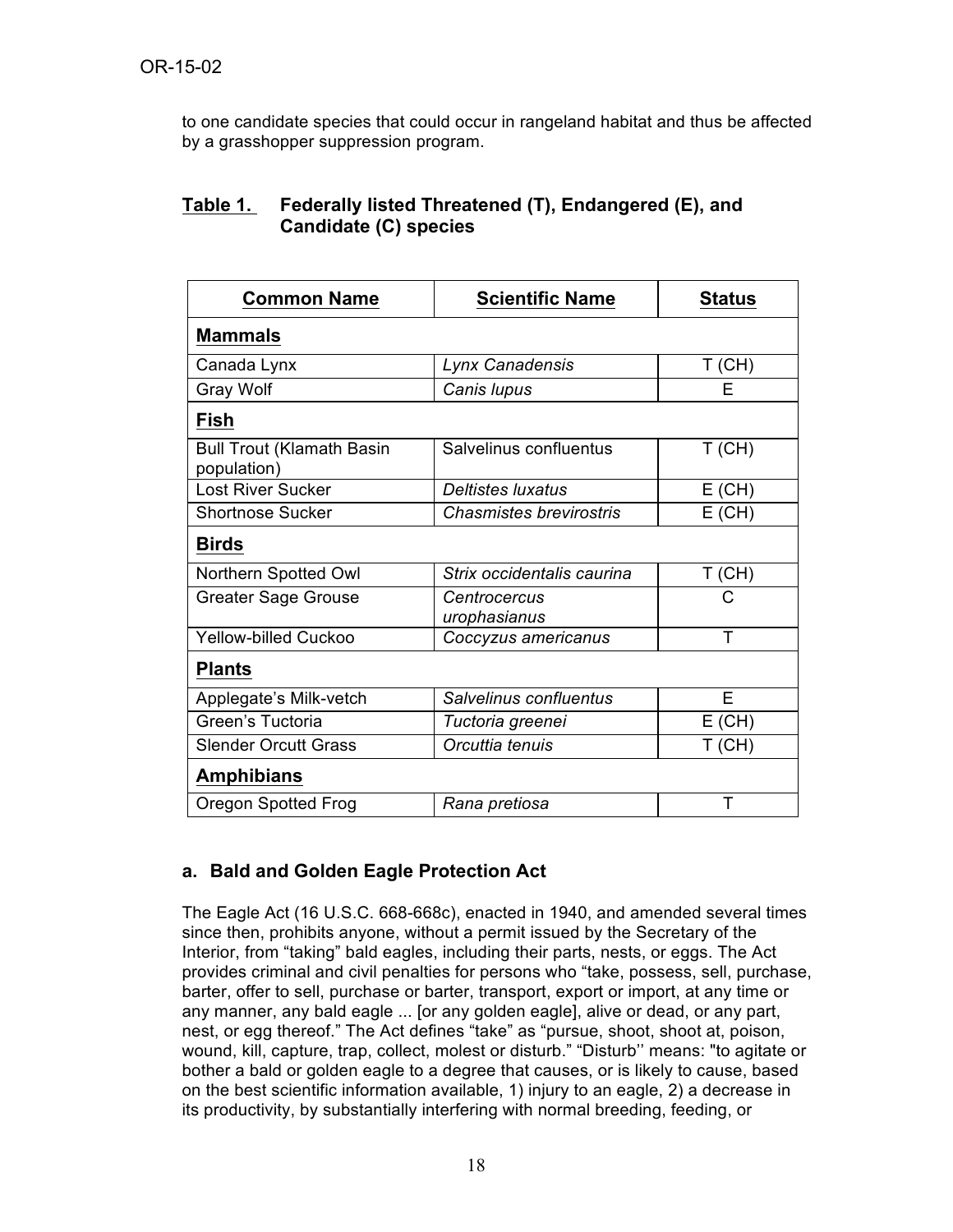sheltering behavior, or 3) nest abandonment, by substantially interfering with normal breeding, feeding, or sheltering behavior." In addition to immediate impacts, this definition also covers impacts that result from human-induced alterations initiated around a previously used nest site during a time when eagles are not present, if, upon the eagles return, such alterations agitate or bother an eagle to a degree that injures an eagle or substantially interferes with normal breeding, feeding, or sheltering habits and causes, or is likely to cause, a loss of productivity or nest abandonment.

Both bald and golden eagles are known to reside in the area covered under this EA.

#### **3. Socioeconomic Issues**

Agriculture is an important part of the area's economy and landscape. Approximately 18% of Klamath County is used for cropland or rangeland (Meacham *et. al.* 2001). Croplands are concentrated on irrigated land surrounding Klamath Lake, the Klamath irrigation project south and east of Klamath Falls, and other small, scattered pockets of mainly irrigated cropland in arable valleys. Livestock enterprises include rangeland grazing by cattle, sheep, and horses; feedlots for beef, and concentrated dairy operations. Livestock inventory on January 1, 2002 included total cattle (97,000), beef cows (49,000), dairy cattle (4700), and sheep (4000). Barley, oats, alfalfa, hay, and potatoes are important crop here. Gross farm and ranch sales for Klamath County in 2001 were \$115.7 million. Crops accounted for \$40.6 million and animal products \$75.1 million (ODA 2002).

Acreage in organic production is increasing in the area. There was 38 farms with 31,801 acres registered in organic production in Klamath County in 2008.

Beekeepers maintain hives to produce honey and other bee products on land which is included in the proposed treatment area as well as on land located near the proposed treatment area. Alfalfa and seed crops rely on pollination from bees which may live or forage on or near proposed suppression areas.

Other important industries for this area are forest products, tourism and recreation (Bradbury 2001).

Much of the land here is publicly owned. The area contains parts the Fremont-Winema National Forest administered by USDA Forest Service. USDI Fish and Wildlife Service administers the Klamath Marsh, Bear Valley, Lower and Upper Klamath National Wildlife Refuges. The USDI Bureau of Land Management administers much of the public rangeland and is the major landowner in the southeast and south-central part of Oregon. More than half the public forest and rangeland is leased for grazing (Meacham *et. al.* 2001). The remainder is either not farmable or set aside as protected areas.

This area also contains many parks, wilderness areas, public forests, and wilderness studies area administered by state or local governments. The Department of Interior, National Park Service administers Crater Lake National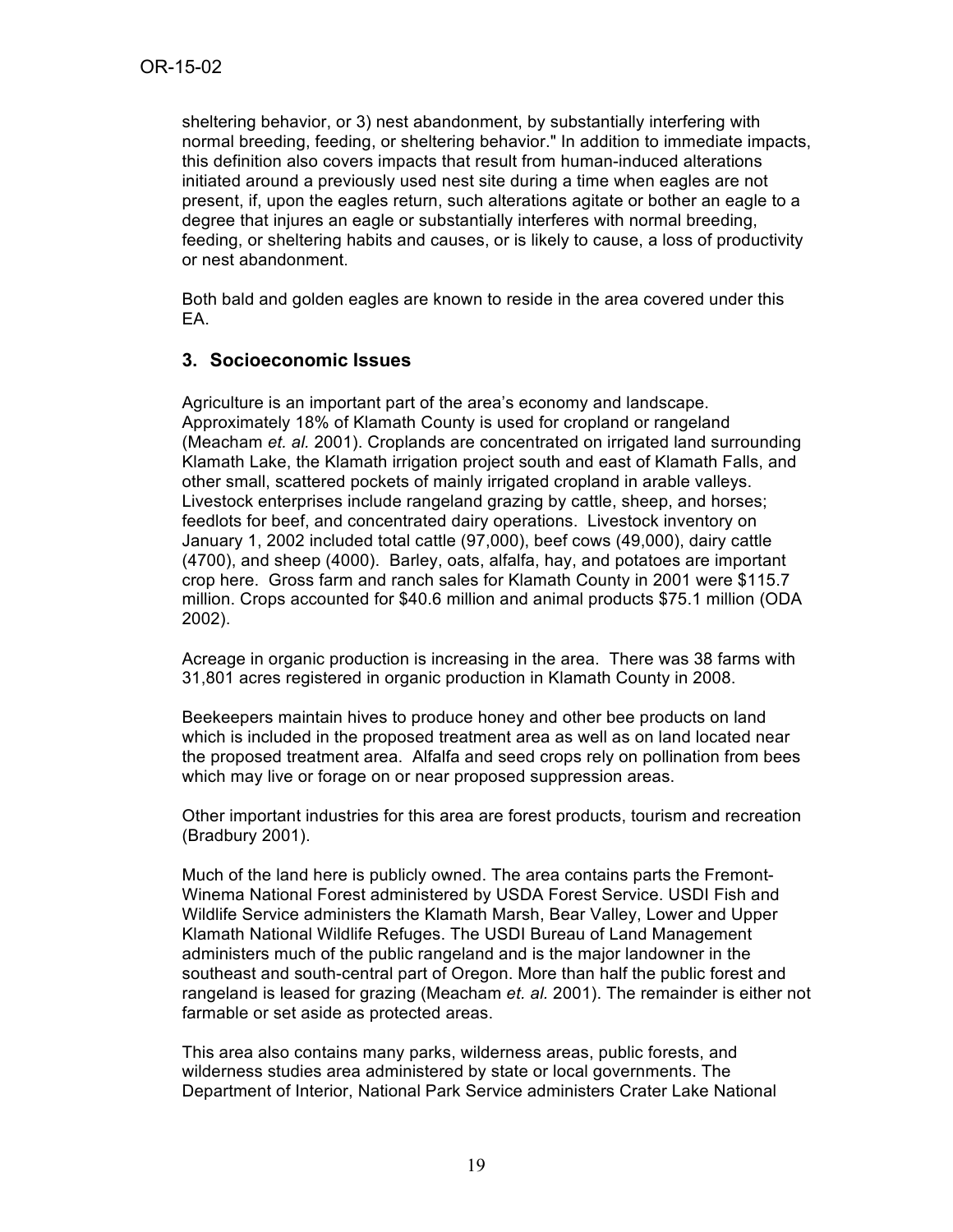Park. Oregon Parks Department administers Collier Memorial State Park, Jackson F. Kimball State Park, and OC&E Woods Line State Trail. There may also be areas of rangeland habitat considered as "sensitive areas" for the survival of non-listed species of concern.

The general public uses rangelands in the proposed suppression area for a variety of recreational purposes including hiking; camping; wildlife, bird, and insect collecting and watching; hunting; falconry; shooting; plant collecting; rock and fossil collecting; artifact collecting; sightseeing; and dumping. Members of the general public traverse rangelands in or near the proposed suppression area by various means including on foot, horseback, all terrain vehicles, bicycles, motorcycles, four-wheel drive vehicles, snowmobiles, and aircraft.

Artificial surfaces in or near the proposed suppression area include the walls and roofs of buildings, painted finishes on automobiles, trailers, recreational vehicles, and road signs. See 2002 FEIS pp 71-72

The land most likely to be involved in a grasshopper suppression program would include active or idle rangeland, Conservation Reserve Program (CRP) land, and some cropland. Areas where grasshoppers have historically been an economic problem in Oregon are summarized in Appendix 2, Map 3.

### **4. Cultural Resources and Events**

Cultural and historical sites include locations and artifacts associated with Native Americans, explorers, pioneers, religious groups and developers. Native American petroglyphs have been discovered in several areas within the proposed suppression area. Artifacts from knapping (stone tool making) occur within the proposed suppression area. Museums, displays and structures associated with mining, logging, and irrigation development exist in areas near the proposed suppression area.

The Klamath Tribes exercise court affirmed treaty rights within the 1954 former Klamath Reservation Boundary, approximately 1.8 million acres in the northern half of the county. This area includes the Klamath Marsh National Wildlife Refuge and large portions of the Freemont-Winema Forests. In addition to treaty resources in this area, cultural resources and tribal traditional use areas extend beyond the 1954 Reservation Boundary to the aboriginal homelands of the Klamath Tribes.

Other Native Americans may practice traditional food and medicine gathering in the proposed suppression area.

# **IV. Environmental Consequences**

## **A. Environmental Consequences of the Alternatives**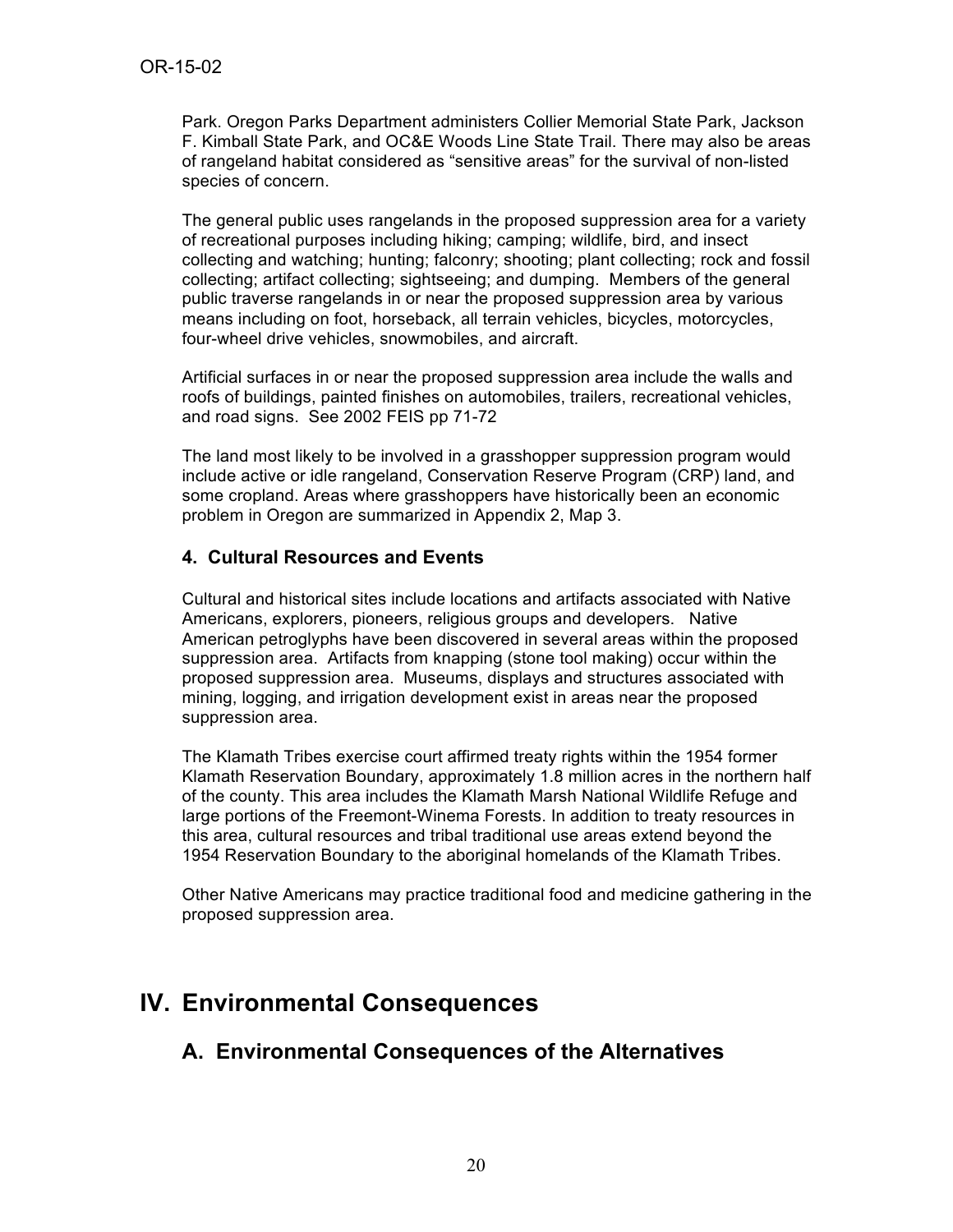Each alternative described in this EA potentially has adverse environmental effects. The general environmental impacts of each alternative are discussed in detail in the 2002 FEIS. The specific impacts of the alternatives are highly dependent upon the particular action and location of infestation. The principal concerns associated with the alternatives that include insecticide application are: (1) the potential effects of the three pesticide options on human health (including subpopulations that might be at increased risk); and (2) impacts of pesticides on nontarget organisms (including threatened and endangered species). Assessments of the relative risk of each pesticide option are discussed in detail in the 2002 FEIS document.

Site-specific environmental consequences of the alternatives are discussed in this section.

### **1. No Action Alternative**

Under this alternative, APHIS would not fund or participate in any program to suppress grasshoppers. If APHIS does not participate in any grasshopper suppression program, Federal land management agencies, State agriculture departments, local governments, or private groups or individuals, may not effectively combat outbreaks in a coordinated effort. In these situations, grasshopper outbreaks could develop and spread unimpeded.

#### **Human health**

There would be no exposure to the public from program chemicals under this alternative. However, without APHIS participation, local governments, or private groups or individuals may attempt to conduct widespread grasshopper programs. It is possible that a large amount of insecticides, including those with a greater risk to human health, could be applied, reapplied, and perhaps misapplied in an effort to suppress or even locally eradicate grasshopper populations. Such a scenario could lead to greater human exposure to a wider array of chemicals.

Some stakeholders have indicated that they are opposed to any treatments on public rangelands because they believe treatments would disrupt ecosystems. The anxiety levels of these stakeholders may be reduced if APHIS does not suppress grasshopper outbreaks.

Uncontrolled grasshopper outbreaks can have direct and indirect effects on the human population that depends on the crops and forage consumed by grasshoppers. When grasshopper populations reach outbreak levels they become migratory in nature, seeking out new areas of vegetation to feed on. Significant crop losses may occur when grasshopper migrate from rangeland to cropland. Additional inputs of insecticides, potentially more harmful than program chemicals, may be required to protect crops. This would result in increased exposure of farm workers to insecticides.

The anxiety level of persons experiencing losses to crops and rangeland forage may increase if no action is taken to control grasshopper outbreaks.

### **Non-target species**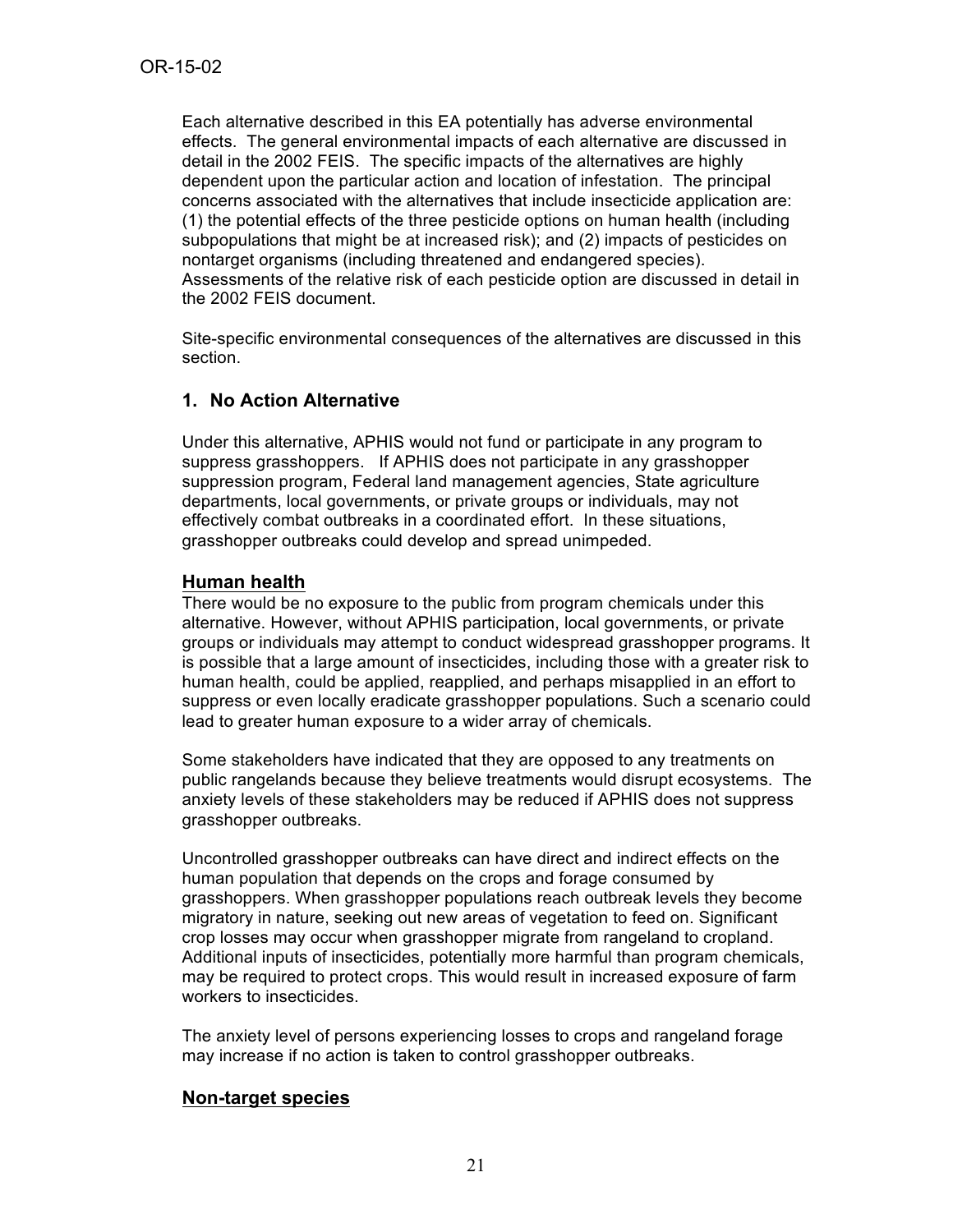An abundant supply of grasshoppers and other insects would be available as a food source for insectivorous animals. This includes birds and other animals which have been accorded sensitive species status by land managers and others.

Grasshoppers in unsuppressed outbreaks would consume agricultural and nonagricultural plants. The damage caused by grasshopper outbreaks could also pose a risk to rare, threatened, or endangered plants that often have a low number of individuals and limited distribution. Plants can be killed or weakened by grasshopper feeding. Some grasshoppers feed on seeds, so future generations of plants could be threatened.

Loss of plant cover would occur due to consumption by grasshoppers. Nesting and cover habitat may be degraded for birds and other wildlife. The herbaceous under story is important to nesting success by sage grouse (Connelly, *et. al.* 1994).

Rangeland which has been severely grazed by grasshoppers is more susceptible to invasion by nonnative plant species. Plant cover may protect the soil from the drying effects of the sun. The plant root systems which hold the soil in place may be weakened, leading to increased rates of erosion. Continued livestock grazing on grasshopper impacted lands will compound the effects to vegetation, soils, and water quality negatively impacting non-target species.

If APHIS does not participate in any grasshopper suppression programs, local governments, or private groups or individuals may attempt to conduct widespread grasshopper programs. Without the technical assistance and program coordination that APHIS can provide to grasshopper programs, it is possible that a large amount of insecticides, including those APHIS considers too environmentally harsh, could be applied, reapplied, and perhaps misapplied in an effort to suppress or even locally eradicate grasshopper populations. It is not possible to accurately predict the environmental consequences of the No Action alternative to non-target organisms because the type and amount of insecticides that could be used in this scenario are unknown.

Rangeland fires may be set by persons who desire suppression of the grasshoppers. Action of this type has not been documented, but individuals have threatened to set fires to destroy grasshopper outbreaks that are not controlled.

#### **Socioeconomic issues**

If left untreated, there is the risk that grasshopper outbreaks on rangeland would decrease the availability of forage for cattle and sheep. If sheep and cattle grazing become unprofitable, there may be disproportionate impact on the sheepherding and cattle raising professions. Livestock must compete with grasshoppers for available forage leading to monetary losses due to supplemental feed programs, the need to move stock to unaffected areas, and/or sell livestock prematurely. It will affect other ranchers by increasing demand, and consequently, cost for hay and/or pasture. This will have a beneficial effect on those providing the hay or range, and a negative impact on other ranchers who use these same resources. Continued grazing on impacted lands will compound the effects to vegetation, resulting in longer-term impacts on grazing forage production on these lands. The lack of treatment could result in the eventual magnification of grasshopper problems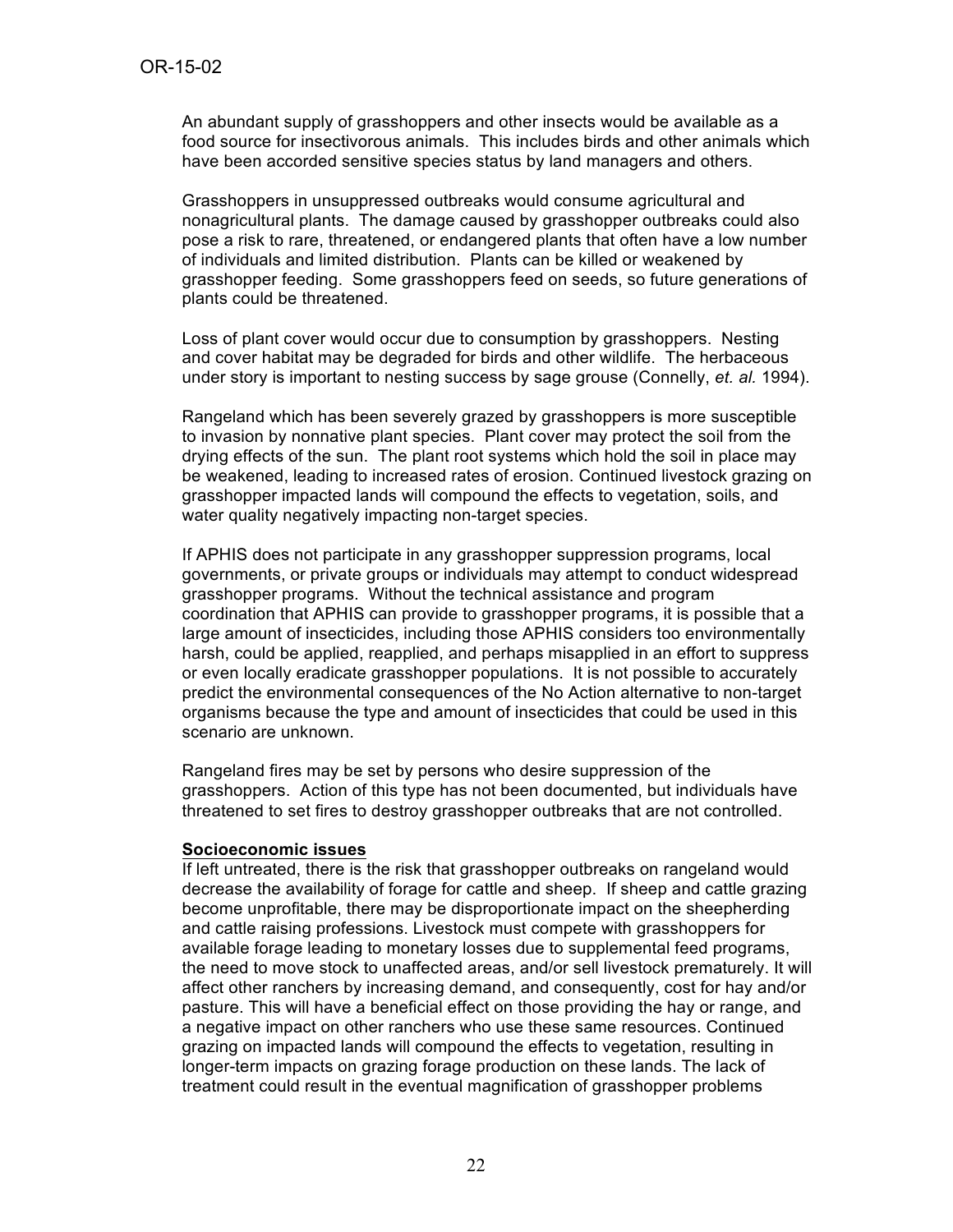resulting in increased suppression efforts, increased suppression costs and the expansion of suppression needs onto lands where options are limited.

Unchecked movement of grasshopper outbreaks into crops would result in crop loss and additional expenditures for insecticidal control in the crop fields. Organic farmers may suffer significant losses if grasshopper outbreaks are not controlled on rangeland and migrate to organic cropland. Some organic farmers were forced to abandon their organic farming enterprise in Camas County, Idaho in 2000 due to invasion of grasshoppers from rangeland into organic alfalfa fields.

It has been suggested that rather than treat grasshopper outbreaks, the federal government should compensate farmers for losses they incur. In cases where grasshoppers migrate from rangeland onto high value cropland, USDA Risk Management Agency (RMA) currently offers multiperil crop insurance (Sec. 501 7 USC 1501) which may compensate for losses due to insects if the policy holder utilizes appropriate pest control measures, but those measures fail. Forage is not a covered crop under this program. Normally, this payment is based on the failure of pest control spray practices due to untimely rainfall or some other natural event.

USDA Farm Service Agency (FSA) offers the Noninsured Crop Disaster Assistance Program (NAP) (7 CFR 1437.4) which provides financial assistance to eligible producers affected by natural disasters. Forage is considered a noninsured crop. To be eligible a natural disaster must result from a condition related to damaging weather or adverse natural occurrence, such as excessive heat, disease, or insect infestation. Normally grasshopper damage would not qualify for this program. However, the local FSA Office may make a determination that a grasshopper outbreak is a direct result of drought conditions that exist at the time. This program requires pre-enrollment, annual production reporting, and meeting a loss threshold.

Skold and Davis (1995) proposed a rangeland grasshopper insurance program. No authority currently exists for such a program.

APHIS has no control over these programs. Since they may provide an option for growers affected by grasshoppers, the local FSA and RMA manager will be invited to public and rancher meetings when a suppression program is being considered to explain these programs.

#### **Cultural resources and events**

Grasshoppers were a significant source of protein for indigenous North American people. They are no longer used as a human food source except as a novelty or recreational experience. They are used for fish bait, and selection of the No Action alternative would result in their abundant availability for these purposes.

Grasshopper populations at outbreak levels on rangeland would decrease the recreational satisfaction of some people utilizing rangeland resources, primarily those who do not like insects. Conversely, grasshopper populations at outbreak levels would increase the recreational satisfaction of those who enjoy spectacular biological phenomena. No Action alternative may affect minority groups that gather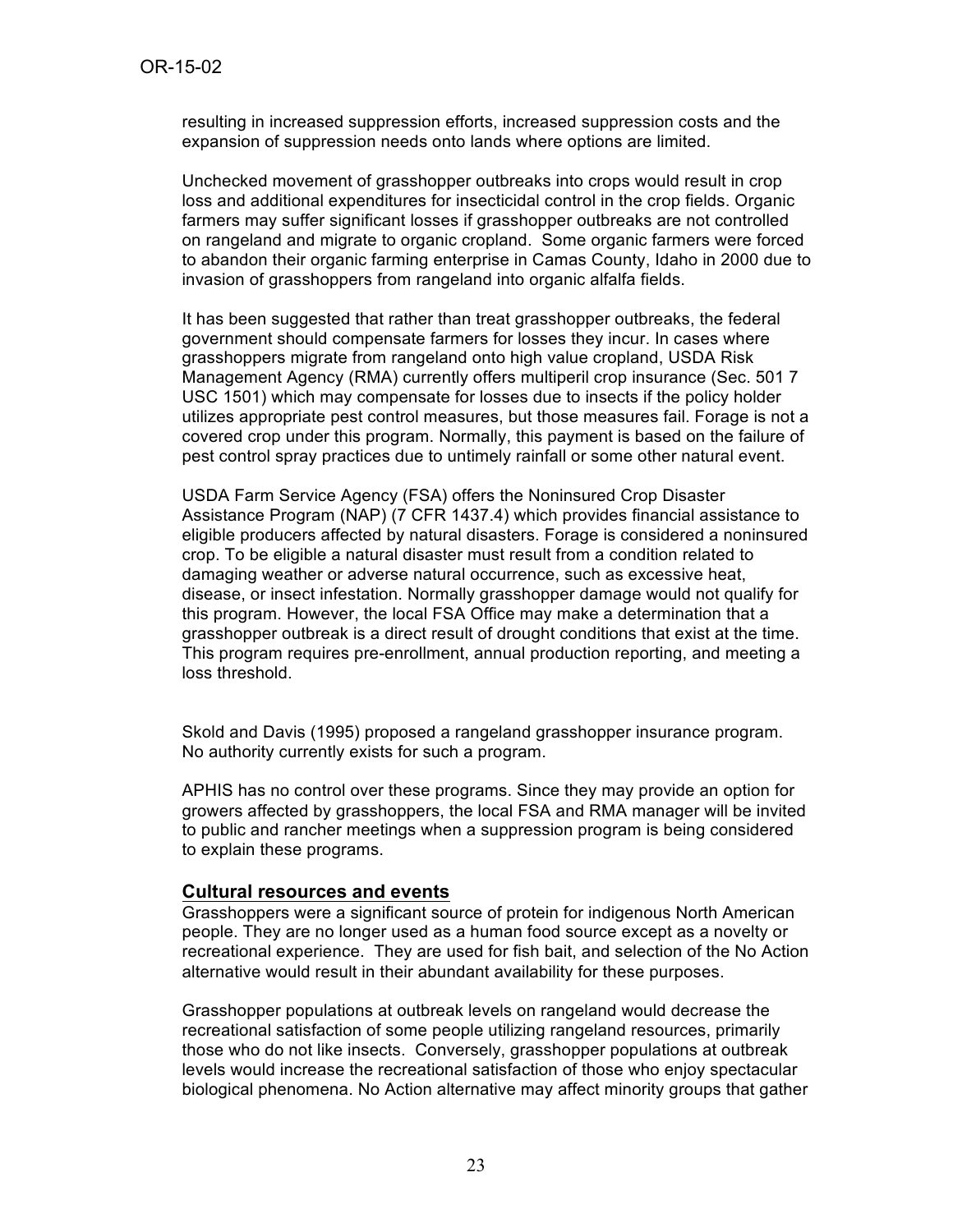foods and medicines from traditional natural areas due to grasshopper consumption of gathered medicinal and traditional plants.

### **2. Insecticide Applications at Conventional Rates and Complete Area Coverage Alternative**

Under Alternative 2, APHIS would participate in grasshopper programs with the option of using one of the insecticides carbaryl, diflubenzuron, or malathion, depending upon the various factors related to the grasshopper outbreak and the site-specific characteristics. The use of an insecticide would occur at the conventional rates. With only rare exceptions, APHIS would apply a single treatment in an outbreak year that would blanket affected rangeland areas in an attempt to suppress grasshopper outbreak populations by a range of 35 to 98 percent, depending upon the insecticide used. See 2002 EIS pp. 38-48 for general consequences.

### **Carbaryl**

Carbaryl is of moderate acute oral toxicity to humans. The mode of toxic action of carbaryl occurs through inhibition of acetylcholinesterase (AChE) function in the nervous system. This inhibition is reversible over time if exposure to carbaryl ceases. The Environmental Protection Agency (EPA) has classified carbaryl as a possible human carcinogen (EPA, 1993). However, it is not considered to pose any mutagenic or genotoxic risk.

Potential exposures to the general public from conventional application rates are infrequent and of low magnitude. These low exposures to the public pose no risk of direct toxicity, carcinogenicity, neurotoxicity, genotoxicity, reproductive toxicity, or developmental toxicity. The potential for adverse effects to workers are negligible if proper safety procedures are followed, including wearing the required protective clothing. Carbaryl has been used routinely in other programs with no reports of adverse health effects. Therefore, routine safety precautions are expected to provide adequate worker health protection.

Carbaryl is of moderate acute oral toxicity to mammals (McEwen *et al*., 1996a). Carbaryl applied at Alternative 2 rates is unlikely to be directly toxic to upland birds, mammals, or reptiles. Field studies have shown that carbaryl applied as either ultra-low-volume (ULV) spray or bait at Alternative 2 rates posed little risk to killdeer (McEwen *et al*., 1996a), vesper sparrows (McEwen *et al*., 1996a; Adam *et al*., 1994), or golden eagles (McEwen *et al*., 1996b) in the treatment areas. AChE inhibition at 40 to 60 percent can affect coordination, behavior, and foraging ability in vertebrates. Multi-year studies conducted at several grasshopper treatment areas have shown AChE inhibition at levels of no more that 40 percent with most at less than 20 percent (McEwen *et al*., 1996a). Carbaryl is not subject to significant bioaccumulation due to its low water solubility and low octanol-water partition coefficient (Dobroski *et al*., 1985).

Carbaryl will most likely affect nontarget insects that are exposed to ULV carbaryl spray or that consume carbaryl bait within the grasshopper treatment area. Field studies have shown that affected insect populations can recover rapidly and generally have suffered no long-term effects, including some insects that are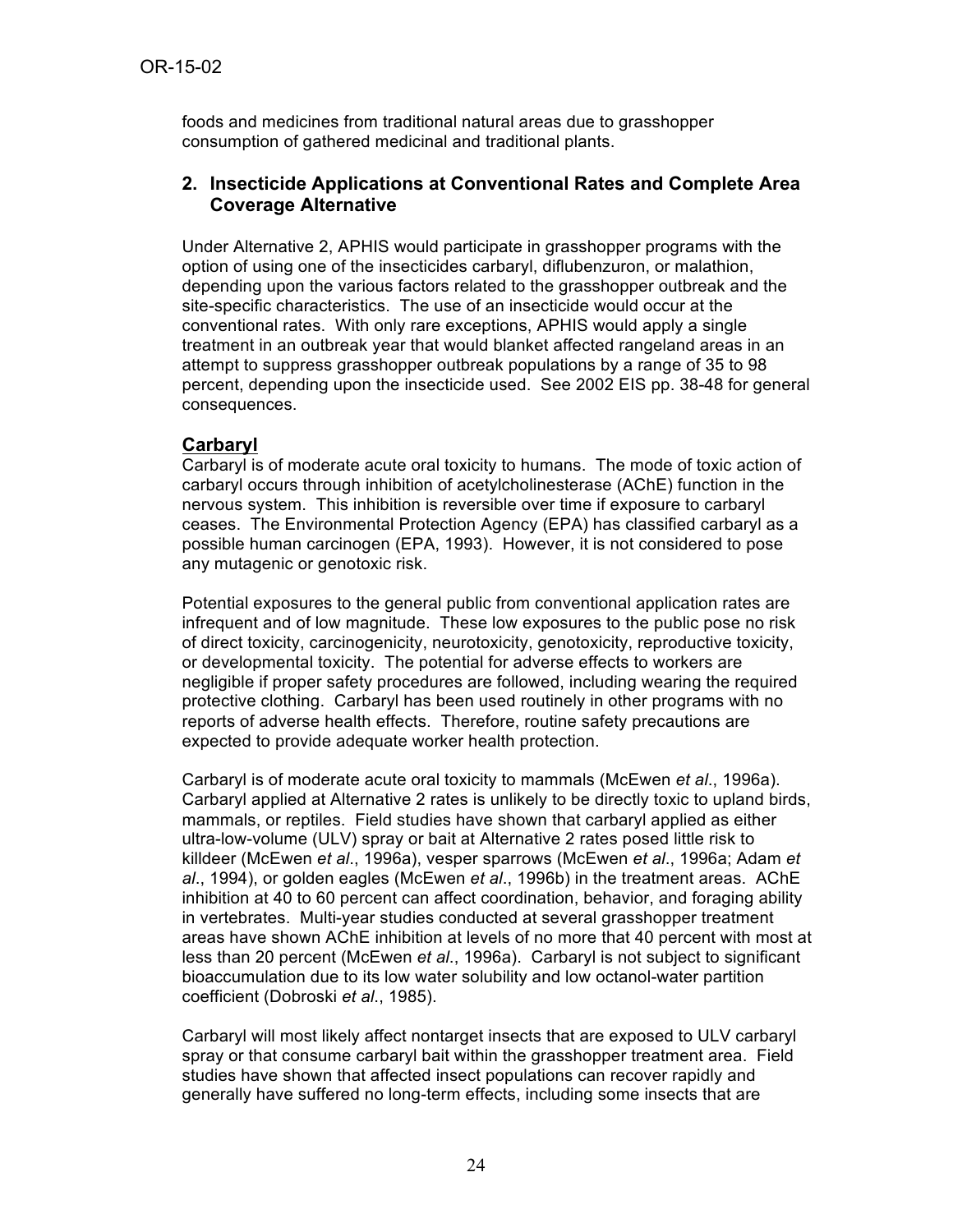particularly sensitive to carbaryl, such as bees (Catangui *et al*., 1996). The use of carbaryl in bait form generally has considerable environmental advantages over liquid insecticide applications: bait is easier than liquid spray applications to direct toward the target area, bait is more specific to grasshoppers, and bait affects fewer nontarget organisms than sprays (Quinn, 1996).

Operational procedures are in place to prevent carbaryl from entering water. However, should carbaryl enter water, there is the potential to affect the aquatic invertebrate assemblage, especially amphipods. Field studies with carbaryl concluded that there was no biologically significant effect on aquatic resources, although invertebrate downstream drift increased for a short period after treatment due to toxic effects (Beyers *et al*., 1995). Carbaryl is moderately toxic to most fish (Mayer and Ellersieck, 1986).

#### **Diflubenzuron**

The acute oral toxicity of diflubenzuron formulations to humans ranges from very slight to slight. The most sensitive indicator of exposure and effects of diflubenzuron in humans is the formation of methemoglobin from hemoglobin (a compound in blood responsible for the transport of oxygen) in blood.

Potential exposures to the general public from Alternative 2 application rates are infrequent and of low magnitude. These low exposures to the public pose no risk of methemoglobinemia (a condition where the heme iron in blood is chemically oxidized and lacks the ability to properly transport oxygen), direct toxicity, neurotoxicity, genotoxicity, reproductive toxicity, or developmental toxicity. Potential worker exposures are higher than the general public but are not expected to pose any risk of adverse health effects.

Because diflubenzuron is a chitin inhibitor that disrupts insects from forming their exoskeleton, organisms without a chitinous exoskeleton, such as mammals, fish, and plants are largely unaffected by diflubenzuron. In addition, adult insects, including wild and cultivated bees, would be mostly unaffected by diflubenzuron applications (Schroeder *et al*., 1980; Emmett and Archer, 1980). Among birds, nestling growth rates, behavior data, and survival of wild American kestrels in diflubenzuron treated areas showed no significant differences among kestrels in treated areas and untreated areas (McEwen *et al*., 1996b). The acute oral toxicity of diflubenzuron to mammals ranges from very slight to slight. Little, if any, bioaccumulation of diflubenzuron would be expected (Opdycke *et al*., 1982).

Diflubenzuron is most likely to affect immature terrestrial insects and early life stages of aquatic invertebrates (Eisler, 2000). While this would reduce the prey base within the treatment area for organisms that feed on insects, adult insects, including grasshoppers, would remain available as prey items. Many of the aquatic organisms most susceptible to diflubenzuron are marine organisms that would not be exposed to rangeland treatments. Freshwater invertebrate populations would be reduced if exposed to diflubenzuron, but these decreases would be expected to be temporary given the rapid regeneration time of many aquatic invertebrates.

#### **Malathion**

Malathion is of slight acute oral toxicity to humans. The mode of toxic action of malathion occurs through inhibition of AChE function in the nervous system.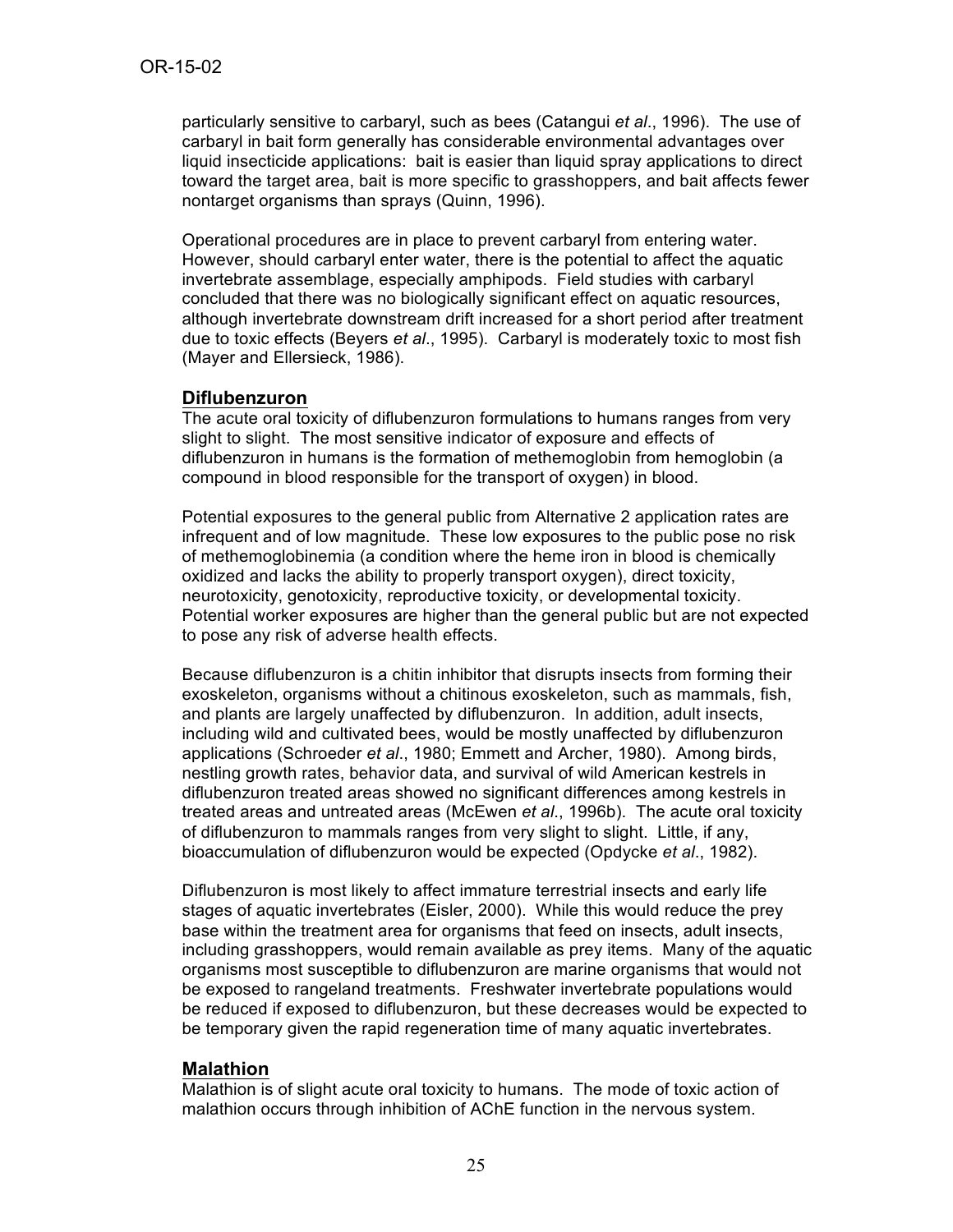Unlike carbaryl, AChE inhibition from malathion is not readily reversible over time if exposure ceases. However, strong inhibition of AChE from malathion occurs only when chemical oxidation results in formation of the metabolite malaoxon. Human metabolism of malathion favors hydroxylation and seldom produces much malaoxon.

Potential exposures to the general public from conventional application rates are infrequent and of low magnitude. These low exposures to the public pose no risk of direct toxicity, neurotoxicity, genotoxicity, reproductive toxicity, or developmental toxicity. Potential worker exposures are higher, but still have little potential for adverse health effects except under accidental scenarios. Malathion has been used routinely in other programs with no reports of adverse health effects. Therefore, routine safety precautions are expected to continue to provide adequate protection of worker health.

EPA has recently reviewed the potential for carcinogenic effects from malathion. EPA's classification describes malathion as having suggestive evidence of carcinogenicity, but not sufficient to assess human carcinogenic potential (EPA, 2000). This indicates that any carcinogenic potential of malathion cannot be quantified based upon EPA's weight of evidence determination in this classification. The low exposures to malathion from program applications would not be expected to pose carcinogenic risks to workers or the general public.

Malathion is of slight acute oral toxicity to mammals. There is little possibility of toxicity-induced mortality of upland birds, mammals, or reptiles, and no direct toxic effects have been observed in field studies. Malathion is not directly toxic to vertebrates at the concentrations used for grasshopper suppression, but it may be possible that sublethal effects to nervous system functions caused by AChE inhibition may lead directly to decreased survival. AChE inhibition at 40 to 60 percent affects coordination, behavior, and foraging ability in vertebrates. Multiyear studies at several grasshopper treatment areas have shown AChE inhibition at levels of no more than 40 percent with most at less than 20 percent (McEwen *et al*., 1996a). Field studies of birds within malathion treatment areas showed that, in general, the total number of birds and bird reproduction were not different from untreated areas (McEwen *et al*., 1996a). Malathion does not bioaccumulate (HSDB, 1990; Tsuda *et al*., 1989).

Malathion will most likely affect nontarget insects within a treatment area. Large reductions in some insect populations would be expected after a malathion treatment under Alternative 2. While the number of insects would be diminished, there would be some insects remaining. The remaining insects would be available prey items for insectivorous organisms, and those insects with short generation times may soon increase.

Malathion is highly toxic to some fish and aquatic invertebrates. Operational procedures are in place to prevent malathion from entering water. Therefore, malathion concentrations in water, as a result of grasshopper treatments, is not expected to present a risk to aquatic organisms, especially those organisms with short generation times.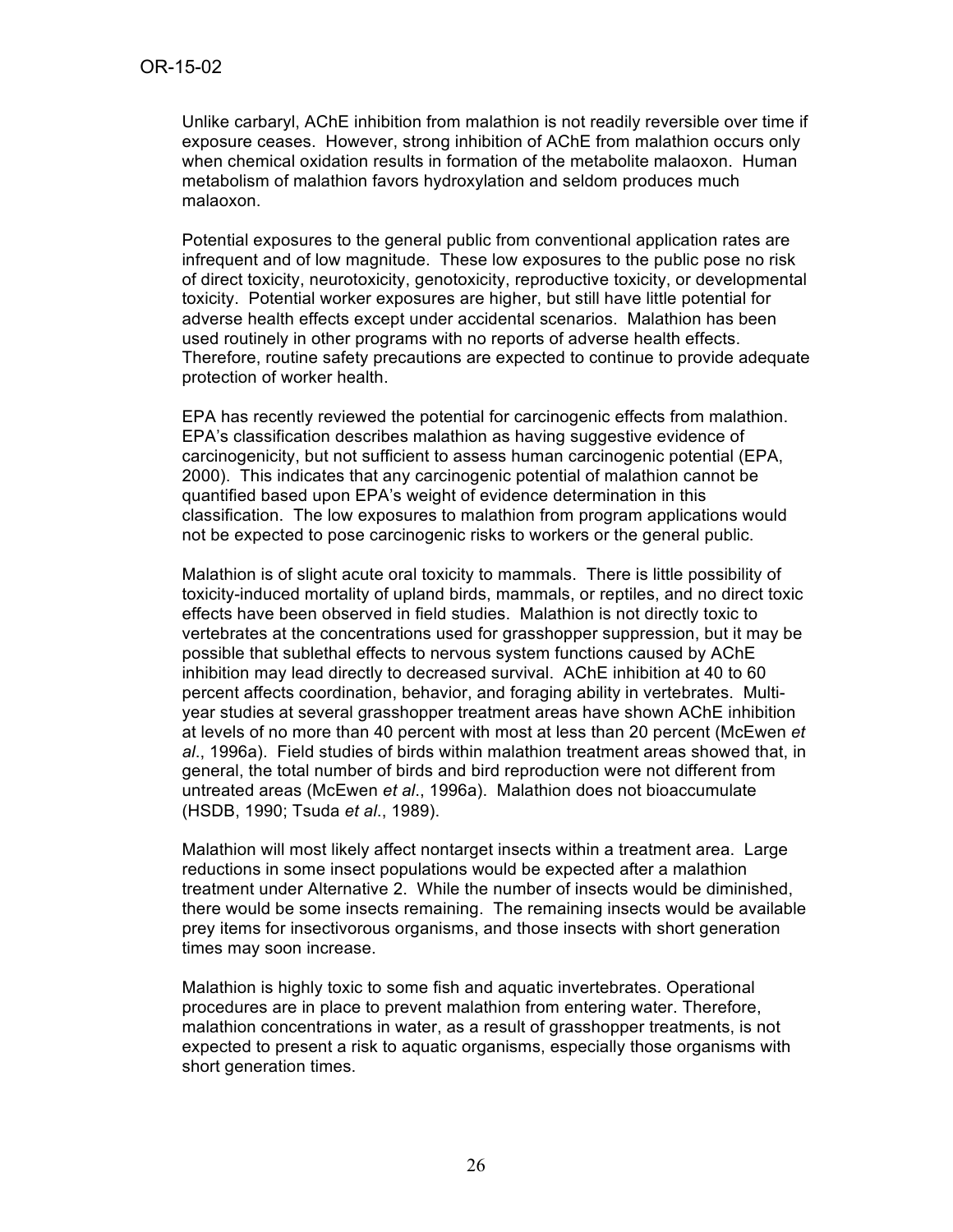The implementation of pesticide label instructions and restrictions and the APHIS treatment guidelines will reduce potential impacts from the program use of insecticides (see Appendix 1, Treatment Guidelines).

#### **Human Health**

Human exposure to program insecticides could occur. Exposures and effects are discussed in the 2002 FEIS pp. 39-40, 43, and 46-47. Personnel working on the suppression program would be exposed during handling, loading and application of the insecticides. Potential exposure of the general public would be infrequent and of low magnitude. Implementation of the Operational Procedures (Appendix 1) would minimize public exposure and protect workers from harmful exposure. Individuals with hypersensitivity to the insecticides, carriers, and adjuvants might be affected. APHIS will seek lists of hypersensitive individuals from state and county health departments and would contact persons who reside near proposed treatment areas prior to treatment. Hypersensitive individuals would be advised to avoid treatment areas and the areas surrounding them.

Many persons are opposed to any treatments on public rangelands because they believe treatments would disrupt ecosystems. The anxiety levels of these stakeholders may be increased. Conversely, the anxiety level of persons whose livelihoods are being protected by treatments of grasshoppers, typically originating from public lands, would decrease.

Pesticide spills could expose individuals to excessive levels of insecticide. APHIS maintains spill kits and insures that program personnel are familiar with procedures to mitigate effects associated with a spill.

#### **Non-target species**

Exposure to program insecticides could occur. Exposures and effects on representative species in each non-target group are discussed in the 2002 FEIS Appendix B and part V. C. pp. 39-48.

Under this alternative grasshopper feeding damage would be reduced to rangeland plants, including desirable and undesirable plants, and to crops adjacent to rangeland. Reduction of the grasshopper feeding damage may be viewed as having both negative and positive impacts. Population densities of some nontarget insects and other arthropods would be reduced. Food sources for some insectivorous animal species would be reduced. Nontarget plant and animal species would be exposed to insecticides.

Nontarget insect species which would be put at risk by treatments under this alternative include non-native biological control agents and pollinators. Any chemical applied to control grasshoppers has the potential to cause adverse impacts to biological control agents that been released by government agencies or private individuals to control noxious weeds or arthropod pests. APHIS will consult with land managers to determine the location and status of biological control agent populations and would select treatment options (including buffering areas) which minimize negative impacts on the populations.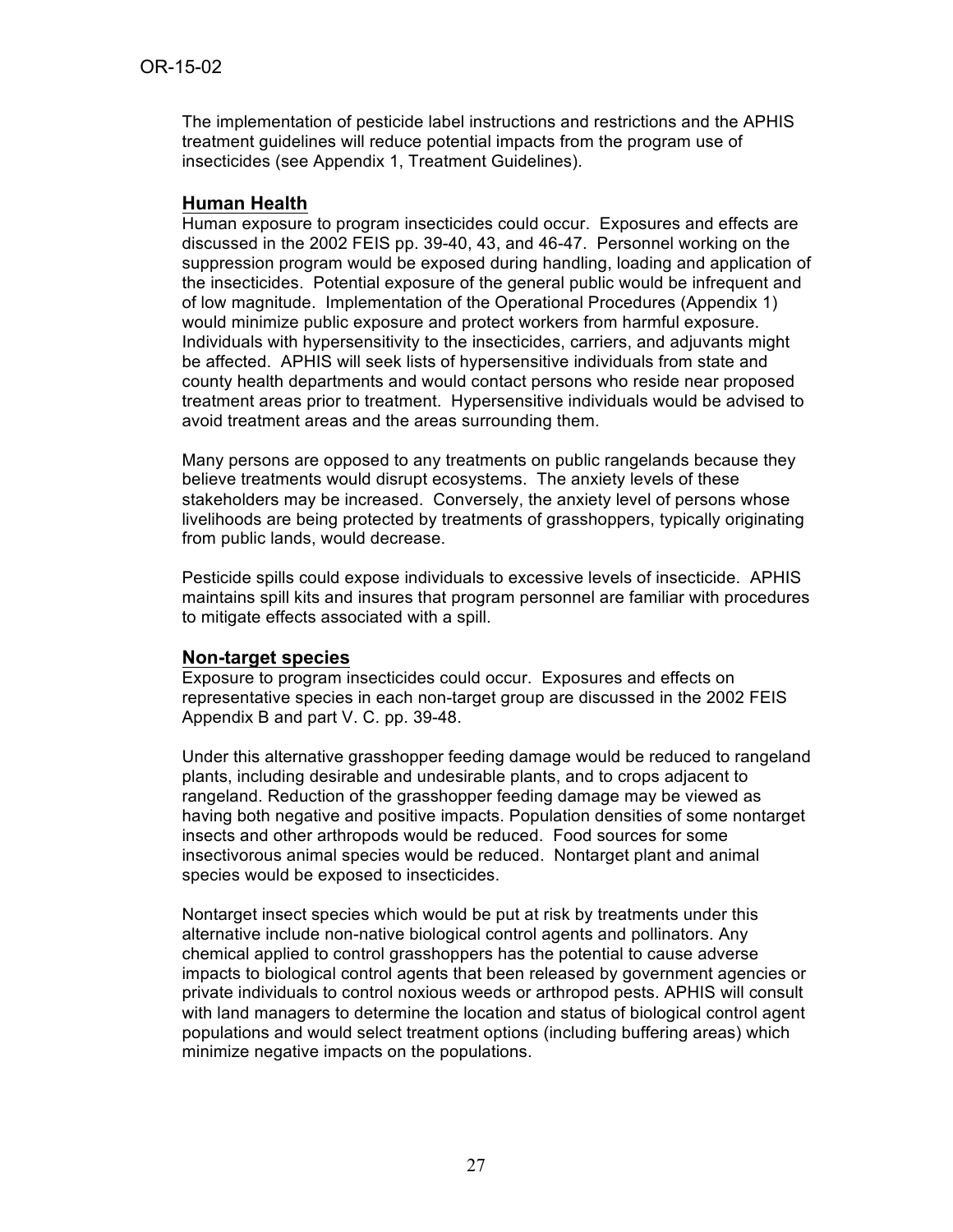Managed pollinators include native leafcutter and alkali bees, and non-native honeybee. Honeybees are found throughout and near the proposed suppression area. Malathion and carbaryl sprays are very toxic to bees. Leafcutter and alkali bees may be found in the proposed treatment area, but are usually encountered in crop areas adjacent to the rangeland. APHIS will conduct surveys and consult with landowners to determine if managed pollinators are in or near proposed treatment areas. Measures to protect bees are in the Operational Guidelines (Appendix 1).

Unmanaged native pollinators include a vast array of insects and other animals. In general, the insect fauna within this group is more susceptible to malathion and carbaryl sprays than to the other treatment options. To maximize the protection of these organisms, APHIS would select diflubenzuron spray or carbaryl bait whenever they would be efficacious to control grasshopper outbreaks.

This alternative may result in the reduction of insects as a food source for rangeland insectivores, such as sage grouse and sharptail grouse chicks. The use of the insecticides (diflubenzuron and carbaryl bait) which are more selective for grasshoppers than for most other species leaves alternative insect fauna for foraging insectivores (Paige and Ritter 1999). Because APHIS would only treat significant outbreak populations, numbers of grasshoppers surviving the treatment can provide ample nourishment for the insectivores. Additionally, Martin *et. al.* (2000) and Howe, *et. al.* (2000) found that grassland and shrub steppe bird species were able to make adaptive changes when insecticidal spray reduced the numbers and changed the composition of insect prey species.

There would be a temporary decrease in insect biodiversity within treatment areas. Malathion and carbaryl sprays would decrease the biodiversity more than diflubenzuron spray and carbaryl bait treatments.

The program chemicals have no phytotoxicity to most plants when applied at label rates. The chemicals act quickly to reduce grasshopper infestations, thus minimizing damage to vegetation from grasshopper foraging. Chemical controls have the potential for indirect affects on plants that depend on certain insects (bees and ants), for pollination and seed dispersal. These insects' numbers may be depressed by chemical control. The effect on plants by a control program will be less than the loss of growth and seed production caused by the total elimination of most vegetation by grasshoppers during an outbreak.

Impacts to non-target species from livestock grazing is unlikely to be affected by this alternative.

Pesticide spills could expose wildlife to excessive levels of insecticide. APHIS maintains spill kits and insures that program personnel are familiar with procedures to mitigate effects associated with a spill.

Negative impacts to nontarget organisms would be minimized by the implementation of the Treatment Guidelines (Appendix 1).

#### **Socioeconomic issues**

A discussion of the socioeconomic impacts of grasshopper treatments are discussed on pages 61-74 of the 2002 FEIS.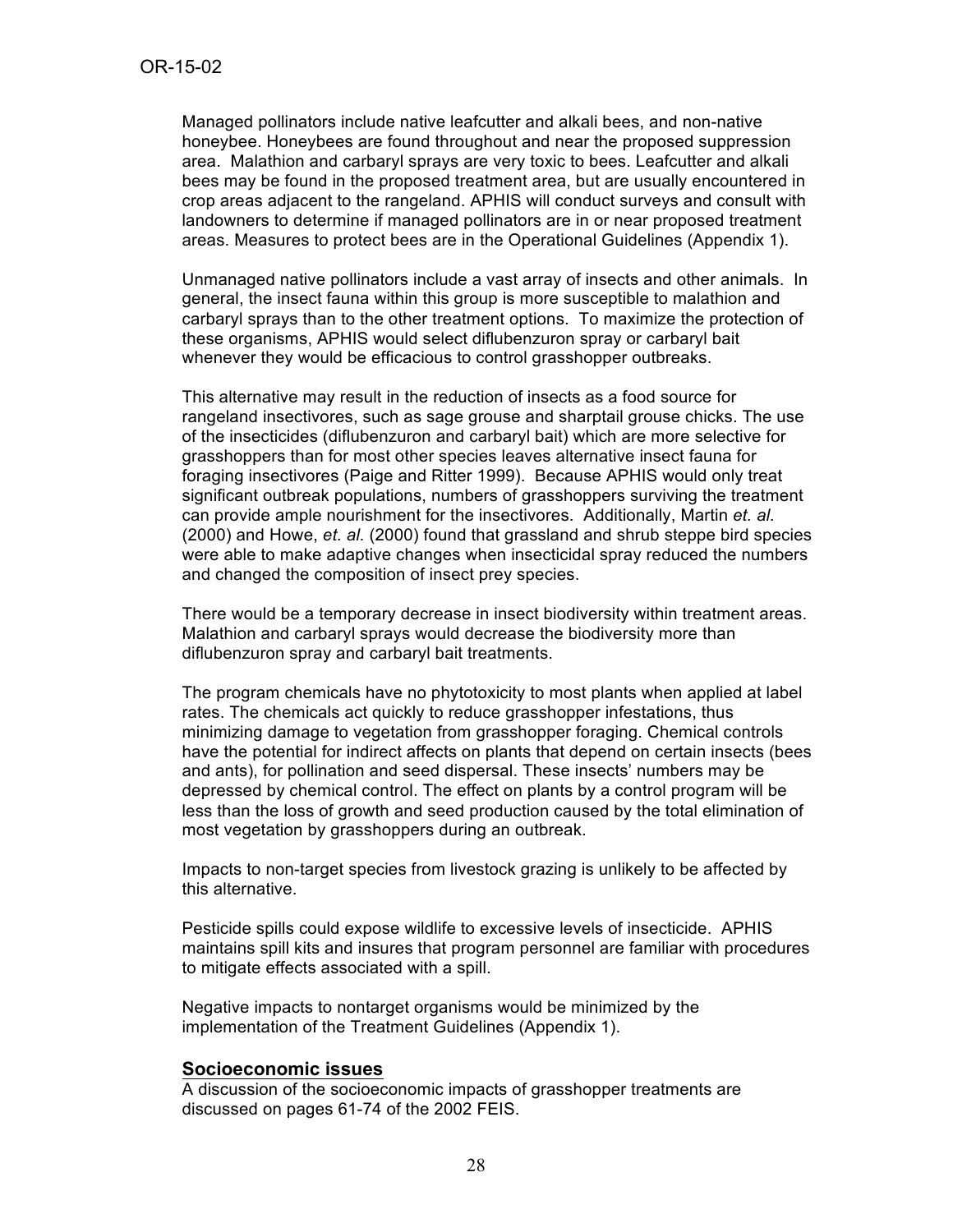Under this alternative, there is a reduced risk that grasshopper outbreaks on rangeland would decrease the availability of forage for cattle and sheep. There is also a reduced risk of unchecked movement of grasshopper outbreaks into crops resulting in crop loss and additional expenditures for insecticidal control in the crop fields.

Organic farmers face less risk of significant losses from grasshopper outbreaks on rangeland which could emigrate to organic cropland. However, organic farmers would be put at increased risk of contamination from spray originating from grasshopper suppression programs. APHIS will procure a listing of certified organic growers and determine buffers needed to protect organic farm operations.

Air pollutants will be produced by fuel combustion in airplanes, vehicles, and machinery used in grasshopper control activities. Allowable emission levels and concentrations are enforced by state air control agencies. The amounts of these pollutants are not expected to exceed the normal background levels, and should have a negligible temporary effect on air quality.

Increases in ozone concentration from the volatilization of pesticides and carriers are also expected to be negligible. The chemicals approved for use have low vapor pressure and are essentially nonvolatile.

Negative socioeconomic impacts would be minimized by the implementation of the Treatment Guidelines (Appendix 1).

#### **Cultural resources and events**

The availability of grasshoppers for fish bait and other human uses would be reduced from outbreak levels to more normal levels. Persons using rangelands for recreation would respond to grasshoppers as they do under normal conditions versus under outbreak conditions.

The Klamath Tribes reserve the right to hunt and gather traditional foods and medicines on public lands within the proposed suppression area. Where Native American tribal lands or resource gathering areas will be involved in a program area, or when tribal resources may be impacted, the affected tribes will be consulted. Tribal representatives will be provided the opportunity to identify cultural sites, native plant use areas, and any other resource areas which might be impacted. Consultation will allow for mitigation of impacts to these sites and resources.

When a request for suppression is received, APHIS' will immediately provide tribal authorities with maps of proposed treatment block(s) whenever tribal resource areas occur in the county where the action is proposed. Tribal authorities can then determine if any cultural sites or resource areas are in or near a proposed treatment block. In consultation with tribal authorities, determination will be made whether and where signs should be placed on entries to resource gathering areas during the actual application and/or for the re-entry period specified on the label for the product being used. Such notification and posting of signs as agreed will reduce the potential for human exposure during pesticide application and the label re-entry period.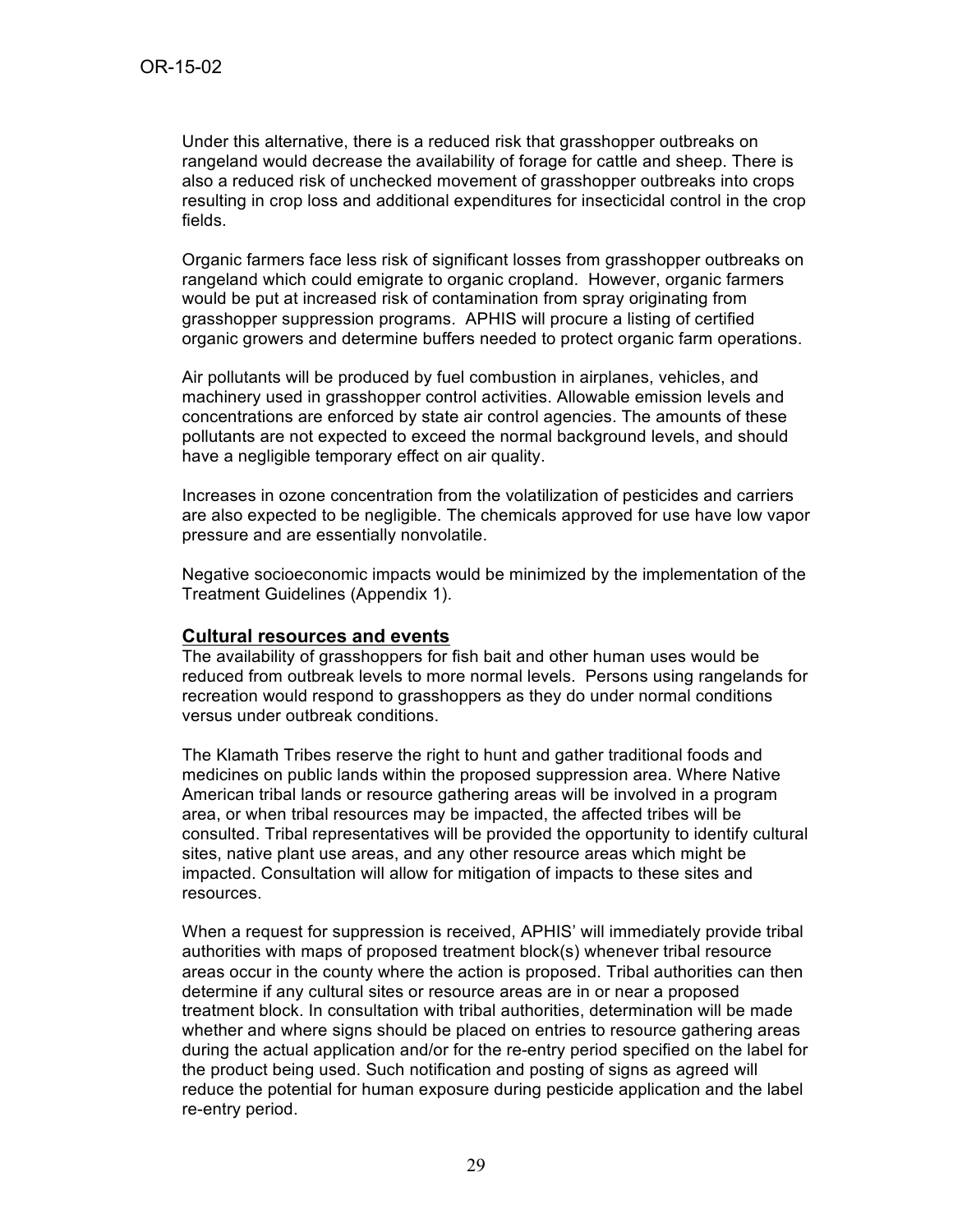### **Artificial surfaces**

Malathion and carbaryl spray can damage some painted surfaces. Automotive and sign finishes are susceptible to damage, and their owners could suffer economic loss repairing cosmetic damage. Public notice of malathion and carbaryl spray programs will include a warning about how to avoid potential damage. APHIS will consult with land managers if malathion or carbaryl spray was going to be used so they could elect to cover or remove signs during treatment. APHIS will consult with land managers to ensure that Native American petroglyphs are excluded from spray areas.

### **3. Reduced Area Agent Treatments (RAATs) Alternative**

Under Alternative 3, one of the insecticides carbaryl, diflubenzuron, or malathion would be used at a reduced rate and over reduced areas of coverage. Rarely would APHIS apply more than a single treatment to an area per year. The maximum insecticide application rate under the RAATs strategy is reduced 50 percent from the conventional rates for carbaryl and malathion and 25 percent from the Alternative 2 rate for diflubenzuron. Although this strategy involves leaving variable amounts of land not directly treated, the risk assessment conducted for the 2002 EIS assumed 100 percent area coverage because not all possible scenarios could be analyzed. However, when utilized in grasshopper suppression, the amount of untreated area in RAATs often ranges from 20 to 67 percent of the total infested area but can be adjusted to meet site-specific needs.

#### **Carbaryl**

Potential exposures to the general public and workers from RAATs application rates are lower than those from conventional application rates, and adverse effects decrease commensurately with decreased magnitude of exposure. These low exposures to the public pose no risk of direct toxicity, carcinogenicity, neurotoxicity, genotoxicity, reproductive toxicity, or developmental toxicity. The potential for adverse effects to workers is negligible if proper safety procedures are followed, including wearing the required protective clothing. Routine safety precautions are expected to provide adequate protection of worker health at the lower application rates under RAATs.

Carbaryl will most likely affect nontarget insects that are exposed to liquid carbaryl or that consume carbaryl bait. While carbaryl applied at a RAATs rate will reduce susceptible insect populations, the decrease will be less than under conventional rates. Carbaryl ULV applications applied in alternate swaths have been shown to affect terrestrial arthropods less than malathion applied in a similar fashion.

Direct toxicity of carbaryl to birds, mammals, and reptiles is unlikely in swaths treated with carbaryl under a RAATs approach. Carbaryl bait also has minimal potential for direct effects on birds and mammals. Field studies indicated that bee populations did not decline after carbaryl bait treatments, and American kestrels were unaffected by bait applications made at a RAATs rate. Using alternating swaths will furthermore reduce adverse effects because organisms that are in untreated swaths will be mostly unexposed to carbaryl.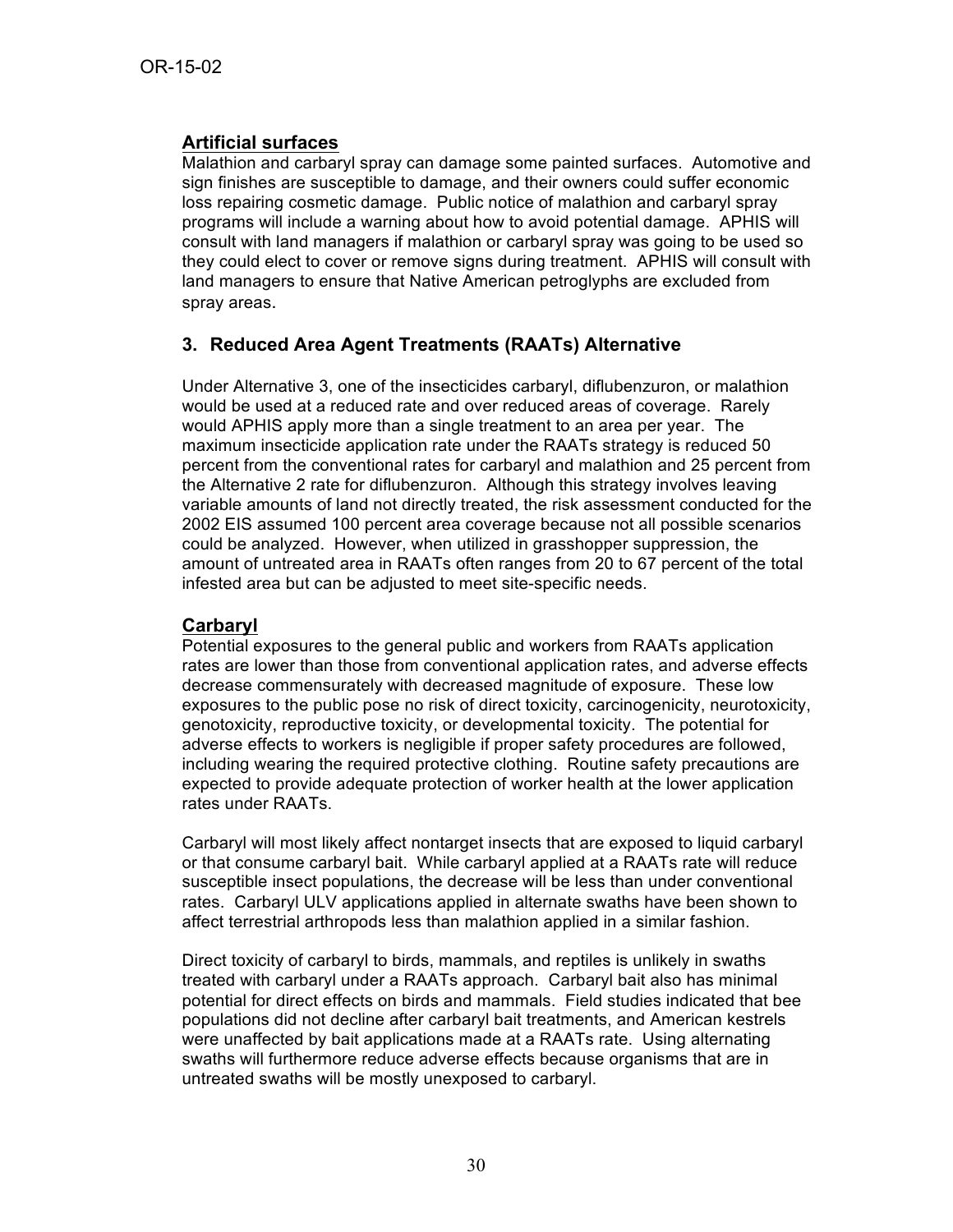Operational procedures are in place to prevent carbaryl from entering water. Carbaryl applied at a RAATs rate has the potential to affect invertebrates in aquatic ecosystems. However, these affects would be less than effects expected under Alternative 2. Fish are not likely to be affected at any concentrations that could be expected under this Alternative.

#### **Diflubenzuron**

Potential exposures and adverse effects to the general public and workers from RAATs application rates are commensurately less than conventional application rates. These low exposures to the public pose no risk of methemoglobinemia, direct toxicity, neurotoxicity, genotoxicity, reproductive toxicity, or developmental toxicity. Potential worker exposures pose negligible risk of adverse health effects.

Because diflubenzuron is a chitin inhibitor that disrupts insects from forming their exoskeleton, organisms without a chitinous exoskeleton, such as mammals, fish, and plants are largely unaffected by diflubenzuron. Diflubenzuron exposures at Alternative 3 rates are not hazardous to terrestrial mammals, birds, and other vertebrates. Insects in untreated swaths would have little to no exposure, and adult insects in the treated swaths are not susceptible to diflubenzuron's mode of action. The indirect effects to insectivores would be negligible as not all insects in the treatment area will be affected by diflubenzuron.

Diflubenzuron is most likely to affect immature terrestrial insects and, if it enters water, will affect early life stages of aquatic invertebrates. While diflubenzuron would reduce insects within the treatment area, insects in untreated swaths would have little to no exposure. Many of the aquatic organisms most susceptible to diflubenzuron are marine organisms that would not be exposed to rangeland treatments. Freshwater invertebrate populations would be reduced if exposed to diflubenzuron, but these decreases may be temporary given the rapid regeneration time of many aquatic invertebrates.

#### **Malathion**

Potential exposures to the general public and workers from RAATs application rates are of a commensurately lower magnitude than conventional rates. These low exposures to the public pose no risk of direct toxicity, neurotoxicity, genotoxicity, reproductive toxicity, or developmental toxicity.

Potential risks to workers are negligible if proper safety procedures are adhered to, including the use of required protective clothing. Malathion has been used routinely in other programs with no reports of adverse health effects. The low exposures to malathion from program applications are not expected to pose any carcinogenic risks to workers or the general public.

Malathion applied at a RAATs rate will cause mortalities to susceptible insects. Organisms in untreated areas will be mostly unaffected. Field applications of malathion at a RAATs rate and applied in alternate swaths resulted in less reduction in nontarget organisms than would occur in blanket treatments. Birds in RAATs areas were not substantially affected. Operational procedures are in place to prevent malathion from entering water. Implementing RAATs method will further reduce the risk to aquatic invertebrates. Any losses would soon be compensated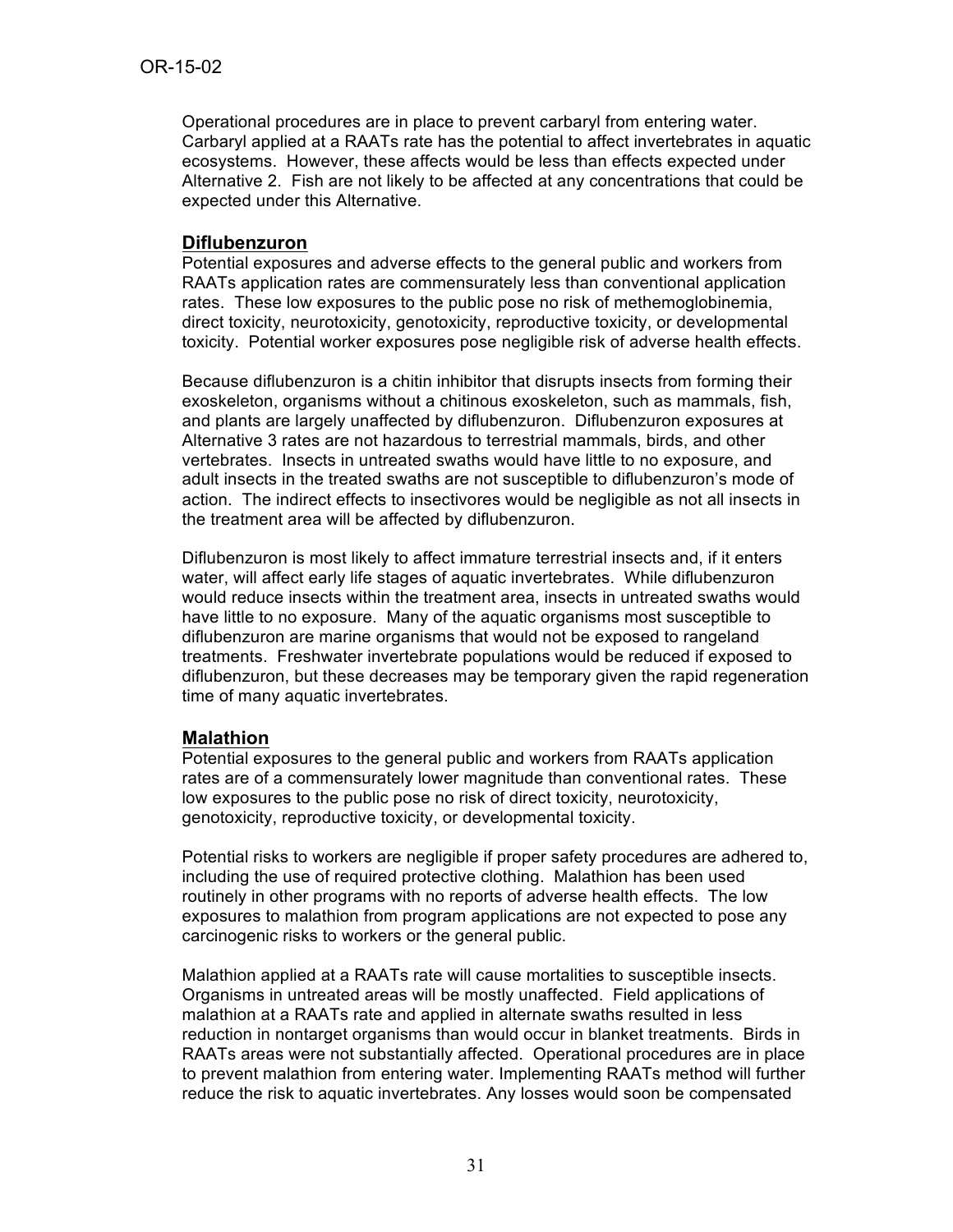for by the surviving organisms given the rapid generation time of most aquatic invertebrates and the rapid degradation of malathion in most water bodies.

The implementation of pesticide label instructions and restrictions and the APHIS treatment guidelines will reduce potential impacts from the program use of insecticides (see Appendix 1, Treatment Guidelines).

#### **Human health**

Human exposure to insecticides could occur. Exposures and effects are discussed in the 2002 FEIS pp. 50, 52, and 55. Personnel working on the suppression program would be exposed during handling, loading and application of the insecticides. Potential exposure of the general public would be infrequent and of low magnitude. Potential for exposure would be less than under the Insecticide Applications at Conventional Rates Alternative. Implementation of the Operational Procedures (Appendix 1) would minimize public exposure and protect workers from harmful exposure. Individuals with hypersensitivity to the insecticides, carriers, and adjuvants might be affected. APHIS will seek lists of hypersensitive individuals from state and county health departments and would contact persons who reside near proposed treatment areas prior to treatment. Hypersensitive individuals would be advised to avoid treatment areas and the areas surrounding them.

Many persons are opposed to any treatments on public rangelands because they believe treatments will disrupt ecosystems. The anxiety levels of these stakeholders may be increased, but perhaps not to the same level as would result from implementation of Insecticide Applications at Conventional Rates Alternative. The anxiety level of persons whose livelihood is being protected by treatments will decrease.

Pesticide spills could expose individuals to excessive levels of insecticide. APHIS maintains spill kits and insures that program personnel are familiar with procedures to mitigate effects associated with a spill.

#### **Non-target species**

Exposure to program insecticides would occur. Exposures and effects on representative species in each non-target group are discussed in the 2002 FEIS Appendix B and part V. C. pp. 50-57.

Under this alternative grasshopper feeding damage would be reduced to rangeland plants, including desirable and undesirable plants, and to crops adjacent to rangeland. Reduction of the grasshopper feeding damage may be viewed as having both negative and positive impacts. Population densities of some nontarget insects and other arthropods would be reduced. Food sources for some insectivorous animal species would be reduced. Nontarget plant and animal species would be exposed to insecticides. The general level of reduction in feeding damage, nontarget population densities, food sources, and insecticide exposure would be somewhat less than under Insecticide Applications at Conventional Rates Alternative.

Nontarget insect species which would be put at risk by treatments under this alternative include non-native biological control agents and pollinators. The level of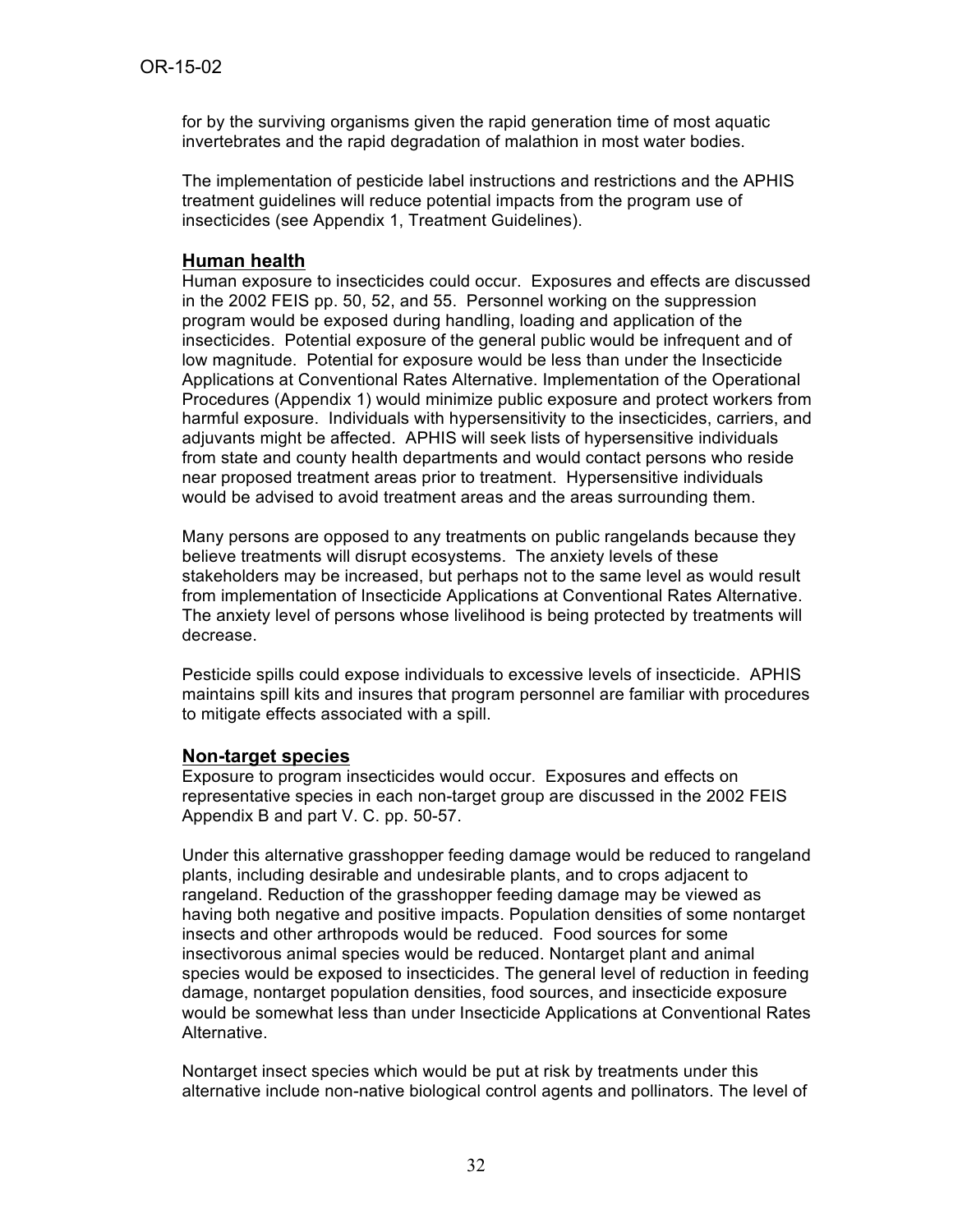risk would be somewhat less than under Insecticide Applications at Conventional Rates Alternative. Any chemical applied to control grasshoppers has the potential to cause adverse impacts to biological control agents that been released by government agencies or private individuals to control noxious weeds or arthropod pests. APHIS will consult with land managers to determine the location and status of biological control agent populations and would select treatment options (including buffering areas) which minimize negative impacts on the populations.

Managed pollinators include native leafcutter and alkali bees, and non-native honeybee. Honeybees are found throughout and near the proposed suppression area. Malathion and carbaryl sprays are very toxic to bees. Leafcutter and alkali bees may be found in the proposed treatment area, but are usually encountered in crop areas adjacent to the rangeland. APHIS will conduct surveys and consult with landowners to determine if managed pollinators are in or near proposed treatment areas. Measures to protect bees are in the Operational Guidelines (Appendix 1). The risk to managed pollinators would be similar to the risk under Insecticide Applications at Conventional Rates Alternative.

Unmanaged native pollinators include a vast array of insects and other animals. In general, the insect fauna within this group is more susceptible to malathion and carbaryl sprays than to the other treatment options. To maximize the protection of these organisms, APHIS would select diflubenzuron spray or carbaryl bait whenever they would be efficacious to control grasshopper outbreaks. The risk to unmanaged native pollinators would be somewhat less than the risk under Insecticide Applications at Conventional Rates Alternative.

This alternative may result in the reduction of insects as a food source for rangeland insectivores, such as sage grouse and sharptail grouse chicks. The reduction in rates and coverage along with the use of the insecticides (diflubenzuron and carbaryl bait) which are more selective for grasshoppers than for most other species leaves alternative insect fauna for foraging insectivores (Paige and Ritter 1999). Because APHIS would only treat significant outbreak populations, numbers of grasshoppers surviving the treatment can provide ample nourishment for the insectivores. Additionally, Martin *et. al.* (2000) and Howe, *et. al.* (2000) found that grassland and shrub steppe bird species were able to make adaptive changes when insecticidal spray reduced the numbers and changed the composition of insect prey species. Reduction in prey available to insectivores would be significantly less than under Insecticide Applications at Conventional Rates Alternative.

There would be a temporary decrease in insect biodiversity within treatment areas. Although, significantly less than under Insecticide Applications at Conventional Rates Alternative. Malathion and carbaryl sprays would decrease the biodiversity more than diflubenzuron spray and carbaryl bait treatments.

Impacts to non-target species from livestock grazing is unlikely to be affected by this alternative.

Pesticide spills could expose wildlife to excessive levels of insecticide. APHIS maintains spill kits and insures that program personnel are familiar with procedures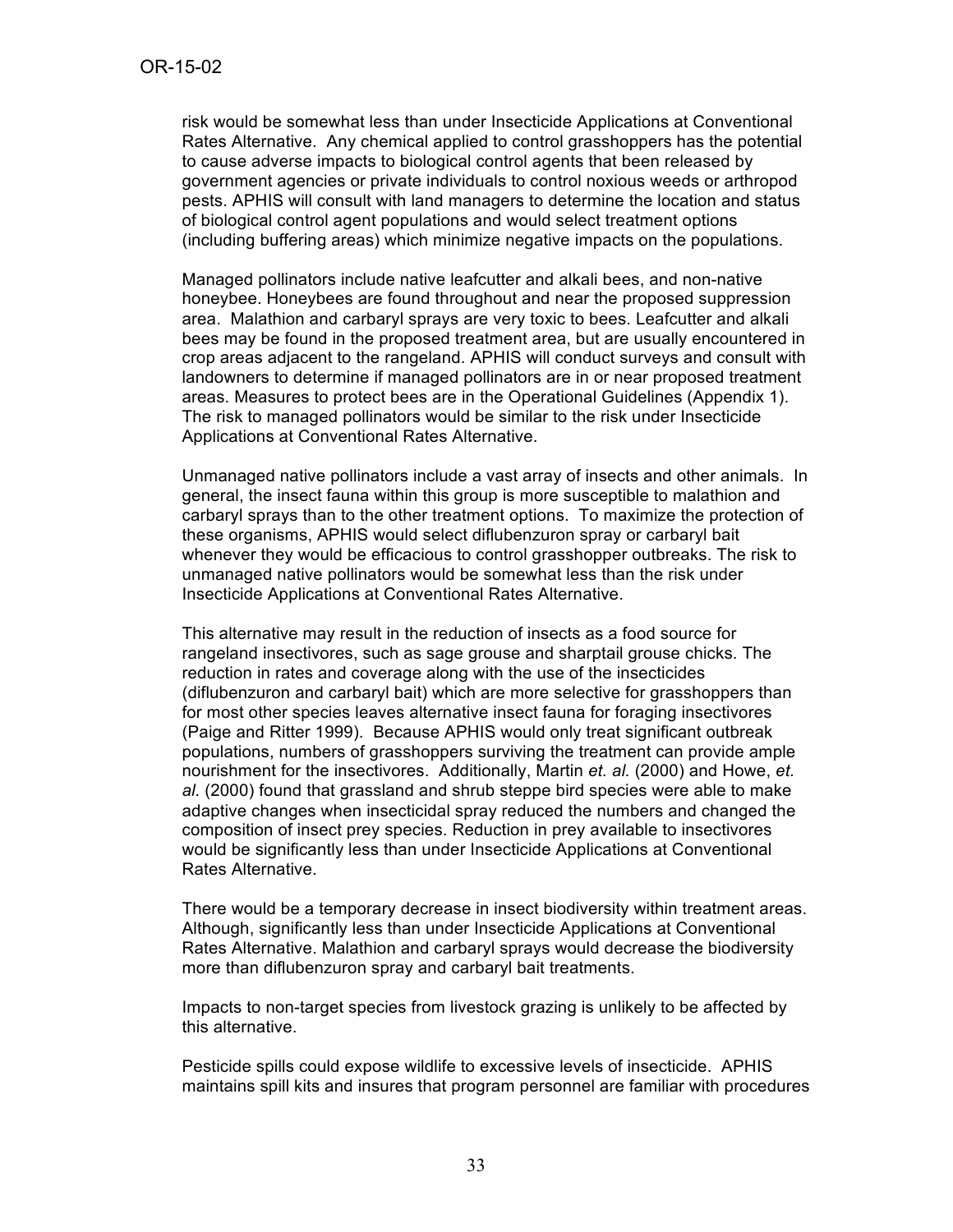to mitigate effects associated with a spill. The risk of pesticide spills is roughly equivalent to the risk under the Conventional Rates Alternative.

Negative impacts to nontarget organisms would be minimized by the implementation of the Treatment Guidelines (Appendix 1).

#### **Socioeconomic issues**

A discussion of the socioeconomic impacts of grasshopper treatments are discussed on pages 61-74 of the 2002 FEIS.

Under this alternative, there is a reduced risk that grasshopper outbreaks on rangeland would decrease the availability of forage for cattle and sheep. There is also a reduced risk of unchecked movement of grasshopper outbreaks into crops resulting in crop loss and additional expenditures for insecticidal control in the crop fields. The risk of grasshopper damage is somewhat higher than under the Conventional Rates Alternative. Because of reduced insecticidal rates and coverage, the RAATS Alternative requires ideal treatment conditions to effectively suppress an outbreak.

Organic farmers face less risk of significant losses from grasshopper outbreaks on rangeland which could migrate to organic cropland. The risk of grasshopper damage is somewhat higher than under the Conventional Rates Alternative. Organic farmers would be put at increased risk of contamination from spray originating from grasshopper suppression programs. This risk is somewhat less than under the Conventional Rates Alternative because less insecticide is applied in a treatment area. APHIS will procure a listing of certified organic growers and determine buffers needed to protect organic farm operations.

Air pollutants will be produced by fuel combustion in airplanes, vehicles, and machinery used in grasshopper control activities. Allowable emission levels and concentrations are enforced by state air control agencies. The amounts of these pollutants are not expected to exceed the normal background levels, and should have a negligible temporary effect on air quality. The effects on air quality will be roughly equivalent to the risk under the Conventional Rates Alternative.

Increases in ozone concentration from the volatilization of pesticides and carriers are also expected to be negligible. The chemicals approved for use have low vapor pressure and are essentially nonvolatile.

Negative socioeconomic impacts would be minimized by the implementation of the Treatment Guidelines (Appendix 1).

#### **Cultural resources and events**

The availability of grasshoppers for fish bait and other human uses would be reduced from outbreak levels to more normal levels. The availability of grasshoppers would be somewhat greater than under Insecticide Applications at Conventional Rates Alternative. Persons using rangelands for recreation would respond to grasshoppers as they do under normal conditions versus under outbreak conditions.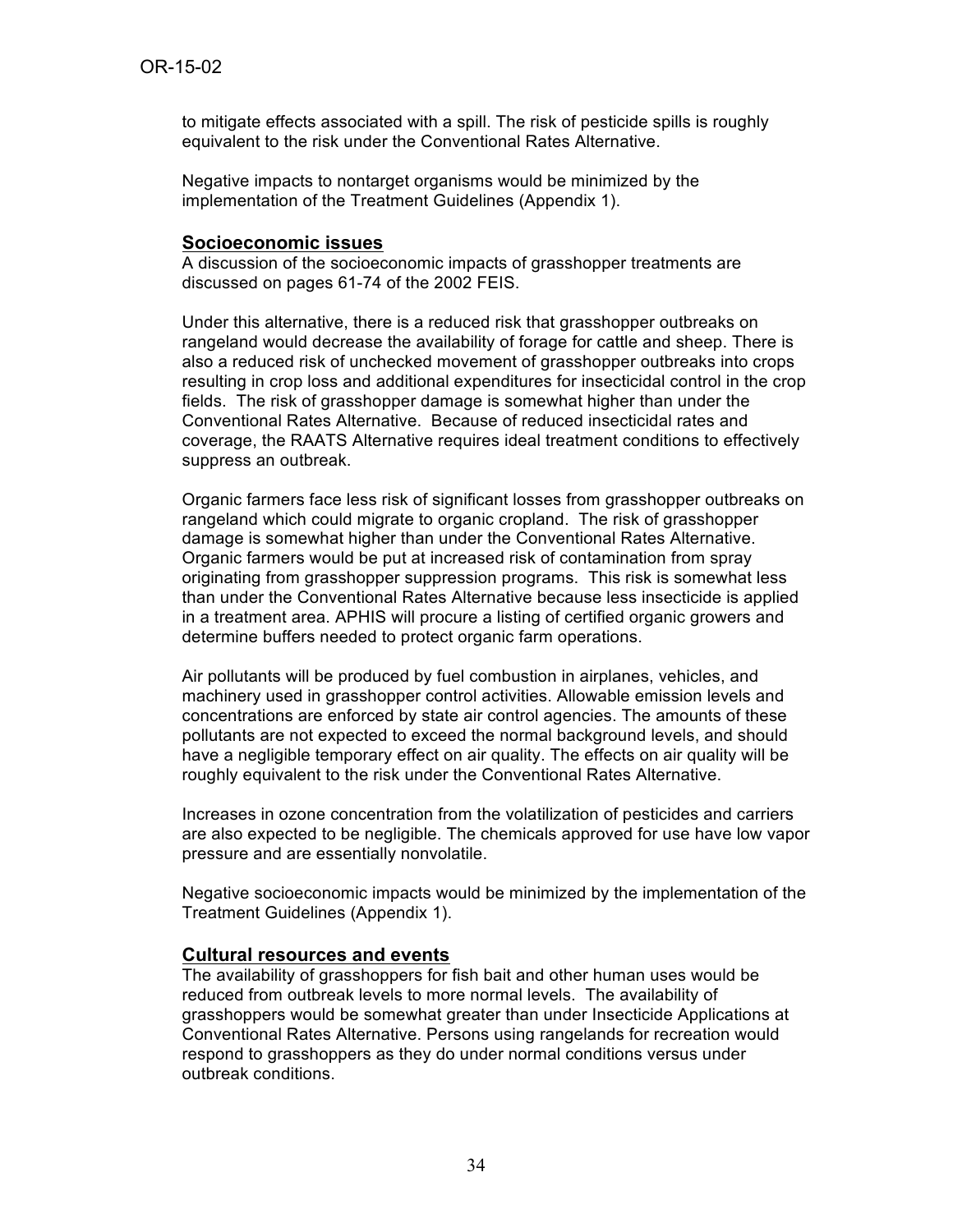The Klamath Tribes reserve the right to hunt and gather traditional foods and medicines on public lands within the proposed suppression area. Where Native American tribal lands or resource gathering areas will be involved in a program area, or when tribal resources may be impacted, the affected tribes will be consulted. Tribal representatives will be provided the opportunity to identify cultural sites, native plant use areas, and any other resource areas which might be impacted. Consultation will allow for mitigation of impacts to these sites and resources.

When a request for suppression is received, APHIS' will immediately provide tribal authorities with maps of proposed treatment block(s) whenever tribal resource areas occur in the county where the action is proposed. Tribal authorities can then determine if any cultural sites or resource areas are in or near a proposed treatment block. In consultation with tribal authorities, determination will be made whether and where signs should be placed on entries to resource gathering areas during the actual application and for the re-entry period specified on the label for the product being used. Such notification and posting of signs as agreed will reduce the potential for human exposure during pesticide application and the label re-entry period.

### **Artificial surfaces**

Malathion and carbaryl spray can damage some painted surfaces. Automotive and sign finishes are susceptible to damage, and their owners could suffer economic loss repairing cosmetic damage. Public notice of malathion and carbaryl spray programs will include a warning about how to avoid potential damage. APHIS will consult with land managers if malathion or carbaryl spray was going to be used so they could elect to cover or remove signs during treatment. APHIS will consult with land managers to insure that Native American petroglyphs are excluded from spray areas. Probability of damage to artificial surfaces would be less in the RAATS Alternative than in the Conventional Rates Alternative.

# **B. Other Environmental Considerations**

## **1. Cumulative Impacts**

Cumulative impact, as defined in the CEQ NEPA implementing regulations (40 CFR § 1508.7) "is the impact on the environment which results from the incremental impact of the action when added to the past, present, and reasonably foreseeable future actions regardless of what agency (Federal or non-Federal) or person undertakes such actions. Cumulative impacts can result from individually minor but collectively significant actions taking place over a period of time. The pesticide used and type of application will influence overall impacts.

Depending on the specific exposure scenario and the nature of the available data, the consequences of cumulative exposures are assessed in a variety of ways in the 2002 FEIS.

Some individuals may be exposed to more than one treatment type, either in their job as applicators or because they frequent areas where different types of treatment are applied. Such exposures are considered connected actions, that is,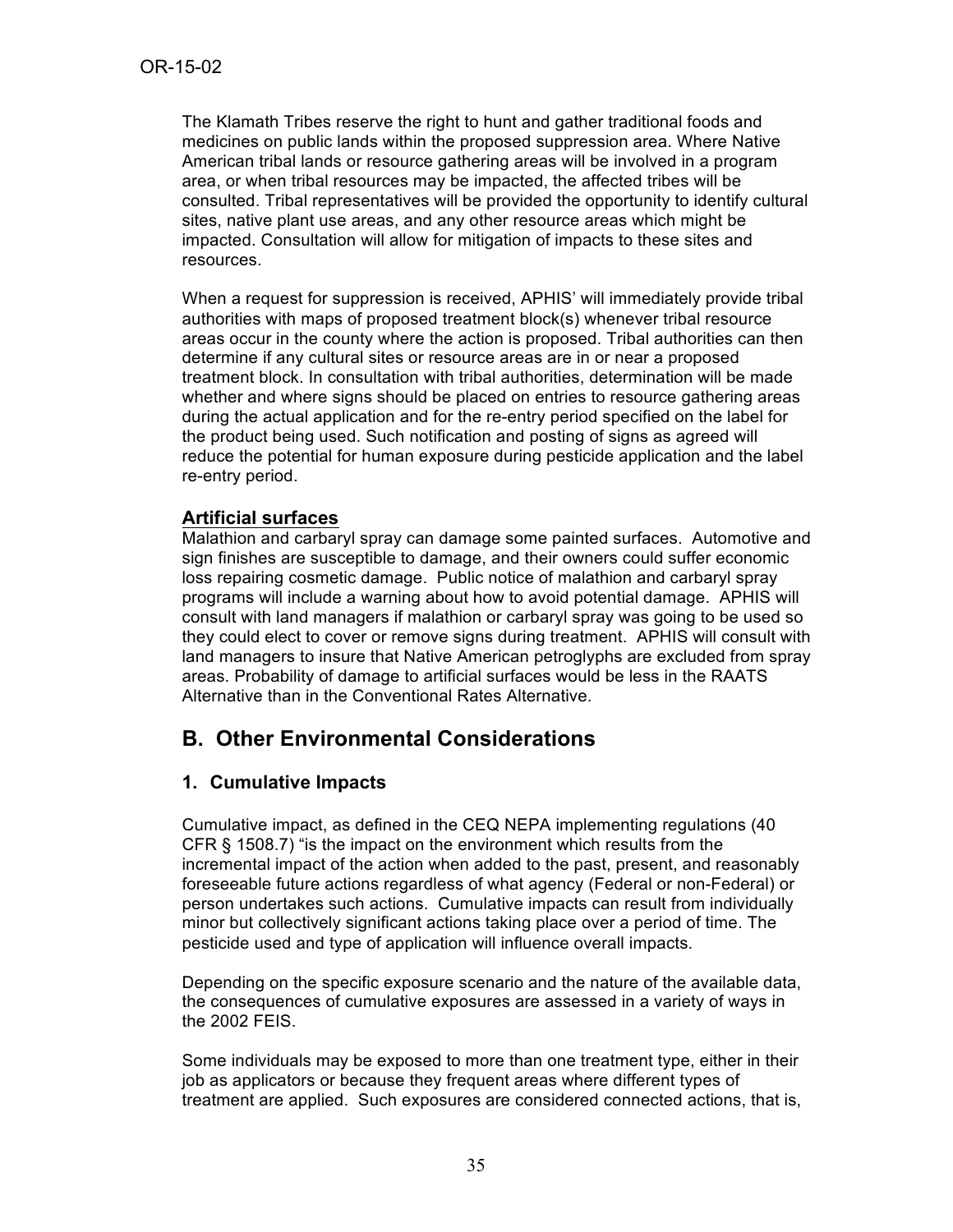one or more actions that an individual may take that could affect the individual's risk to the insecticides used to suppress grasshoppers. In addition, all individuals are exposed to a multitude of chemicals and biological organisms every day in foods, medicines, household products, and other environmental chemicals.

Under APHIS programs, rangeland areas normally are only treated one time per season to suppress grasshopper populations. Label restrictions and cost share constraints limit projects to one treatment. If used, periodic treatments may have a longer term impact, since the exposure period is longer. However, the pesticides used breakdown relatively quickly in the environment and biological populations are quick to recover.

Use of pesticides by land managers for other pest control operations (e.g.. noxious weed control or mosquito control) in rangeland areas receiving grasshopper treatments may result in cumulative impacts. Such a scenario is unlikely due to differing application areas and modes of action. APHIS will consult with land managers to determine if herbicides or insecticides have been utilized within the past year on any proposed spray area within the proposed suppression area. APHIS will not apply any insecticide in a manner that conflicts with EPA requirements regarding multiple treatments or to an area known to have been treated recently with a pesticide known to have harmful cumulative effects with carbaryl, diflubenzuron or malathion.

Cumulative effects are not expected to significantly affect human health or the environment in program areas. Residues of the pesticides used are not expected to persist in the environment from year to year. If analysis of a proposed control area identifies potential cumulative impacts, these impacts will be further described in a supplement to this EA.

## **2. Synergistic Effects**

There may be situations where it is appropriate to use one insecticide or formulation in one part of a treatment area and a different insecticide or formulation in another part of that same treatment area with all applications conducted according to the label directions. For example, ultra-low-volume (ULV) malathion may be used over the majority of a treatment area, but areas of special consideration may be treated with carbaryl bait. Should these situations occur, no area would be treated with more than one insecticide, except for minor overlap in the border area, and there would be no mixing or combination of insecticides.

APHIS will not apply any insecticide in a manner that conflicts with EPA requirements regarding multiple treatments or to an area known to have been treated recently with a pesticide known to have synergistic effects with carbaryl, diflubenzuron or malathion. If analysis of a proposed control area identifies potential synergistic effects, these effects will be further described in a supplement to this EA.

#### **Diflubenzuron**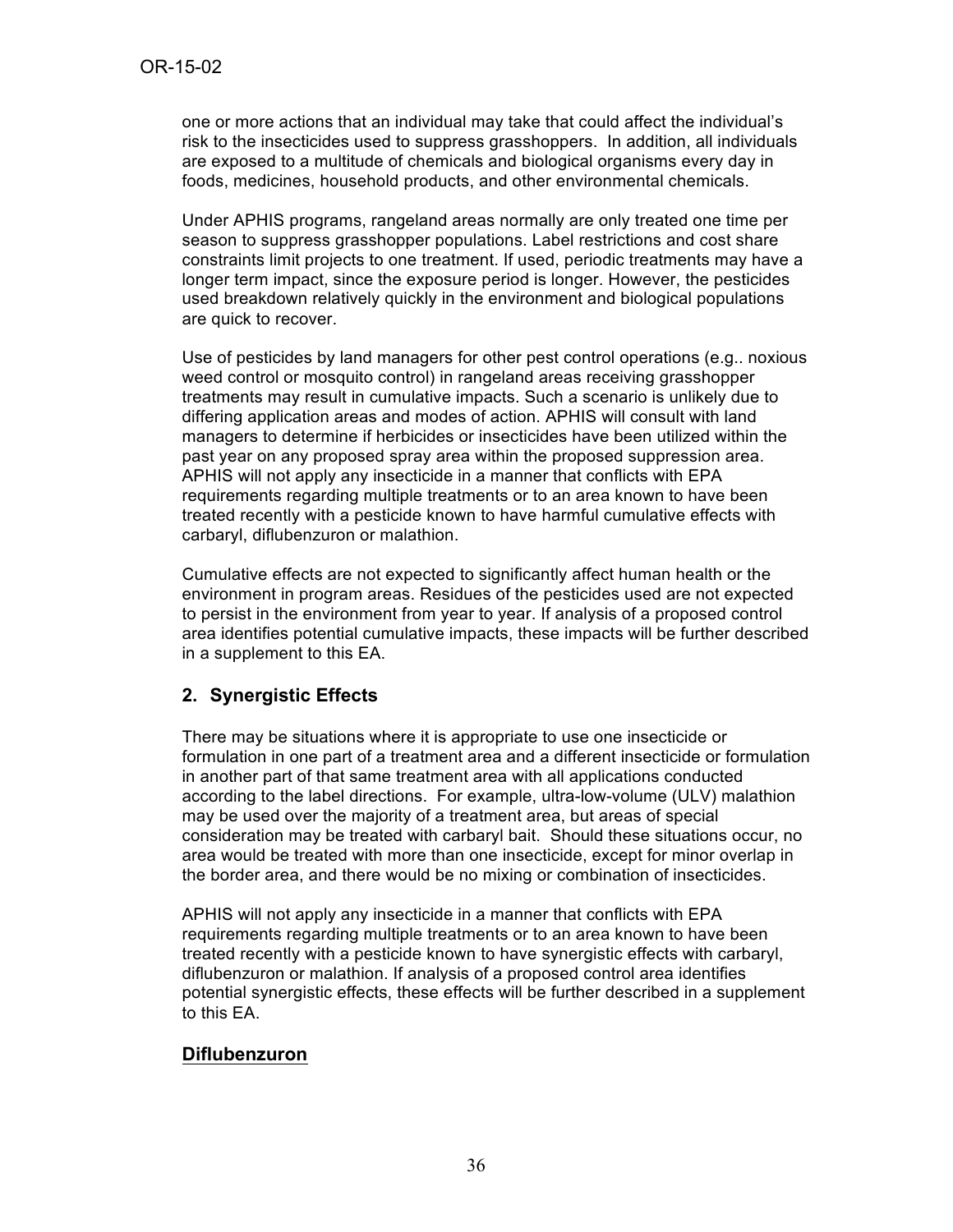Diflubenzuron is only reported to be synergistic with the defoliant DEF. Because the defoliant is unlikely to be applied concurrently with grasshopper suppression treatments, there is minimal risk of synergistic effects (2002 FEIS p B-16).

### **Carbaryl**

The only studies of chemical interactions with carbaryl indicate that toxicity of organophosphates combined with carbaryl is additive not synergistic (2002 FEIS p B-13).

#### **Malathion**

Although the toxicity of malathion may be potentiated by some other organophosphates and carbamates, it is impossible to predict multiple exposures and synergism from applications not related to this program. Organophosphate insecticides are routinely used in mosquito control programs and on crops in some areas near proposed treatment areas. There is some potential for synergistic effects resulting from the combination of malathion and inadvertent simultaneous pesticide application by the public; however, notification of residents adjacent to treatment areas about program treatments helps to minimize this risk. (2002 FEIS p B-21).

### **3. Inert Ingredients and Metabolites**

A full discussion of inert ingredients and metabolites is found in the 2002 FEIS pp B-12, B-15, and B-20.

#### **4. Executive Order No. 12898, Federal Actions to Address Environmental Justice in Minority Populations and Low-Income Populations**

Consistent with Executive Order No. 12898, consideration has been made to the potential for disproportionately high and adverse human health or environmental effects on any minority and low-income populations.

Although specific data are not available, observations indicate that Hispanics and Asians are the minority groups which would be most impacted by the suppression programs because of their involvement in agricultural production systems.

No Action Alternative may cause low income and minority farm workers to be exposed to additional insecticides applied to cropland. No Action Alternative may increase costs of operation for low income and minority farm operators. No Action alternative may affect minority groups that gather foods and medicines from traditional natural areas due to grasshopper consumption of gathered medicines and traditional plants.

Insecticide Applications at Conventional or RAAT Rate Alternative may cause concern for those groups that gather foods and medicines from traditional natural areas. However, public notification of treatment dates and areas along with posting signs for re-entry as necessary will allow them to avoid exposure. Insecticide Applications at Conventional or RAAT Rate Alternative would be expected to have no disproportionate impact on minority or low income populations.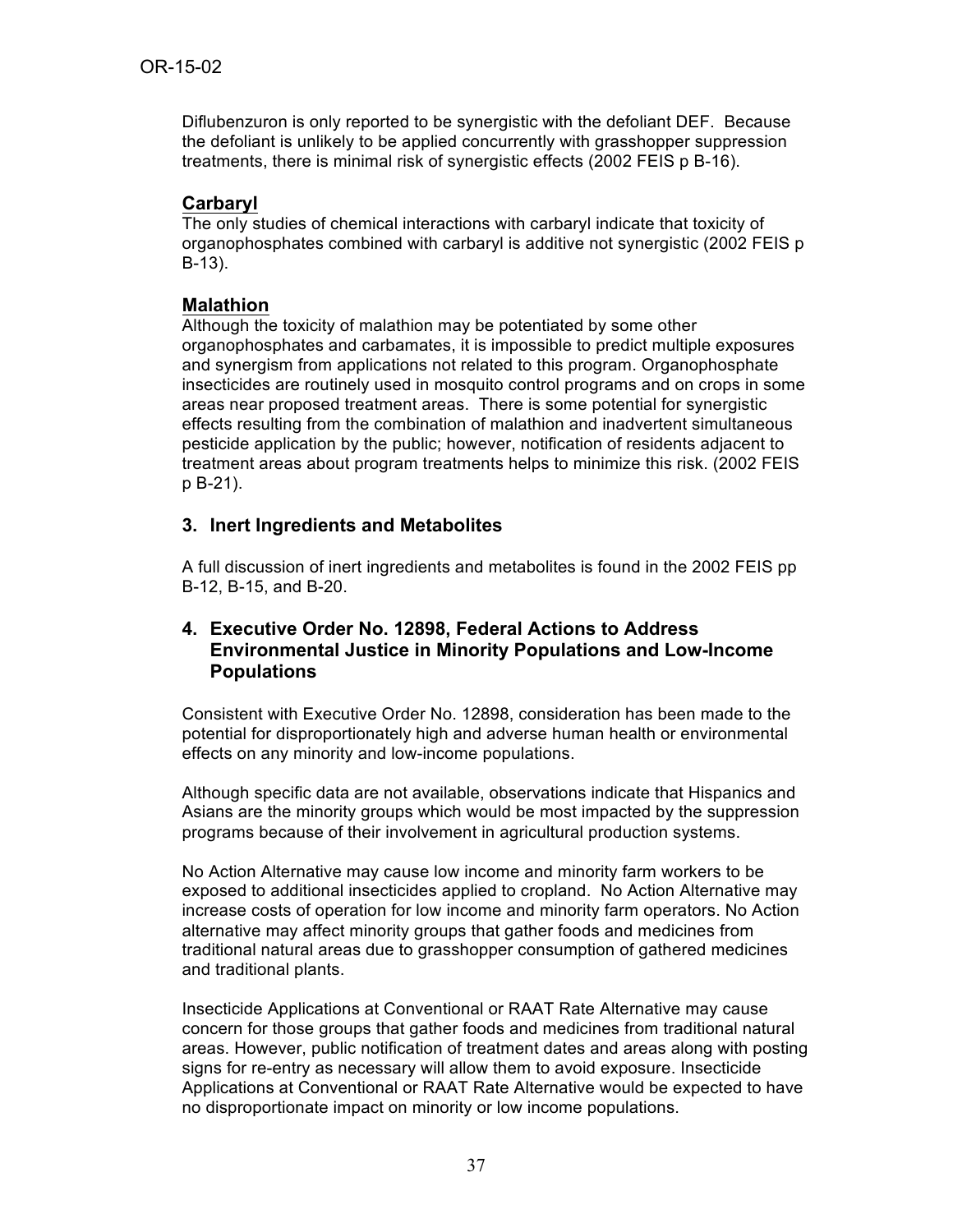Human health effects on individuals with poor nutritional status are analyzed in the 2002 EIS pp B-24, B-27, and B-28.

#### **5. Executive Order No. 13045, Protection of Children from Environmental Health Risks and Safety Risks**

Consistent with Executive Order No. 13045, APHIS has considered the potential for disproportional high and adverse environmental health and safety risks to children.

The human health risk assessment for the 2002 FEIS analyzed the effects of exposure to children from the three insecticides. Based on review of the insecticides and their use in the grasshopper program, the risk assessment concluded that the likelihood of children being exposed to insecticides is very slight and that no disproportionate adverse effects to children are anticipated over the negligible effects to the general population. Treatments are primarily conducted on open rangelands where children would not be expected to be present during treatment or enter should there be any restricted entry period after treatment. No urban areas or schools would be subject to treatment under the proposed action.

The potential for impacts of pesticides on children would be minimized by the implementation of the Operating Procedures (Appendix 1).

#### **6. Executive Order 13186, Responsibilities of Federal Agencies to Protect Migratory Birds**

In accordance with various environmental statutes, APHIS routinely conducts programs in a manner that minimizes impact to the environment, including any impact to migratory birds. In January 2001, President Clinton signed Executive Order 13186 to ensure that all government programs protect migratory birds to the extent practicable. To further its purposes, this Executive Order requires each agency with a potential to impact migratory birds to enter into an MOU with FWS. On August 2, 2012 APHIS and US Fish and Wildlife Service signed a Memorandum of Understanding (MOU) detailing cooperative efforts to strengthen migratory bird conservation and further the purposes of the Migratory Bird Treaty Act, and other statues pertinent to migratory birds. This MOU focuses on avoiding or minimizing adverse impacts on migratory birds and strengthen migratory bird conservation through enhanced collaboration between APHIS and FWS by identifying and enhancing areas of concern. This MOU directs APHIS to consider and evaluate the conservation of migratory bird populations when initiating any plant pest or animal management action. Under the MOU FWS will provide migratory bird population and habitat information and partner with APHIS in NEPA evaluations in support of migratory bird management goals. FWS will process and assess the impacts of migratory bird take and depredation permits.

Under a grasshopper suppression program no direct harm, including take, of any migratory birds is expected to occur. Program guidelines and buffers will assure that pollution or detrimental alteration of the environment used by migratory birds is minimal and will not harm any migratory birds.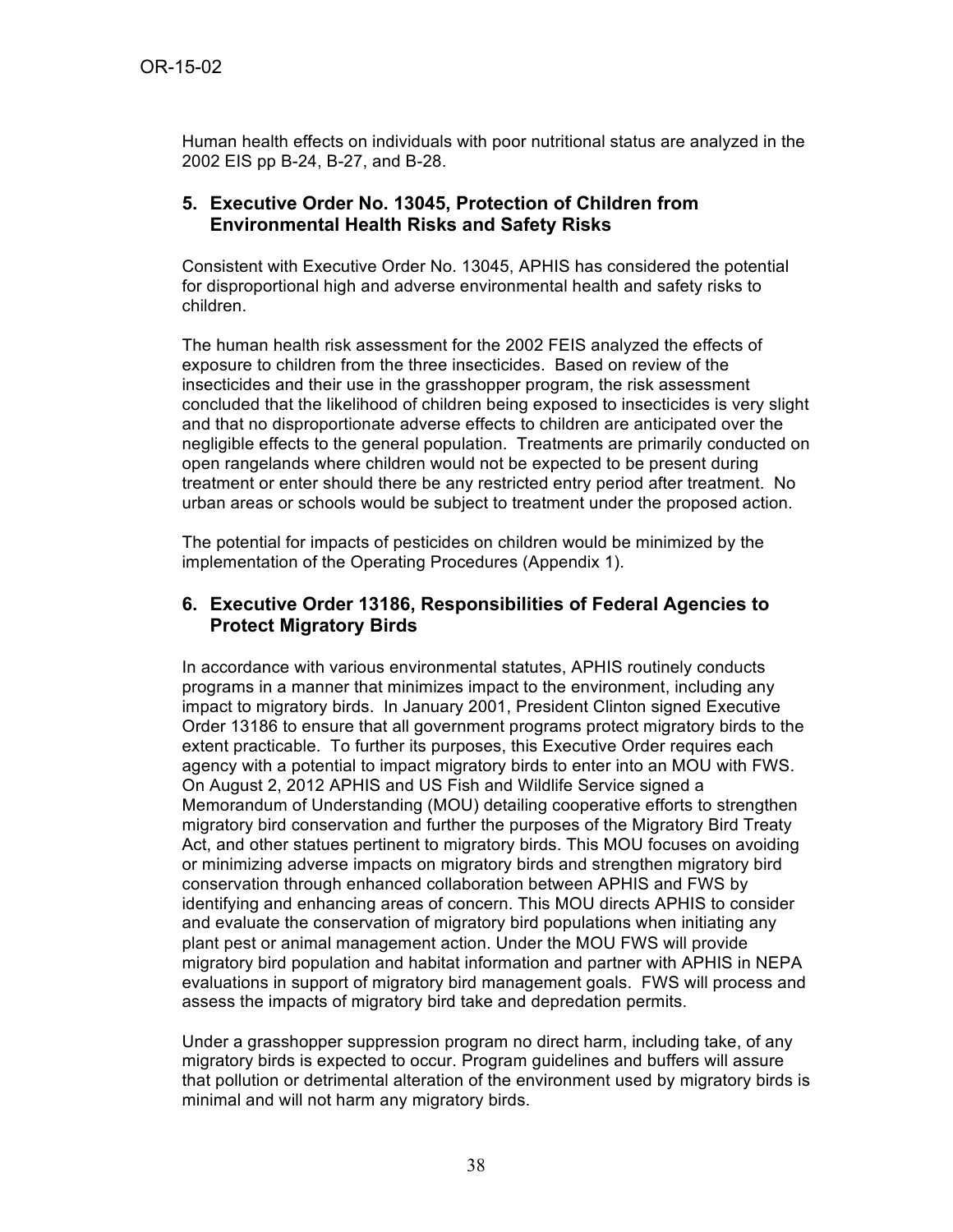## **7. Bald and Golden Eagle Protection Act**

On June 28, 2007 the Interior Department took the American bald eagle off the Endangered Species List. The bald eagle will still be protected by the Migratory Bird Treaty Act and the Bald and Golden Eagle Protection Act. The Bald Eagle Protection Act prohibits the take, transport, sale, barter, trade, import and export, and possession of eagles, making it illegal for anyone to collect eagles and eagle parts, nests, or eggs without a permit.

As listed in the National Bald Eagle Management Guidelines (USFWS, May 2007) the following mitigation measures will be followed when practical, unless the land managing agency requires more strict measures.

Under Category G, Helicopters and fixed-wing aircraft will not be used within 1000 feet of an active nest during the breeding season. No buffer is necessary around nest sites outside the breeding season.

In addition, Category A (Agriculture) and Category D (Off Road Vehicle Use) both provide the same guidance for use of ATV's or trucks. No buffer is necessary around nest sites outside the breeding season. During the breeding season if the activity will not be visible from the nest, off-road vehicles will not be operated within 330 feet of the nest. If the activity will be visible from the nest, off-road vehicles will not be operated within 660 feet of the nest.

## **8. Endangered Species Act**

Policies and procedures for protecting endangered and threatened species of wildlife and plants were established by the Endangered Species Act (ESA) of 1973, as amended (16 United States Code (U.S.C.) ' 1531 *et seq*.). The ESA is designed to ensure the protection of Endangered and Threatened species and the habitats upon which they depend for survival. Regulations implementing the provisions of the ESA have been issued. In accordance with Section 7 of the ESA, consultation is to be conducted for any action authorized, funded, or carried out by a Federal agency that may affect listed endangered or threatened species or their habitats. APHIS also includes proposed species in their consultations. Consultations are conducted with Fish and Wildlife Service (FWS), Department of Interior, for terrestrial species and most freshwater aquatic species, and with NOAA Fisheries, U.S. Department of Commerce, for marine and anadromous species.

The most recent national biological opinion (BO) on the grasshopper program issued by FWS was issued in October 3, 1995. APHIS prepared a national biological assessment (BA) for the 1998 program, but no BO was issued because control programs were not anticipated that year. APHIS is currently proceeding with informal consultation with FWS for the national program. In February 2005 APHIS presented a Programmatic Biological Assessment (BA), along with a threat matrix, for all listed species, to FWS for comment. FWS responded in June 2005 with a request for more information on toxicity data, buffer models, and long-term effects from these programs. APHIS is preparing to submit a new Programmatic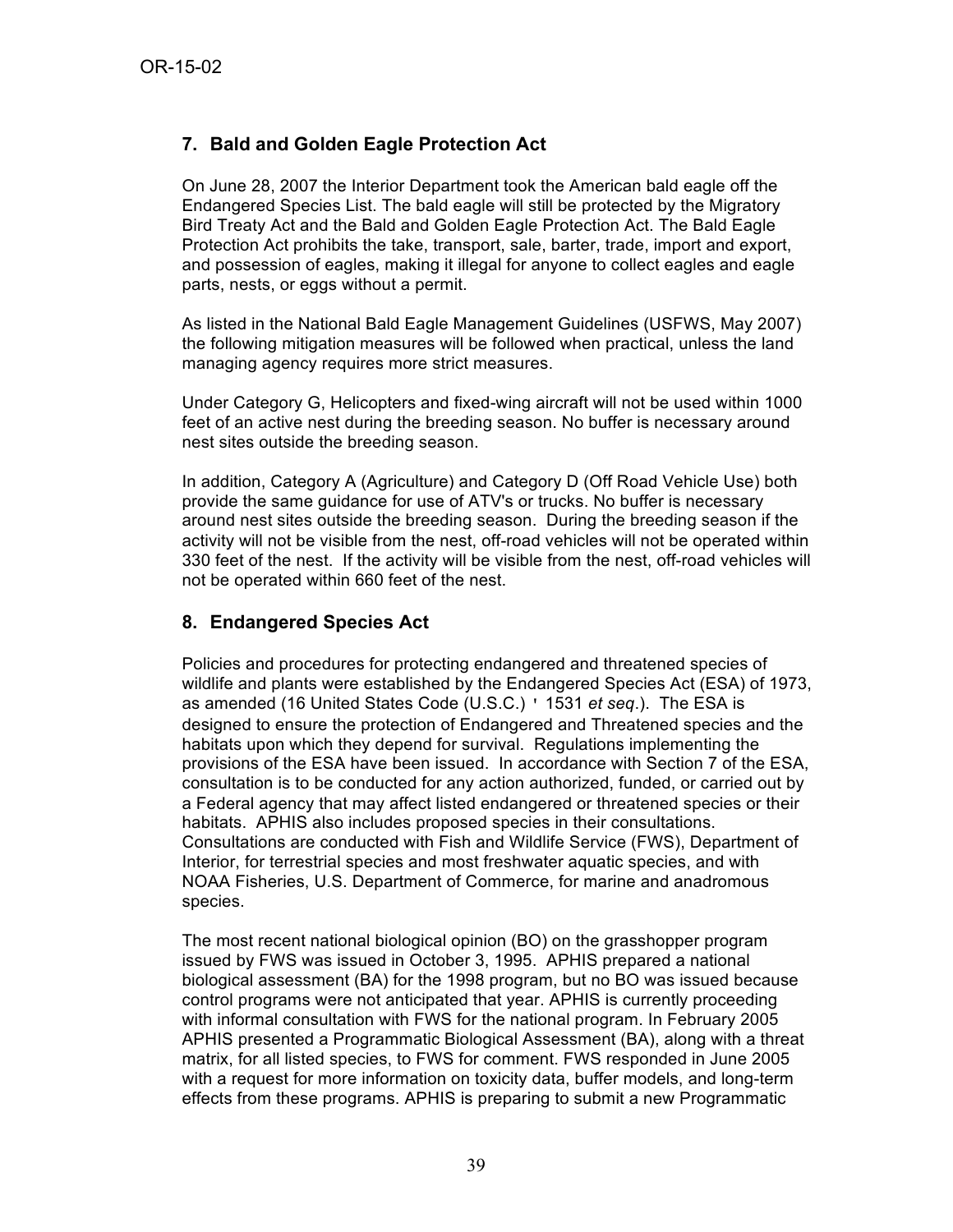BA to FWS in 2015. However as the National Consultation is proceeding, a Programmatic Biological Opinion or concurrence letter will not likely be issued in time for grasshopper/Mormon cricket suppression programs in 2015. In order to comply with section 7 requirements APHIS will conduct informal consultations with the local FWS office(s). The 1995 BO and 1998 BA will be used as a basis for these local consultations and are incorporated into this EA by reference. Also a local Oregon BA was completed to;1.) address effects to Oregon Threatened and Endangered species listed since the 1995 BO; 2.) include protective measures for the use of diflubenzuron, a chemical alternative not consider in the 1995 BO; and 3.) include mitigation measures for the RAAT application methodology, also not considered in the 1995 BO. This local BA is incorporated into this EA by reference.

APHIS has initiated informal consultation with both the FWS Oregon State Office and Klamath Falls Office because of shared jurisdiction for parts of Klamath County. In the past, concurrence letters were received annually from FWS for 2003-2014. Informal consultation for 2015 is currently ongoing to arrive at an effects determination for each listed or proposed species and corresponding critical habitat which occur in the proposed suppression (action) area of Oregon. Where it is determined that the action may affect a listed species or its habitat, the BA specifies mitigation measures that are designed to reduce the potential effects to the point where they are "not likely to adversely affect" the listed species or its habitat. These consultations will result in concurrences to APHIS' effects determinations in the BA. The BA, FWS letters of concurrence and other ESA related correspondence are (will be) included in Appendix 3, and can also be found online at the ODA, Plant Division website;

http://www.oregon.gov/ODA/PLANT/Pages/reports.aspx.

There are no anadromous fishes listed in Klamath County requiring consultation with NOAA Fisheries.

Although APHIS is not required to consult with F&WS on candidate species under ESA, in 2012 F&WS requested that APHIS consider impacts to two candidate species that could occur in rangeland habitat and thus be affected by a grasshopper suppression program. One these species, the Oregon Spotted frog, has since been listed as threatened and is now included in ESA Section 7 informal consultation. For the other candidate species APHIS has considered program impacts and proposed mitigation measures designed to "not likely adversely affect" greater sage grouse.

The following table is a summary of protection measures developed for federally listed or proposed species that may be associated with grasshopper suppression programs in Klamath County, Oregon. These measures were agreed to by APHIS through Formal Section 7 Consultation with the US Fish and Wildlife Service and found in the 1995 FWS Biological Opinion (BO), or through local informal consultation with FWS for the use of diflubenzuron, the RAAT application methodology, and those species listed since the 1995 national BO. Protection measures required for a "not likely to adversely affect" determination, and findings of "no effect," approved by FWS, are referenced by the date of the biological opinion (ex. FWS mm/dd/yy). Measures developed between APHIS and FWS during local Oregon consultation are referenced by year (ex. FWS 20xx). This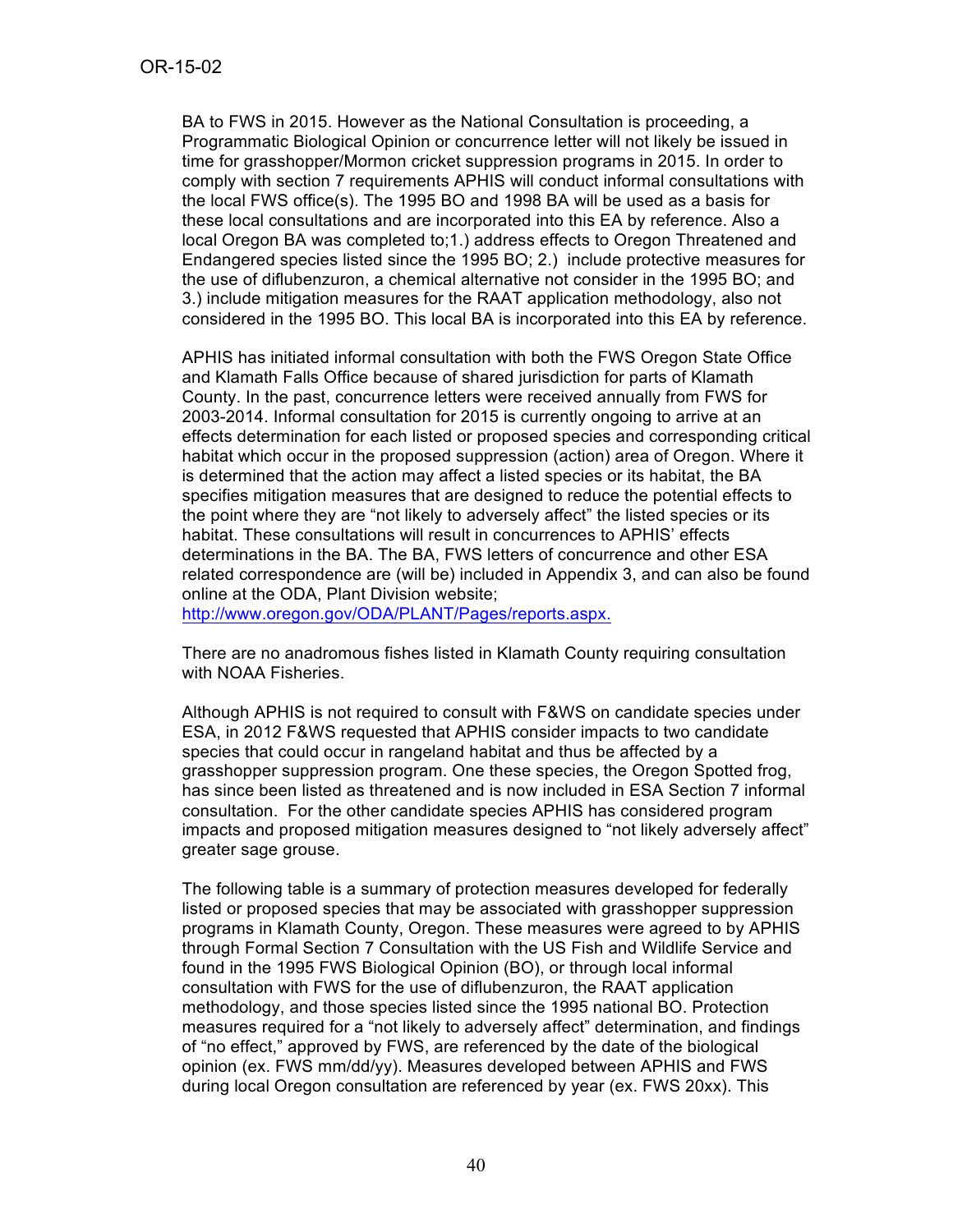document also updates these references by using information provided by FWS to include current nomenclature and changes in listing status.

### **Table 2 Current and Proposed Protection Measures and Determinations to Protect Threatened (T), Proposed Threatened (PT), Endangered (E), or Candidate (C) Species and Their Critical Habitat**

| Name,                                                                               | <b>Determination</b> | <b>Protective</b>                                                                                                                                                    | <b>Proposed Protective</b>                                                                                                                                                                                                                                                                         |
|-------------------------------------------------------------------------------------|----------------------|----------------------------------------------------------------------------------------------------------------------------------------------------------------------|----------------------------------------------------------------------------------------------------------------------------------------------------------------------------------------------------------------------------------------------------------------------------------------------------|
| Species, and                                                                        |                      | <b>Measures from</b>                                                                                                                                                 | <b>Measures for Oregon</b>                                                                                                                                                                                                                                                                         |
| <b>Status</b>                                                                       |                      | 1987-95 Biological                                                                                                                                                   |                                                                                                                                                                                                                                                                                                    |
|                                                                                     |                      | <b>Opinions</b>                                                                                                                                                      |                                                                                                                                                                                                                                                                                                    |
| <b>Mammals</b>                                                                      |                      |                                                                                                                                                                      |                                                                                                                                                                                                                                                                                                    |
| Canada Lynx<br>$(T)$ (CH)<br>Lynx Canadensis                                        | No Effect            | Listed after 1995                                                                                                                                                    | Known ranges and travel<br>corridors in Oregon will not<br>be treated. No Effect.<br>(FWS pending)                                                                                                                                                                                                 |
| <b>Gray Wolf</b><br>(E)<br>Canis lupus                                              | No Effect            | Proposed chemicals<br>and rates will not<br>affect the gray wolf or<br>its prey base. Gray<br>wolves are unlikely to<br>be found in open<br>range. (FWS<br>06/01/87) | No effect on wolves or<br>their prey. Gray wolves are<br>unlikely to be found in<br>open range in Oregon.<br>(FWS pending)                                                                                                                                                                         |
| <b>Birds</b>                                                                        |                      |                                                                                                                                                                      |                                                                                                                                                                                                                                                                                                    |
| <b>Northern</b><br><b>Spotted Owl</b><br>$(T)$ (CH)<br>Strix occidentalis<br>caurin | No effect            | Occurs primarily in<br>old growth forest and<br>not in rangeland.<br>(FWS 08/03/91)                                                                                  | Known ranges in Oregon<br>will not be treated. No<br>effect. (FWS pending)                                                                                                                                                                                                                         |
| <b>Greater Sage</b><br><b>Grouse</b><br>(C)<br>Centrocercus<br>urophasianus         | <b>NLAA</b>          | Candidate species,<br>after 1995                                                                                                                                     | APHIS will abide by the<br>protective measures in the<br>December 22, 2011 BLM<br><b>Instruction Memorandum</b><br>No. 2012-043. (FWS<br>pending)                                                                                                                                                  |
| <b>Yellow-billed</b><br><b>Cuckoo</b><br>(T) Coccyzus<br>americanus                 | <b>NLAA</b>          | Listed after 1995                                                                                                                                                    | The programmatic buffers<br>of 500' for liquid by air,<br>200' for bait by air and<br>liquid by ground, and 50'<br>for bait by ground will be<br>used from the edge of any<br>water present at the time<br>of application. Plus RAATs<br>application method will be<br>used to protect the yellow- |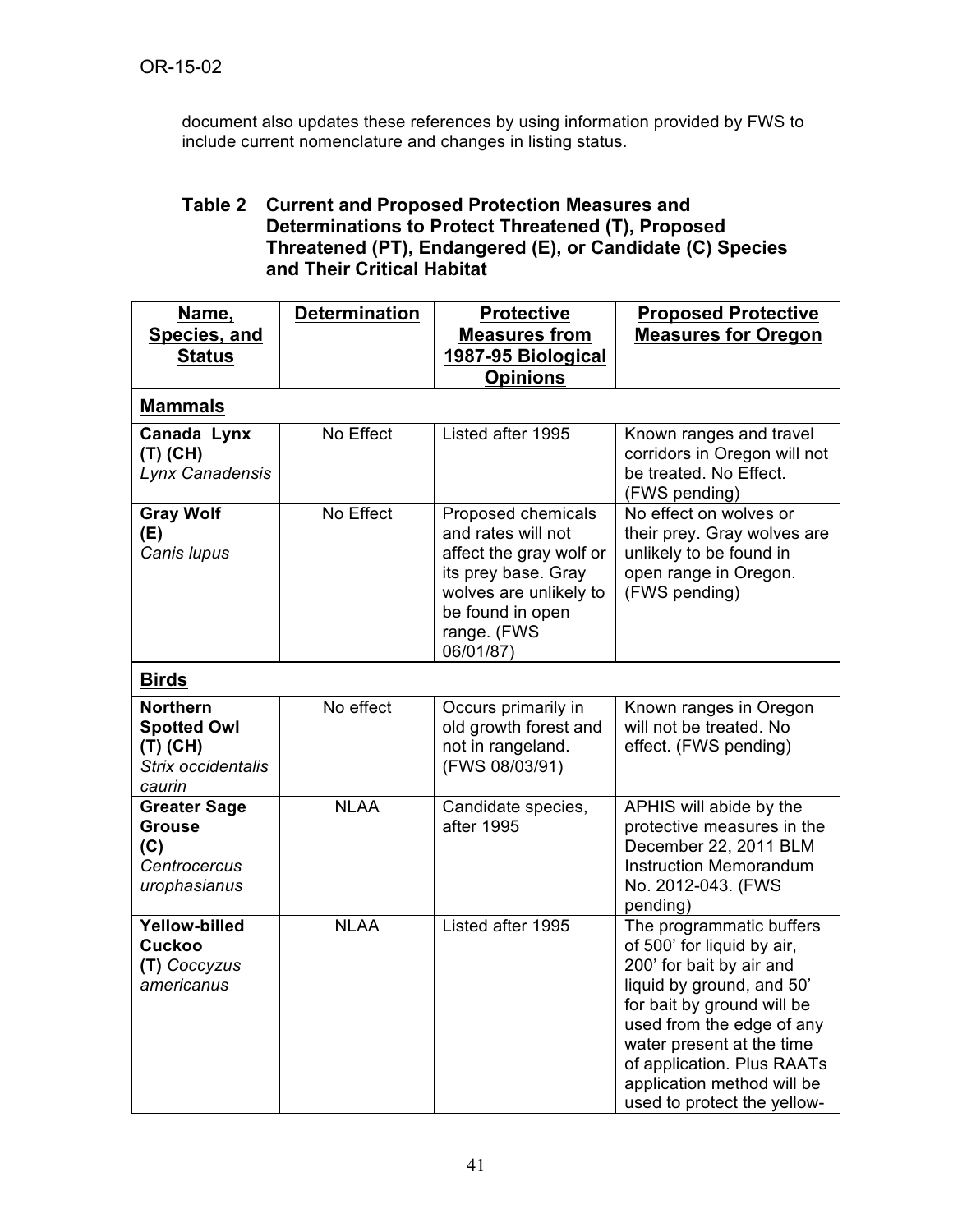|                                                                              |             |                                                                                                                                                                                                                                     | billed cuckoo and its prey.<br>(FWS pending)                                                                                                                                                                                                                                                                                           |
|------------------------------------------------------------------------------|-------------|-------------------------------------------------------------------------------------------------------------------------------------------------------------------------------------------------------------------------------------|----------------------------------------------------------------------------------------------------------------------------------------------------------------------------------------------------------------------------------------------------------------------------------------------------------------------------------------|
| <b>Fish</b>                                                                  |             |                                                                                                                                                                                                                                     |                                                                                                                                                                                                                                                                                                                                        |
| <b>Bull Trout</b><br>$(T)$ (CH)<br><b>Salvelinus</b><br>confluentus          | <b>NLAA</b> | Listed after 1995                                                                                                                                                                                                                   | The proposed action<br>includes a protective (no<br>application of pesticides,<br>bait and liquid) buffer from                                                                                                                                                                                                                         |
| <b>Lost River</b><br><b>Sucker</b><br>$(E)$ (CH)<br><b>Deltistes luxatus</b> | <b>NLAA</b> | Buffers around areas<br>of occurrence of 0.5<br>mile for the use of<br>malathion and 0.25<br>mile for the use of                                                                                                                    | the edge of the stream or<br>water body containing<br>standing or flowing water<br>at the time of application,<br>out to 0.5 mile for aerial                                                                                                                                                                                           |
| <b>Shortnose</b><br><b>Sucker</b><br>(E) (CH)<br>Chasmiste<br>brevirostris   | <b>NLAA</b> | aerially applied<br>carbaryl. Within the<br>buffers, only carbaryl<br>bait will be used.<br>(FWS 07/26/88)                                                                                                                          | application of pesticides<br>diflubenzuron, carbaryl,<br>and malathion; and 500<br>feet for ground application.<br>The buffers will apply to<br>habitats occupied by these<br>species or adjacent<br>aquatic habitat designated<br>as critical habitat for the<br>listed species. (FWS<br>pending)                                     |
| <b>Plants</b>                                                                |             |                                                                                                                                                                                                                                     |                                                                                                                                                                                                                                                                                                                                        |
| Applegate's<br>Milk-vetch<br>(E)<br>Astragalus<br>applegatei                 | <b>NLAA</b> | Aerial applications of<br>ULV (spray)<br>pesticides will not be<br>used within 3 miles of<br>these species<br>occupied habitats.<br>Within the 3 mile<br>buffer, only carbaryl<br>bait will be used.<br>(FWS 09/24/92,<br>06/01/87) | Aerial applications of liquid<br>pesticides will not be used<br>within 3 miles of these<br>species occupied habitats.<br>Within the 3 mile buffer,<br>only carbaryl bait will be<br>used. No ground bait<br>application within 50 feet of<br>known locations or critical<br>habitat to avoid physical<br>disturbance. (FWS<br>pending) |
| <b>Slender Orcutt</b><br>Grass (T) (CH)<br>Orcuttia tenuis                   | <b>NLAA</b> | Listed after 1995                                                                                                                                                                                                                   | The programmatic buffers<br>listed in the Treatment<br>Guidelines (Appendix 1)                                                                                                                                                                                                                                                         |
| <b>Green's Tuctoria</b><br>(E) (CH)<br>Tuctoria greenei                      | <b>NLAA</b> |                                                                                                                                                                                                                                     | will be used from the edge<br>of any water present at the<br>time of application. For all<br>ground applications a 50 ft.<br>buffer from the edge of<br>known locations and<br>critical habitat of these<br>plants will be used to avoid<br>physical disturbance.<br>(FWS pending)                                                     |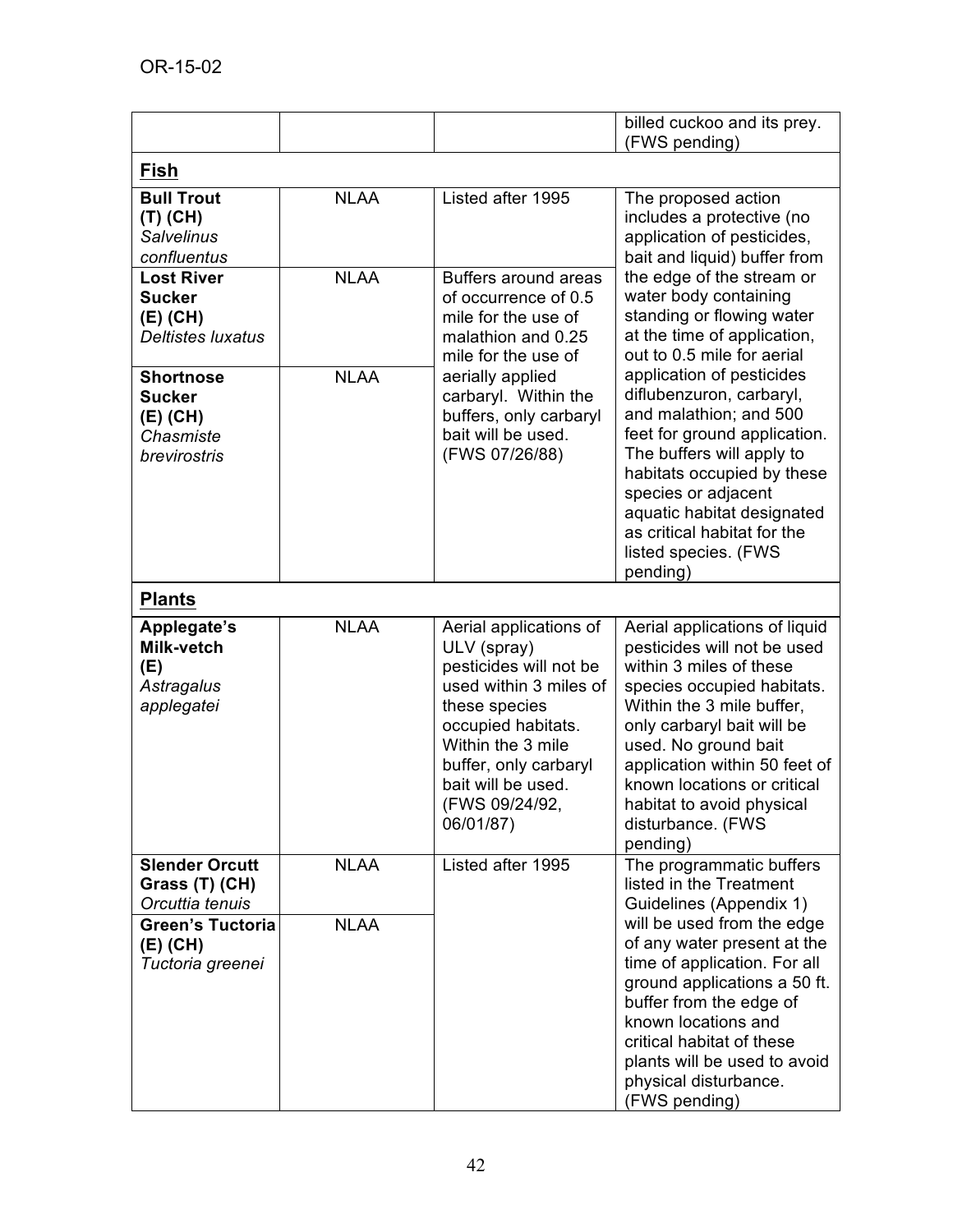| <b>Amphibians</b>                                     |             |                   |                                                                                                                                                                                                                                              |
|-------------------------------------------------------|-------------|-------------------|----------------------------------------------------------------------------------------------------------------------------------------------------------------------------------------------------------------------------------------------|
| <b>Oregon Spotted</b><br>Frog<br>(T)<br>Rana pretiosa | <b>NLAA</b> | Listed after 1995 | The programmatic buffers<br>of 500' for liquid by air,<br>200' for bait by air and<br>liquid by ground, and 50'<br>for bait by ground will be<br>used from the edge of any<br>water present at the time<br>of application. (FWS<br>pending). |

### **9. Additional Protective Measures Which Are Not Included in the Treatment Guidelines (Appendix 1)**

- APHIS will perform on-site examination of proposed suppression spray areas to determine the presence of water (defined in Appendix 1).
- Biological control release sites will be considered on an individual basis in consultation with the land manager to determine which insecticides might be used and/or how much buffer space should be allowed.
- APHIS will obtain a listing of certified organic growers and determine buffers needed to protect organic farm operations on an individual basis.
- Prior to making a final decision on whether to treat and which method to use, APHIS will request the land manager to provide information on the existence and location of any sensitive areas or species of concern. FWS will be contacted to determine the location of any listed or proposed T&E species. The appropriate mitigation measures will be applied. When treating state, Federal, or Trust land, APHIS will adhere to protective measures required by the requesting land manager with respect to candidate species, non-listed species of concern, critical habitats, and other areas of concern. When requested to treat private land APHIS will consider protective measures for state listed species, candidate species, critical habitats and other areas of concern so long as they do not compromise the effectiveness of the suppression program.

## **10.Monitoring**

APHIS has developed an Environmental Monitoring Plan (EMP) for the 2015 Rangeland Grasshopper and Mormon Cricket Suppression Program. This document was prepared by the APHIS Environmental Monitoring Team, and is incorporated in this EA by reference.

Monitoring involves the evaluation of various aspects of the grasshopper suppression programs. There are three aspects of the programs that may be monitored. The first is the efficacy of the treatment. APHIS will determine how effective the application of an insecticide has been in suppressing the grasshopper population within a treatment area and will report the results in a Work Achievement Report to the Western Region and the land manager.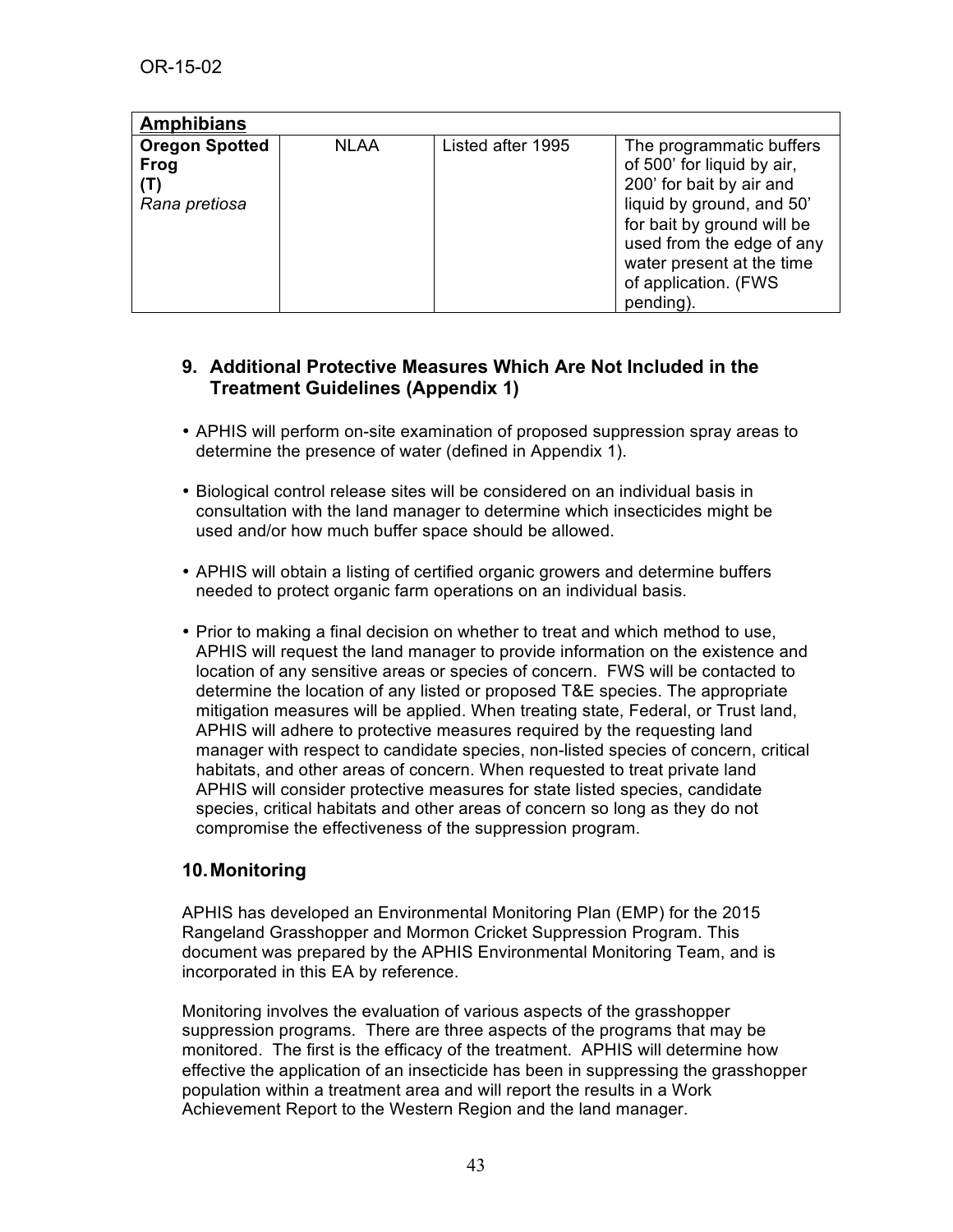The second area included in monitoring is safety. This includes ensuring the safety of the program personnel through medical monitoring conducted specifically to determine risks of a hazardous material. (APHIS Safety and Health Manual (USDA, APHIS, 2004).

The third area of monitoring is environmental monitoring. APHIS Directive 5640.1 commits APHIS to a policy of monitoring the effects of Federal programs on the environment. Environmental monitoring includes such activities as checking to make sure the insecticides are applied in accordance with the labels, and that sensitive sites and organisms are protected. The environmental monitoring recommended for grasshopper suppression programs involves monitoring sensitive sites such as bodies of water used for human consumption or recreation, or which have wildlife value, habitats of T&E species, habitats of other sensitive wildlife species, edible crops, and any sites for which the public has expressed concern or where humans might congregate (e.g., schools, parks, hospitals).

The need for specific environmental monitoring on any suppression programs in Oregon will be based upon APHIS current policy (EMP), consultation with land managers, and consideration of sensitive areas for T&E or other species of concern.

# **V. Literature Cited**

- Adams, J.S., Knight, R.L., McEwen, L.C., and George, T.L., 1994. Survival and growth of nestling vesper sparrow exposed to experimental food reductions. The Condor 96:739–748.
- Beyers, D.W., Farmer, M.S., and Sikoski, P.J., 1995. Effects of rangeland aerial application of Sevin-4-Oil® on fish and aquatic invertebrate drift in the Little Missouri River, North Dakota. Archives of Environmental Contamination and Toxicology 28:27–34.
- Bradbury, Bill. 2001. Oregon Blue Book 2001-2002. Oregon Secretary of State, Portland, Oregon. 465pp.
- Catangui, M.A., Fuller, B.W., and Walz, A.W., 1996. Impact of Dimilin® on nontarget arthropods and its efficacy against rangeland grasshoppers. *In* U.S. Department of Agriculture, Animal and Plant Health Inspection Service, 1996. Grasshopper Integrated Pest Management User Handbook, Tech. Bul. No. 1809. Sec. VII.3. Washington, DC.
- Connelly, J. W. 1994. Sage Grouse Ecology. Proj. no. W-160-R-21, Completion Report Idaho Department of Fish and Game. 90pp.
- Dobroski, C.J., O'Neill, E.J., Donohue, J.M., and Curley, W.H., 1985. Carbaryl: a profile of its behavior in the environment. Roy F. Weston, Inc., West Chester, PA, and V.J. Ciccone and Associates, Inc., Woodbridge, VA.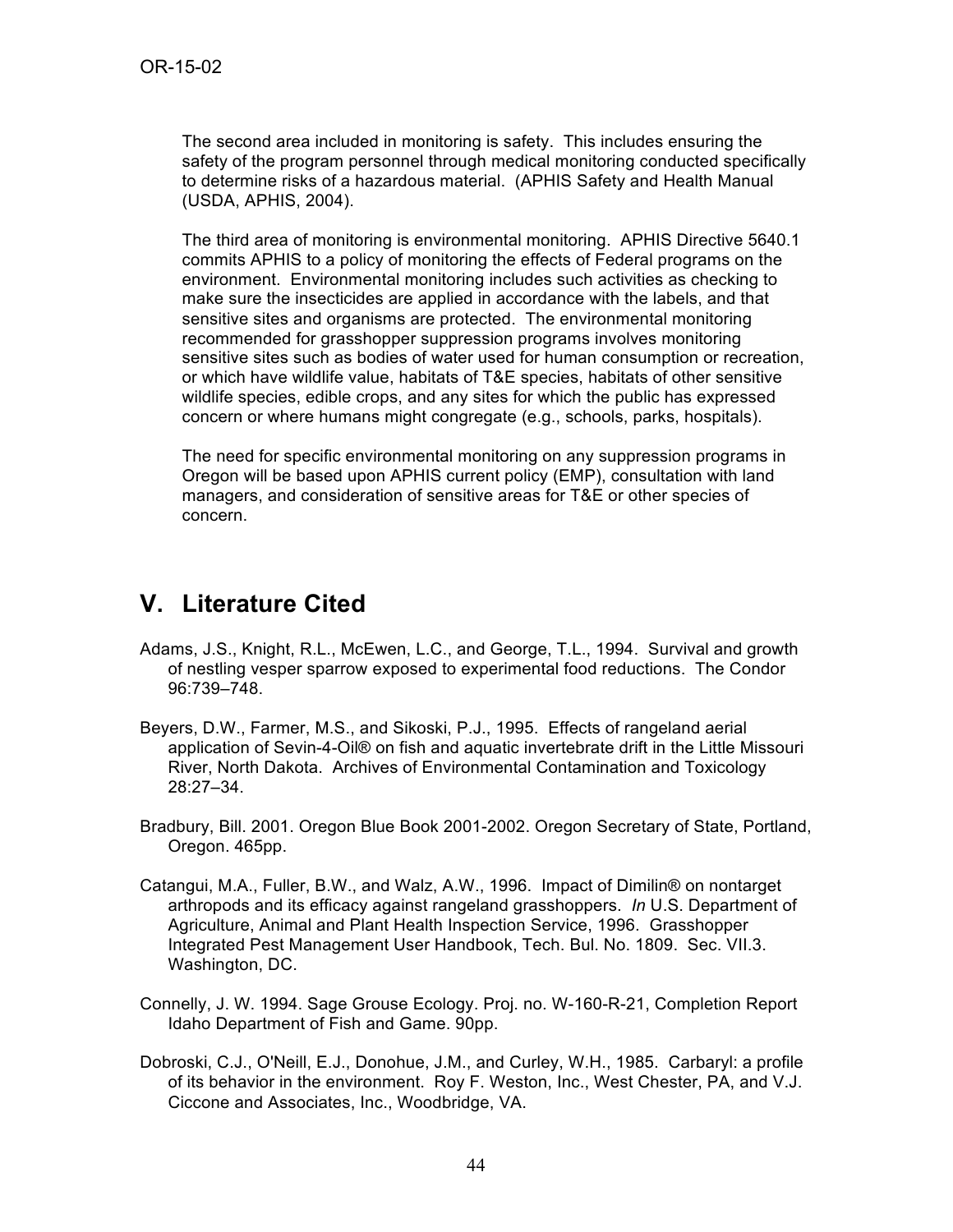- Eisler, R., 2000. Handbook of chemical risk assessment: health hazards to humans, plants, and animals. Lewis Publishers, New York.
- Emmett, B.J., and Archer, B.M, 1980. The toxicity of diflubenzuron to honey bee (*Apis melifera* L.) Colonies in apple orchards. Plant Pathology 29:637–183.
- EPA see U.S. Environmental Protection Agency
- Hazardous Substances Database, 1990. On-line database. National Library of Medicine, Bethesda, MD.
- Howe, Frank P., et al. 2000. Diet Switching and Food Delivery by Shrubsteppe Passerines in Response to an Experimental Reduction in Food. *Western North American Naturalist* 60:139-154.
- HSDB see Hazardous Substances Database
- Martin, Pamela A., *et al.* 2000. Effects of Two Grasshopper Control Insecticides on Food Resources and Reproductive Success of Two Species of Grassland Songbirds. *Environmental Toxicology and Chemistry* Vol. 19. No. 12: 2987-2996.
- Mayer, F.L., Jr, and Ellersieck, M.C., 1986. Manual of acute toxicity: interpretation and data base for 410 chemicals and 66 species of freshwater animals. Resource Publication 160. Department of the Interior, Fish and Wildlife Service, Washington, DC.
- McEwen, L.C., Althouse, C.M., and Peterson, B.E., 1996a. Direct and indirect effects of grasshopper integrated pest management (GHIPM) chemicals and biologicals on nontarget animal life. *In* U.S. Department of Agriculture, Animal and Plant Health Inspection Service, 1996. Grasshopper Integrated Pest Management User Handbook, Tech. Bul. No. 1809. Sec. III.2. Washington, DC.
- McEwen, L.C., Petersen, B.E., and Althouse, C.M., 1996b. Bioindicator species for evaluating potential effects of pesticides on threatened and endangered wildlife. *In*  U.S. Department of Agriculture, Animal and Plant Health Inspection Service, 1996. Grasshopper Integrated Pest Management User Handbook, Tech. Bul. No. 1809. Sec. III.7. Washington, DC.
- Meacham, J.E., E. B. Steiner, *et. al.*. 2001. Atlas of Oregon, Second Edition. University of Oregon Press, UO Infographics Lab, Department of Geology. Eugene, Oregon. CD-ROM.
- Oregon Department of Agriculture and USDA, National Agricultural Statistics Service. 2002. 2001-2002 Oregon Agriculture and Fisheries Statistics. 80pp.
- Opdycke, J.C., Miller, R.W., and Menzer, R.E., 1982. Metabolism and fate of diflubenzuron in swine. Journal of Agricultural Food and Chemistry 30:1223–1227.
- Paige, Christine & Ritter, Sharon A. 1999. Birds in a Sagebrush Sea: Managing Sagebrush Habitats for Bird Communities. Partners in Flight, Western Working Group.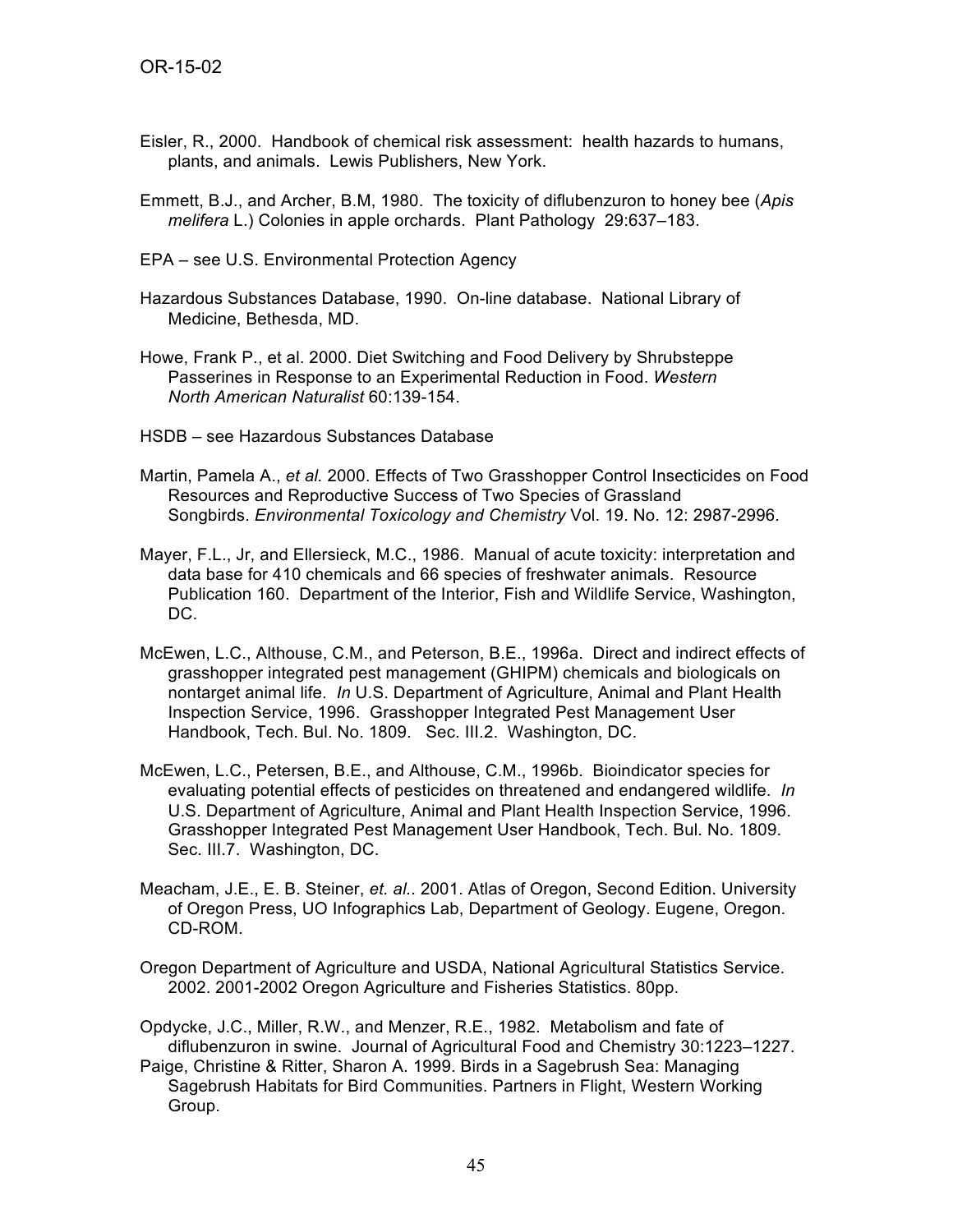- Quinn, M.A., 1996. Impact of control programs on nontarget arthropods. *In* U.S. Department of Agriculture, Animal and Plant Health Inspection Service, 1996. Grasshopper Integrated Pest Management User Handbook, Tech. Bul. No. 1809. Sec. III.3. Washington, DC.
- Schroeder, W.J., Sutton, R.A., and Beavers, L.B., 1980. *Diaprepes abbreviatus*: Fate of diflubenzuron and effect on nontarget pest and beneficial species after application to citrus for weevil control. J. Econ. Entomol. 73:637–638.
- Skold, M.D. and Davis, R.M., 1995. A Rangeland Grasshopper Insurance Program. Journal of Agricultural and Resource Economics. 20(1):1-10.
- Tsuda, T., Aoki, S., Kojima, M., and Harada, H., 1989. Bioconcentration and excretion of diazinon, IBP, malathion, and fenitrothion by willow shiner. Toxicology and Environmental Chemistry 24:185–190.

USDA – see U.S. Department of Agriculture

- U.S. Department of Agriculture, Animal and Plant Health Inspection Service, 2004. Safety and Health Manual. Safety, Health, and Environmental Staff, Riverdale, MD. June 30, 2004.
- U.S. Department of Agriculture, Animal and Plant Health Inspection Service, 2002. Rangeland Grasshopper and Mormon Cricket Suppression Final Environmental Impact Statement. October 15, 2002. [online] available: http://www.aphis.usda.gov/plant\_health/plant\_pest\_info/grasshopper/index.shtml.
- U.S. Department of Agriculture, Animal and Plant Health Inspection Service, 2012. APHIS Rangeland Grasshopper/Mormon Cricket Suppression Program Aerial Application Statement of Work. March 2012
- U.S. Department of Agriculture, Animal and Plant Health Inspection Service, 2014. Site-Specific Environmental Assessment, Rangeland and Mormon Cricket Suppression Program, Oregon, No. OR-14-01. February 4, 2014.
- U.S. Department of Agriculture, Animal and Plant Health Inspection Service, 1998. Biological Assessment for Rangeland Grasshopper Cooperative Management Program. April 28, 1998.
- U.S. Department of Agriculture, Animal and Plant Health Inspection Service, 2014. 2014 Biological Assessment – Fish & Wildlife Service for USDA APHIS Rangeland Grasshopper/Mormon Cricket Suppression Programs in Oregon. February 14, 2014.
- U.S. Department of Agriculture, Animal and Plant Health Inspection Service, 2014. Environmental Monitoring Plan 2014 Rangeland and Mormon Cricket Suppression Program. December 2013.
- U.S. Department of Agriculture, Animal and Plant Health Inspection Service, 1999. APHIS Directive 5600.3, Evaluating APHIS programs and activities for ensuring protection of children from environmental health risks and safety risks. September 3,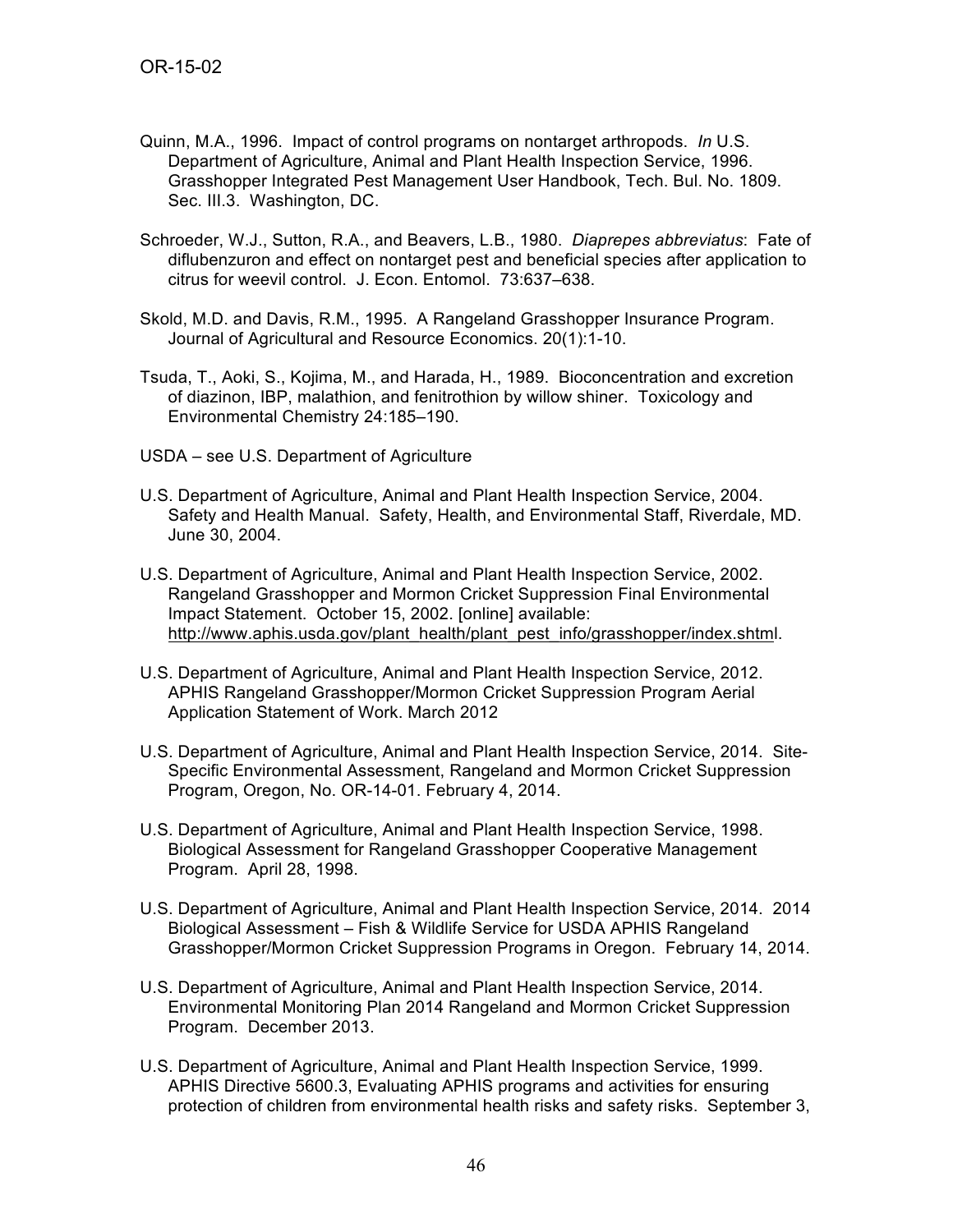1999. U.S. Department of Agriculture, Animal and Plant Health Inspection Service, Riverdale, MD. [online] available: http://www.aphis.usda.gov/library/directives.

- U.S. Environmental Protection Agency, 1993. Carcinogenicity peer review of carbaryl, 1–napthyl n–methylcarbamate. MRID 421889—01, 02. Memorandum from Ray Landolt, Toxicological Branch II, October 7, 1993, 35 pp
- U.S. Environmental Protection Agency, 2000. Cancer Assessment Document #2. Evaluation of the carcinogenic potential of malathion. Report of the 12 April 2000 meeting and its 29 attachments. April 28, 2000. U.S. Environmental Protection Agency, Washington, DC.
- U.S. Department of Interior, Fish and Wildlife Service, 1995. Biological Opinion for Rangeland Grasshopper Cooperative Management Program. July 21, 1995. Ladd, Wilber N. Jr., Acting Regional Director, FWS Region 6.
- U.S. Department of Interior , Fish and Wildlife Service, 2007. National Bald Eagle Management Guidelines. U.S. Department of Interior, Fish and wildlife Service. May 2007. [online] available: http://www.fws.gov/migratorybirds/issues/BaldEagle/NationalBaldEagleManagement Guidelines.pdf

# **VI. Listing of Agencies and Persons Consulted**

- McMaster, Kemper, State Supervisor, Oregon Fish and Wildlife Office, US Fish and Wildlife Service, 2600 SE 98<sup>th</sup> Ave., Portland, OR 97266
- Gilbert, Nancy, Field Supervisor, Bend Fish and Wildlife Office, US Fish and Wildlife Service, 20310 Empire Ave., Suite A100, Bend, OR 97701
- Mauer, Alan, Biologist, Bend Fish and Wildlife Office, US Fish and Wildlife Service, 20310 Empire Ave., Suite A100, Bend, OR 97701
- Buerger, Theodore, Manager, Environmental Contaminants Division, Oregon Fish and Wildlife Office, US Fish and Wildlife Service, 2600 SE 98<sup>th</sup> Ave., Portland, OR 97266
- Wilson, Walt, Biologist, Ellensburg Field Office, NOAA Fisheries, 304 S. Water St., Ste. 201, Ellensburg, WA 98926
- Johnson, Mike, Refuge Manager, Klamath Basin National Wildlife Refuges, H.C. 63, Box 303, Chiloquin, OR 97624.
- Hawkes, Tony, Environmental Contaminants Specialist, US Fish and Wildlife Service, 6610 Washburn Way, Klamath Falls, OR 97603
- Sada, Laurie Field Supervisor, Klamath Fish and Wildlife Office, US Fish and Wildlife Service, 6610 Washburn Way, Klamath Falls, OR 97603-9365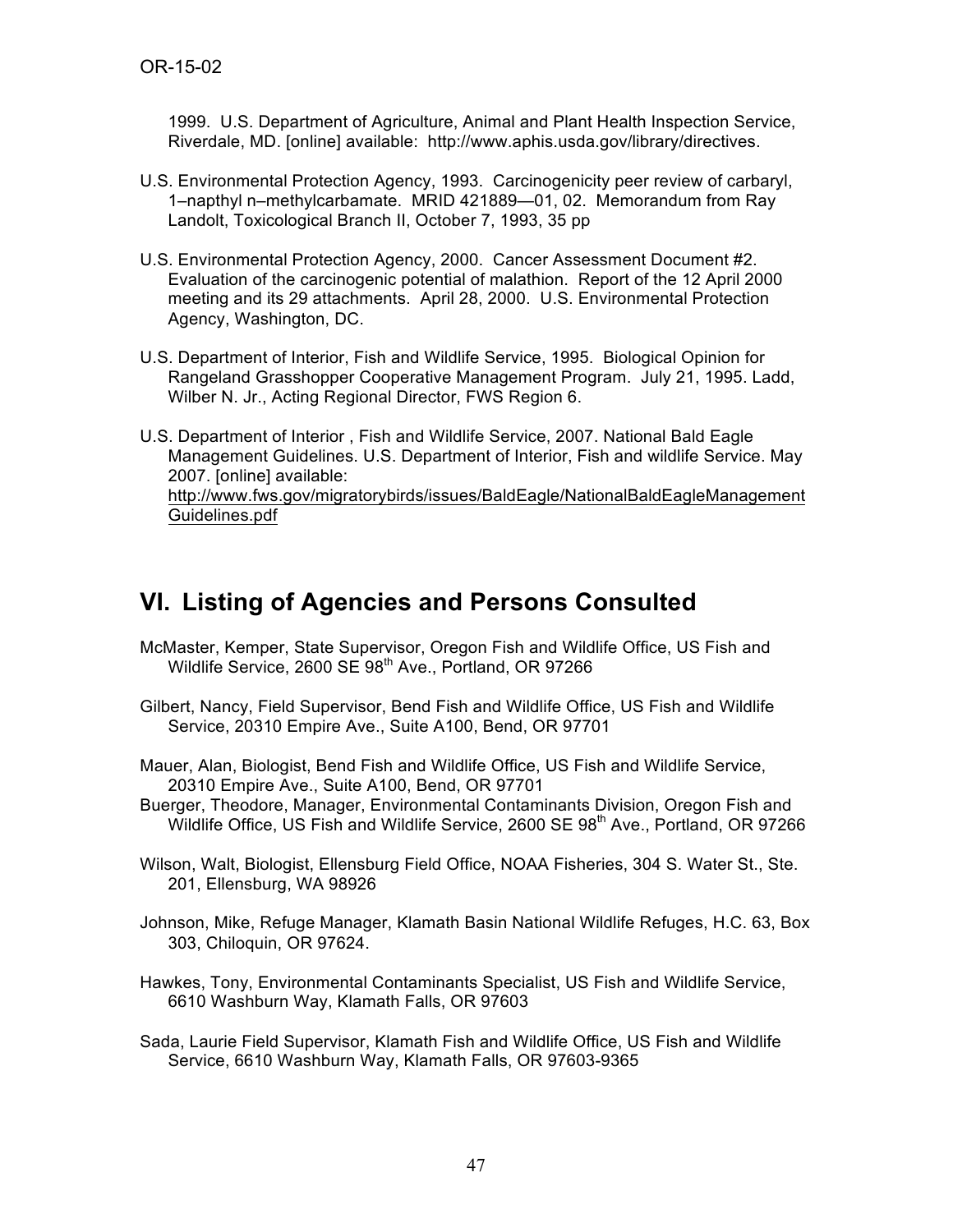- Murray, Eric, Fisheries Biologist, LaGrande Field Office, NOAA Fisheries, 3502 Highway 30, LaGrande, OR 97850
- Jackson, Dick, Entomologist (retired), Oregon Department of Agriculture, PO Box 723, Hermiston, OR 97838
- Tehan, Mike, Branch Chief, Oregon Habitat Division, NOAA Fisheries, 525 NE Oregon, Suite 500, Portland, OR 97323
- Brown, Miles, Natural Resource Specialist, Oregon State Office**,** Bureau of Land Management, 333 SW 1<sup>st</sup> Avenue, Portland, Oregon 97204
- Silva, Lynne Rangeland Management Specialist, Vale District Office, Bureau of Land Management**,** 100 Oregon Street, Vale, OR 97918
- Rasmussen, Tom, Resource Area Manager, Lakeview District Office, Bureau of Land Management, HC 10 Box 337, 1301 South G St., Lakeview, OR 97630
- Richman, Leslie, Rangeland Management Specialist, Burns District Office, Bureau of Land Management, 28910 Hwy 20 West, Hines, Oregon 97738
- Rogg, Helmuth, Entomologist, Oregon Department of Agriculture, 10507 N. McAllister, LaGrande, OR 97850
- Thomas, Larry, Environment Protection Specialist, Prineville District Office, Bureau of Land Management, P. O. Box 550 - 3050 NE Third, Prineville, OR 97754
- Meyer, Ralph, County Executive Director, USDA, Farm Service Agency, 256 Warner Milne Road, Oregon City, OR 97045
- Bearden, David A., Deputy Director, Spokane Regional Office, USDA Risk Management Agency, 112 N University Rd, Suite 205, Spokane, WA 99206
- Pontes, Lena, Farm Program Coordinator, Oregon Tilth, 470 Lancaster Drive NE, Salem, OR 97301
- Tweten, Randy, Eastern Oregon Team Leader, NOAA Fisheries, 3502 Hwy 30, LaGrande, OR 97850
- Simmons, Jennifer, County Executive Director, USDA Farm Service Agency, Klamath Falls, OR 97603
- Weist, Randy, Range Management Specialist, Rangeland Manager, Division of State Lands, State of Oregon, 20300 Empire Avenue, Suite 1, Bend, OR 97701
- Laye, Doug, Fish and Wildlife Biologist, Klamath Fish and Wildlife Office, US Fish and Wildlife Service, 6610 Washburn Way, Klamath Falls, OR 97603-9365
- Dyer, Thomas H., District Manager, Burns District Office, USDI Bureau of Land Management, 28910 Hwy 20 West, Hines, OR 97738